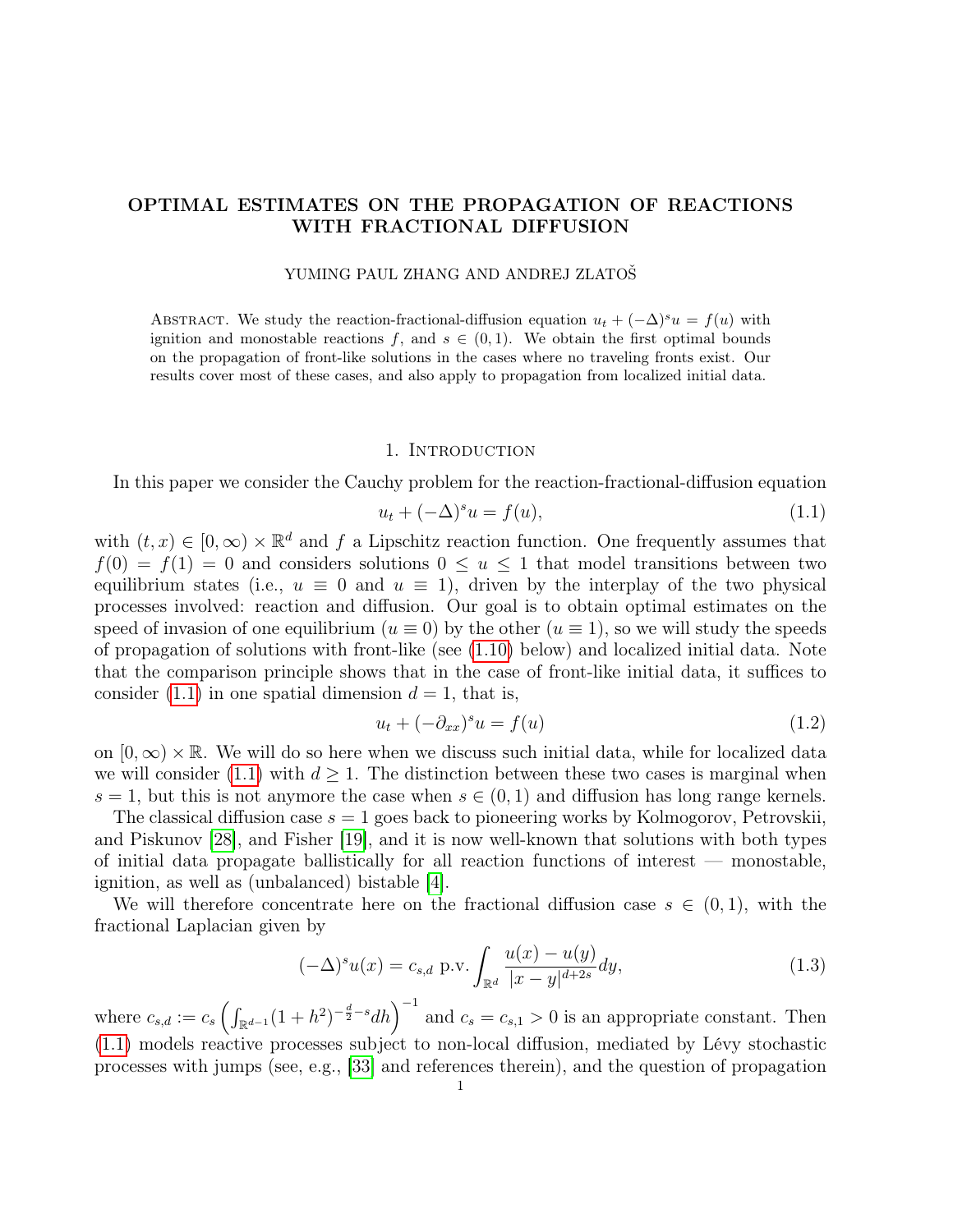of solutions turns out to be much more complicated. Its study was initiated by Cabré and Roquejoffre in [\[10\]](#page-26-2), who considered [\(1.1\)](#page-0-0) with Fisher-KPP reactions (specifically, concave ones with  $f'(0) > f(0) = 0 = f(1) > f'(1)$ , which are a special case of 1-monostable reactions from Definition [1.1](#page-1-0) below. They proved that solutions to [\(1.2\)](#page-0-1) with front-like initial data propagate exponentially, in the sense that  $u(t, \cdot) \to 1$  uniformly on  $\{x \leq e^{\sigma t}\}\$ for each  $\sigma < \frac{f'(0)}{2s}$  $\frac{f'(0)}{2s}$ , while  $u(t, \cdot) \to 0$  uniformly on  $\{x \geq e^{\sigma t}\}\)$  for each  $\sigma > \frac{f'(0)}{2s}$  $\frac{(0)}{2s}$ . They also considered localized (non-zero non-negative fast-decaying) initial data for [\(1.1\)](#page-0-0) and showed that in that case one has  $u(t, \cdot) \to 1$  uniformly on  $\{|x| \leq e^{\sigma t}\}\$ for each  $\sigma < \frac{f'(0)}{d+2\varepsilon}$  $\frac{f'(0)}{d+2s}$ , while  $u(t, \cdot) \to 0$  uniformly on  $\{|x| \geq e^{\sigma t}\}\$ for each  $\sigma > \frac{f'(0)}{d+2s}$  $\frac{f'(0)}{d+2s}$ . We note that prior to [\[10\]](#page-26-2), exponential propagation for Fisher-KPP reactions and continuous diffusion kernels with algebraically decreasing tails (from compactly supported initial data in one dimension) was established by Garnier [\[20\]](#page-26-3). While there are many other papers studying such questions for various diffusion operators (see, e.g.,  $[2, 8]$  $[2, 8]$  and references therein), we will restrict our presentation here to  $(1.1)$ .

The exponential propagation rates for Fisher-KPP reactions and  $s < 1$  are due to interaction between the long range kernels of the fractional diffusion and a strong hair-trigger effect of the reaction. They contrast with the case  $s = 1$ , when level sets of solutions are located in an  $o(t)$  neighborhood of the point  $x = ct$  (for front-like data) resp. the sphere  $\partial B_{ct}(0)$  (for localized data), with the spreading speed  $c$  depending only on  $f$  (for all the above types of reactions [\[4\]](#page-26-1)). It turns out that they are in fact a special feature of 1-monostable reactions, and the situation is very different for all the other reaction types. Let us now define these.

<span id="page-1-0"></span>**Definition 1.1.** Let  $f : [0, 1] \to \mathbb{R}$  be a Lipschitz continuous function with  $f(0) = f(1) = 0$ .

- (i) If there is  $\theta_0 \in (0,1)$  such that  $f(u) = 0$  for all  $u \in (0,\theta_0]$  and  $f(u) > 0$  for all  $u \in (\theta_0, 1)$ , then f is an *ignition reaction* and  $\theta_0$  is the *ignition temperature*.
- (ii) If  $f(u) > 0$  for all  $u \in (0, 1)$ , then f is a monostable reaction. If also

<span id="page-1-2"></span>
$$
\gamma u^{\alpha} \le f(u) \le \gamma' u^{\alpha} \qquad \text{for all } u \in (0, \theta_0], \tag{1.4}
$$

with  $\alpha \geq 1$ ,  $\theta_0 \in (0,1)$ , and  $\gamma, \gamma' > 0$ , we say that f is an  $\alpha$ -monostable reaction.

(iii) If there is  $\theta_0 \in (0,1)$  such that  $f(u) < 0$  for all  $u \in (0,\theta_0)$  and  $f(u) > 0$  for all  $u \in (\theta_0, 1)$ , as well as  $\int_0^1 f(u) du > 0$ , then f is an (unbalanced) bistable reaction.

Ignition reactions are used to model combustive processes, while monostable reactions model phenomena such as chemical kinetics and population dynamics [\[6,](#page-26-6)[18,](#page-26-7)[22,](#page-26-8)[34\]](#page-27-2). Bistable reactions are used in models of phase transitions and nerve pulse propagation [\[3,](#page-26-9) [5,](#page-26-10) [31\]](#page-27-3), and the unbalanced condition  $\int_0^1 f(u)du > 0$  guarantees at least ballistic propagation for all nonnegative solutions that are initially larger than  $\theta$  (for any  $\theta > \theta_0$ ) on some large-enough ball (of  $\theta$ -dependent radius). This is also the case for all ignition and monostable reactions (with  $\theta > 0$  in the latter case).

In particular, the following holds for all the reactions from Definition [1.1.](#page-1-0) If  $0 \le u \le 1$ is a solution to [\(1.2\)](#page-0-1) with either lim inf<sub>x→-∞</sub>  $u(0, x) > \theta_0$  for ignition and bistable f, or lim inf<sub>x→−∞</sub>  $u(0, x) > 0$  for monostable f, then for any  $\lambda \in (0, 1)$  we have

<span id="page-1-1"></span>
$$
\liminf_{t \to \infty} \frac{x_{\lambda}(t; u)}{t} > 0,\tag{1.5}
$$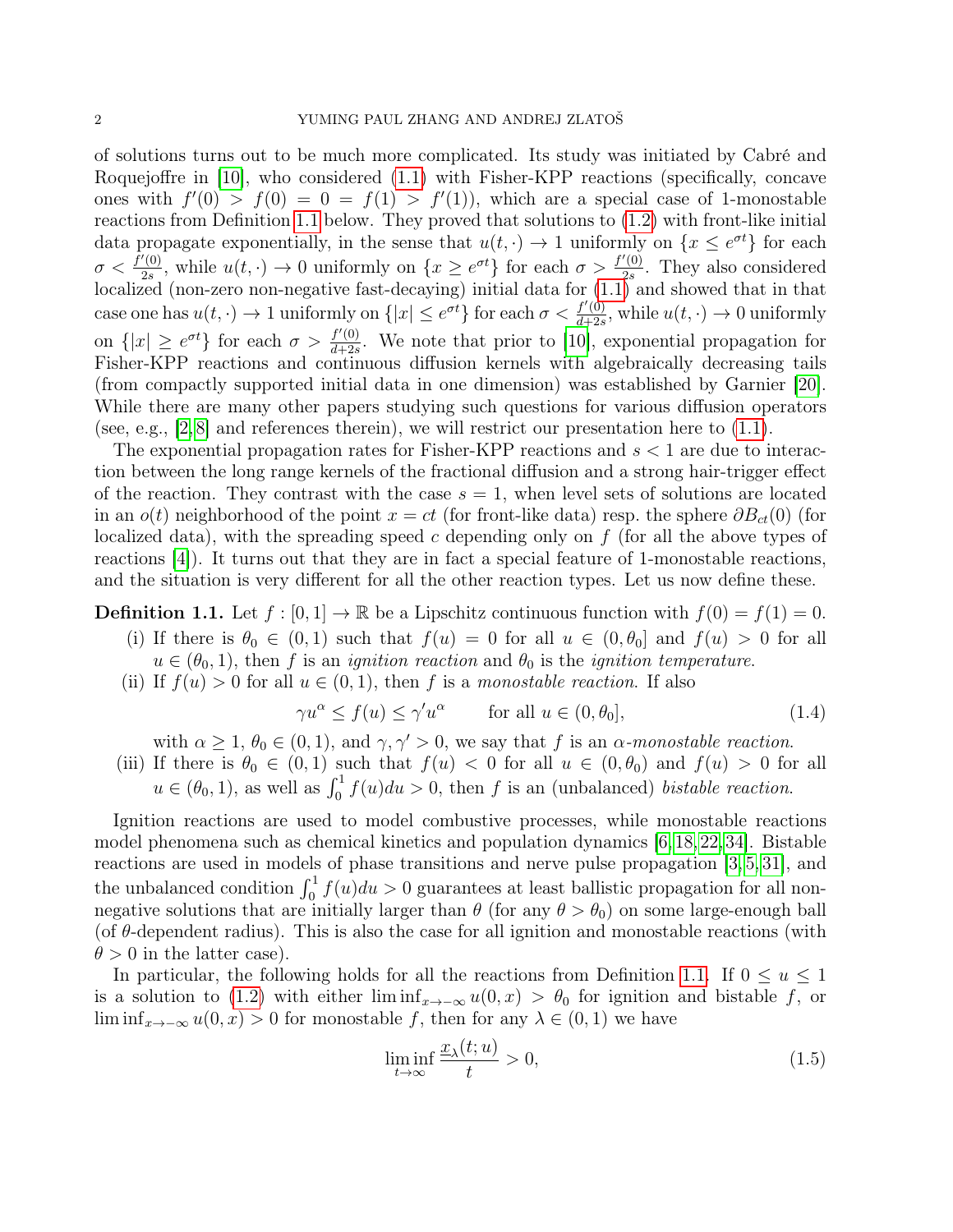where for  $t \geq 0$  we let

<span id="page-2-1"></span>
$$
\underline{x}_{\lambda}(t; u) := \inf \left\{ x \in \mathbb{R} \mid u(t, x) \le \lambda \right\} \tag{1.6}
$$

be the left end of the  $\lambda$ -level set of  $u(t, \cdot)$ . If we instead let

<span id="page-2-4"></span>
$$
\underline{x}_{\lambda}(t; u) := \inf \{|x| \, | u(t, x) \le \lambda\},\tag{1.7}
$$

this claim also extends to solutions to [\(1.1\)](#page-0-0) in any dimension and with  $\inf_{|x| \le R_\theta} u(0, x) \ge \theta$ , where  $\theta$  must satisfy either  $\theta > \theta_0$  for ignition and bistable f, or  $\theta > 0$  for monostable f (and  $R_{\theta}$  also depends on s, f, d). Both these claims easily follow from the proof of the last claim in Lemma [2.6](#page-10-0) below. (We note that when f is sufficiently small near  $u = 0$ , solutions with small enough initial data may be quenched in the sense that  $\lim_{t\to\infty} ||u(t, \cdot)||_{\infty} = 0.$ 

Ballistic propagation for  $u$  is therefore equivalent to

$$
\limsup_{t \to \infty} \frac{\overline{x}_{\lambda}(t; u)}{t} < \infty
$$

for all  $\lambda \in (0,1)$ , where for front-like data and  $(1.2)$  we let

<span id="page-2-2"></span>
$$
\overline{x}_{\lambda}(t;u) := \sup \{ x \in \mathbb{R} \mid u(t,x) \ge \lambda \} \qquad (\ge \underline{x}_{\lambda}(t;u)) \tag{1.8}
$$

be the right end of the  $\lambda$ -level set of  $u(t, \cdot)$ , and for localized data and [\(1.1\)](#page-0-0) we let

<span id="page-2-5"></span>
$$
\overline{x}_{\lambda}(t;u) := \sup\{|x| \, | \, u(t,x) \ge \lambda\} \qquad (\ge \underline{x}_{\lambda}(t;u)). \tag{1.9}
$$

Comparison principle shows that this holds whenever we have either  $u(0, \cdot) \leq \theta \chi_{(-\infty,R)}$  or  $u(0, \cdot) \leq \theta \chi_{B_R(0)}$  for some  $\theta < 1$  and  $R \in \mathbb{R}$ , provided [\(1.2\)](#page-0-1) has a traveling front. The latter is a solution of the form  $\tilde{u}(t, x) = U(x-ct)$ , with  $\lim_{x\to-\infty} U(x) = 1$  and  $\lim_{x\to\infty} U(x) = 0$  (i.e., U must satisfy  $-cU_x + (-\partial_{xx})^s U = f(U)$ ). In fact, it suffices to have  $u(0, \cdot) \leq \chi_{(-\infty,R)}$  or  $u(0, \cdot) \leq \chi_{B_R(0)}$  as long as a traveling front exists for [\(1.2\)](#page-0-1) with some  $\tilde{f} \geq f$  in place of f, such that  $\hat{f}(1+\delta) = 0$  and  $\hat{f} > 0$  on  $[1, 1+\delta)$  for some  $\delta > 0$  (then of course  $\lim_{x\to -\infty} U(x) = 1+\delta$ , and one only needs  $u(0, \cdot)$  to be dominated by some shift of U). Hence in the rest of this discussion we will assume that

<span id="page-2-0"></span>
$$
\theta \chi_{(-\infty,0)} \le u(0,\cdot) \le \chi_{(-\infty,R)} \tag{1.10}
$$

for front-like data and

<span id="page-2-3"></span>
$$
\theta \chi_{B_{R'}(0)} \le u(0, \cdot) \le \chi_{B_R(0)} \tag{1.11}
$$

for localized data, with some  $\theta, R, R' > 0$  (and  $\theta > \theta_0$  when f is ignition or bistable).

Proving existence of traveling fronts for [\(1.2\)](#page-0-1), and hence ballistic propagation of solutions, requires one to solve only a (non-local) ODE, and this was indeed achieved in a number of cases. These include all the above reactions with  $s = 1 \, |4, 5|$ , where diffusion is local, as well as all  $C^2$  bistable reactions with any  $s \in (0,1)$  [\[1,](#page-26-11) [14,](#page-26-12) [24\]](#page-26-13), where the negative values of f near  $u = 0$  suppress the effects of long range dispersal. The cases of ignition and monostable reactions with  $s \in (0, 1)$  are more delicate, and depend intimately on the interplay of the long range diffusion and the strength of f near  $u = 0$ . Nevertheless, Mellet, Roquejoffre, and Sire proved that traveling fronts still exist for ignition reactions with  $f'(1) < 0$  when  $s > \frac{1}{2}$  [\[30\]](#page-27-4), while Gui and Huan later showed that they do not exist when  $s \leq \frac{1}{2}$  $\frac{1}{2}$ , as well as that they exist for  $\alpha$ -monostable reactions (and  $s \in (0,1)$ ) precisely when  $s \geq \frac{a}{2(\alpha-1)}$  [\[23\]](#page-26-14)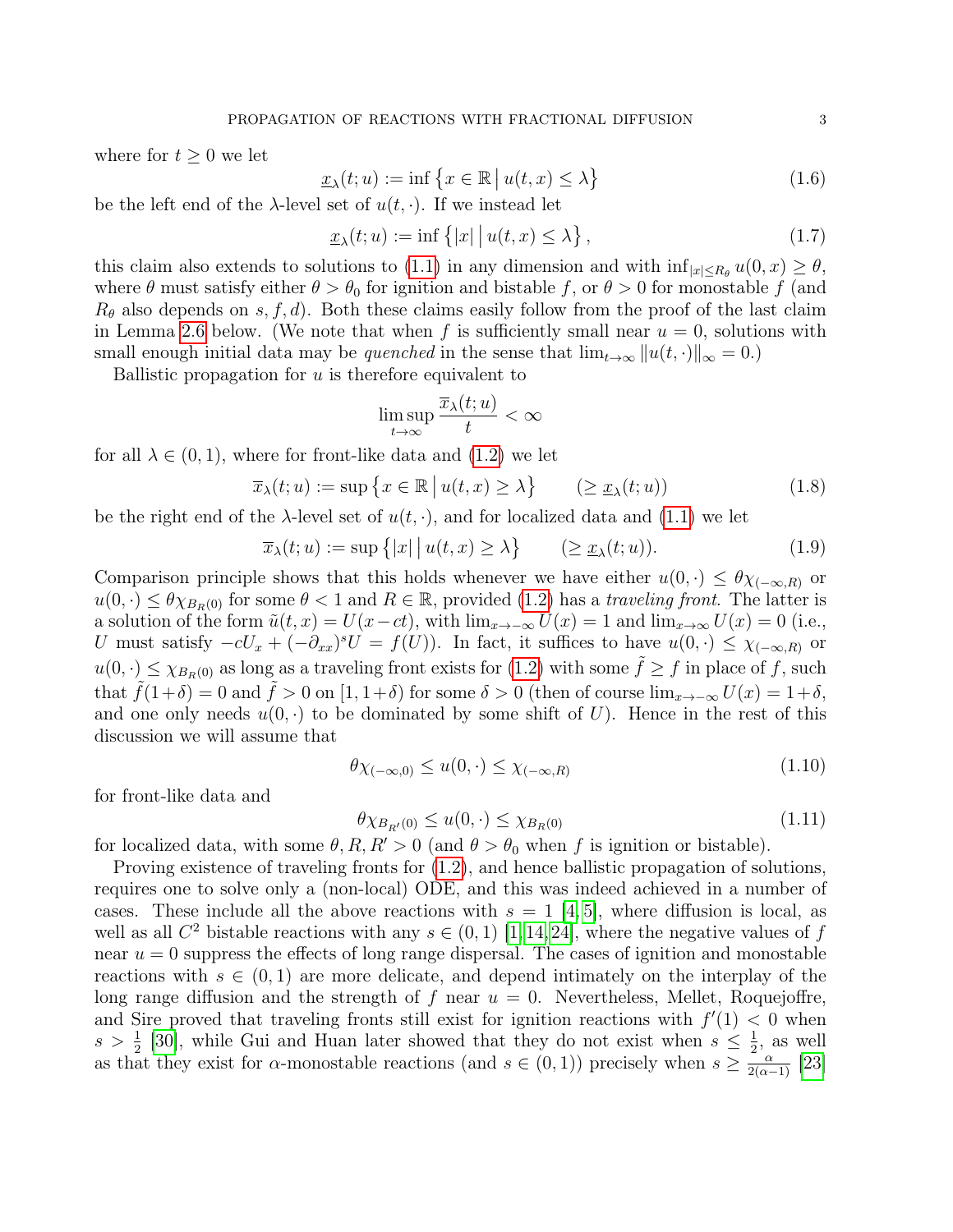(f was assumed to satisfy additional hypotheses in [\[23\]](#page-26-14) when  $s > \frac{1}{2}$ ). We note that since the comparison principle can be used to estimate propagation of solutions for monostable reactions that lie between multiples of two distinct powers of u near  $u = 0$ , it makes sense to concentrate only on  $\alpha$ -monostable reactions among the monostable ones; we will do so here.

This leaves one with an expectation of super-ballistic (i.e., accelerating) propagation in the cases of ignition reactions with  $s \leq \frac{1}{2}$  $\frac{1}{2}$  and  $\alpha$ -monostable reactions with  $s < \min\{\frac{\alpha}{2(\alpha-1)}, 1\}.$ For front-like initial data and [\(1.2\)](#page-0-1), this has indeed been confirmed in all these cases except for ignition reactions with  $s=\frac{1}{2}$  $\frac{1}{2}$ . The result for concave Fisher-KPP reactions in [\[10\]](#page-26-2) immediately yields exponential propagation for all 1-monostable reactions and  $s \in (0,1)$ , albeit with the lower and upper exponential rates being  $\frac{\gamma}{2s}$  and  $\frac{\gamma'}{2s}$  $\frac{\gamma'}{2s}$ , respectively. More recently, Coville, Gui, znd Zhao [\[15\]](#page-26-15) proved for  $\alpha$ -monostable reactions with  $\alpha > 1$  and  $s < \min\{\frac{\alpha}{2(\alpha-1)}, 1\}$ that

$$
0 < \liminf_{t \to \infty} t^{-\frac{\max\{\alpha - 1, 1\}}{2s(\alpha - 1)}} \overline{x}_{\lambda}(t; u) \qquad \text{and} \qquad \limsup_{t \to \infty} t^{-\frac{\alpha}{2s(\alpha - 1)}} \overline{x}_{\lambda}(t; u) < \infty
$$

for all  $\lambda \in (0,1)$  (assuming in addition that f is  $C^1$  and  $f'(1) < 0$ ), which then also yields for ignition reactions with  $s \in (0, \frac{1}{2})$  $\frac{1}{2}$  that

<span id="page-3-0"></span>
$$
\limsup_{t \to \infty} t^{-\frac{1}{2s} - \varepsilon} \overline{x}_{\lambda}(t; u) < \infty \tag{1.12}
$$

for all  $\varepsilon > 0$  and  $\lambda \in (0, 1)$ . We note that while [\[15,](#page-26-15) Theorem 1.3] may appear to also imply lim inf<sub>t→∞</sub>  $t^{-\frac{1}{2s}} \overline{x}_{\lambda}(t; u) > 0$  for ignition reactions and all  $\lambda \in (0, 1)$ , Proposition 3.1 in its proof in fact assumes  $f$  to be monostable. Nevertheless, we still have  $(1.5)$  in this case.

While these results cover all the cases of interest in which traveling fronts do not exist, in all of them there is a gap between the powers of time resp. exponential rates in the best available lower and upper bounds on the dynamic: an infinitesimal one for concave Fisher-KPP reactions and for ignition reactions with  $s=\frac{1}{2}$  $\frac{1}{2}$ , and a positive one in all the other cases. In the following first main result of the present paper, we fully close this gap in all the latter cases, proving that  $\underline{x}_{\lambda}(t;u)$  and  $\overline{x}_{\lambda}(t;u)$  both have the exact power behavior  $O(t^{\frac{\alpha}{2s(\alpha-1)}})$  in time for all  $\alpha$ -monostable reactions with  $\alpha > 1$ , and  $O(t^{\frac{1}{2s}})$  for all ignition reactions (so we improve both the lower and upper bounds in the ignition case). We do so for all the values of s for which traveling fronts do not exist, except for ignition reactions with  $s = \frac{1}{2}$  $\frac{1}{2}$ , where almost-ballistic propagation (which follows from [\(1.5\)](#page-1-1) and [\(1.12\)](#page-3-0)), remains the best result.

<span id="page-3-1"></span>**Theorem 1.2.** Let  $0 \le u \le 1$  be a solution to [\(1.2\)](#page-0-1) such that [\(1.10\)](#page-2-0) holds for some  $\theta, R > 0$ , and let  $\underline{x}_{\lambda}(t;u)$  and  $\overline{x}_{\lambda}(t;u)$  be from [\(1.6\)](#page-2-1) and [\(1.8\)](#page-2-2).

(i) If f is an ignition reaction with ignition temperature  $\theta_0 \in (0, \theta)$  and  $s \in (0, \frac{1}{2})$  $(\frac{1}{2})$ , then for each  $\lambda \in (0,1)$  we have

$$
0 < \liminf_{t \to \infty} t^{-\frac{1}{2s}} \underline{x}_{\lambda}(t; u) \le \limsup_{t \to \infty} t^{-\frac{1}{2s}} \overline{x}_{\lambda}(t; u) < \infty
$$

(ii) If f is an  $\alpha$ -monostable reaction for some  $\alpha > 1$  and  $s \in (0, \min\{\frac{\alpha}{2(\alpha-1)}, 1\})$ , then for each  $\lambda \in (0,1)$  we have

$$
0 < \liminf_{t \to \infty} t^{-\frac{\alpha}{2s(\alpha-1)}} \underline{x}_{\lambda}(t; u) \le \limsup_{t \to \infty} t^{-\frac{\alpha}{2s(\alpha-1)}} \, \overline{x}_{\lambda}(t; u) < \infty
$$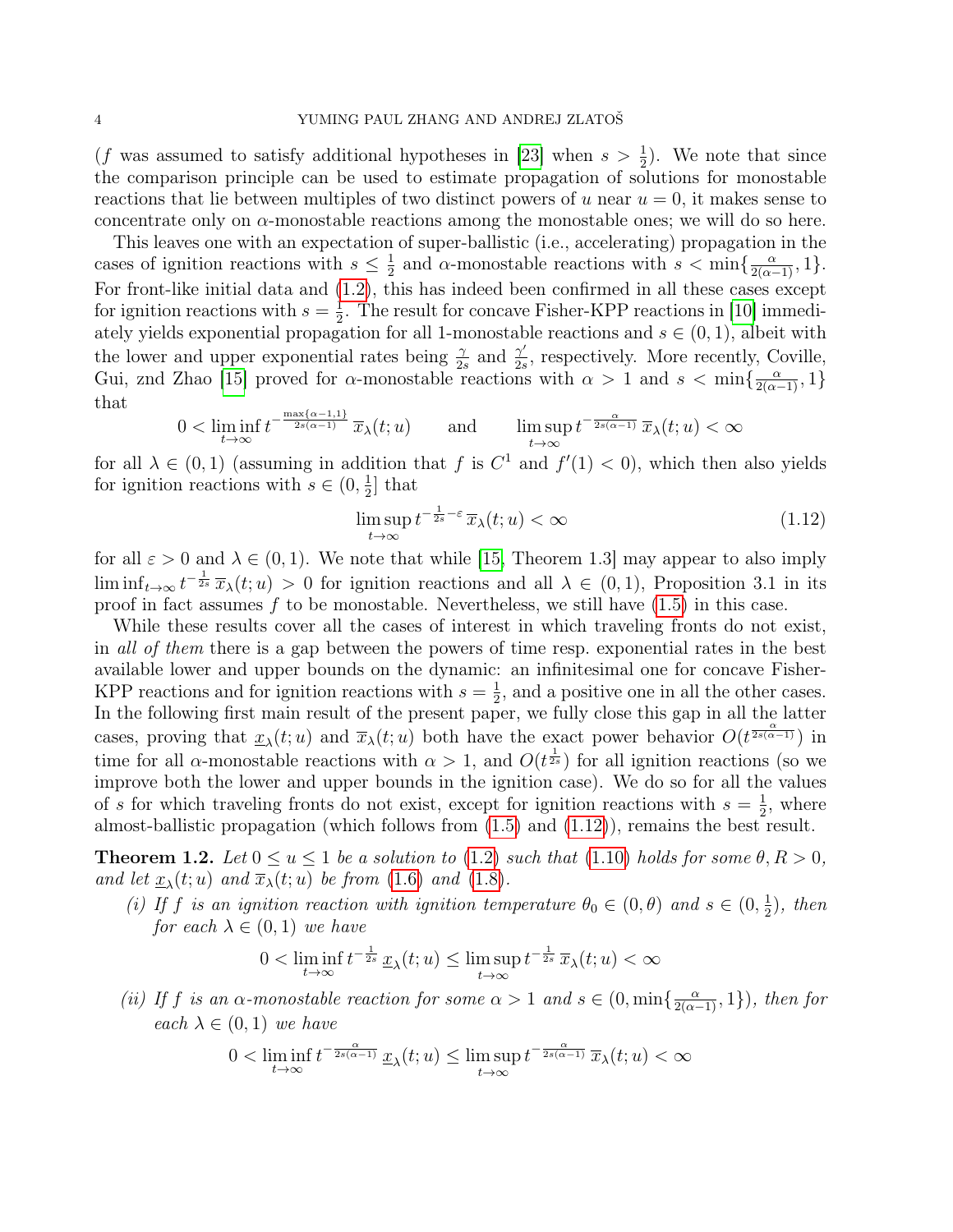Remarks. 1. The leading orders of the propagation rates in both (i) and (ii) only depend on s and the qualitative behavior of f near 0, and in (ii) they are independent of  $\gamma$ ,  $\gamma'$  from  $(1.4)$ . In contrast, for Fisher-KPP reactions they also depend on  $f'(0)$  [\[10\]](#page-26-2), and so their dependence on f for general 1-monostable reactions will be much more sensitive.

2. As Theorem [3.4](#page-14-0) below shows, (i) extends to the case when  $u(0, \cdot) \leq \chi_{(-\infty,R)}$  is replaced by  $\limsup_{x\to\infty} x^{-2s}u(0, x) < \infty$ . The supersolutions constructed in [\[15\]](#page-26-15) show that in (ii) we can instead allow  $\limsup_{x\to\infty} x^{-\frac{2s}{\alpha}}u(0, x) < \infty$ .

3. One-sided bounds in [\(1.4\)](#page-1-2) obviously yield one-sided bounds in (ii).

4. For any  $s \in (0, \frac{1}{2})$  $(\frac{1}{2})$ , (i) can be regarded as the  $\alpha \to \infty$  limit of (ii).

To the best of our knowledge, these are the first qualitatively optimal propagation results for front-like solutions in situations where no traveling fronts exist.

When it comes to localized initial data and [\(1.1\)](#page-0-0), the corresponding Fisher-KPP result from [\[10\]](#page-26-2) was improved by Coulon and Yangari in [\[16\]](#page-26-16). They proved for each  $\lambda \in (0,1)$  that

$$
0 < \liminf_{t \to \infty} e^{-\frac{f'(0)}{d+2s}t} \underline{x}_{\lambda}(t; u) \le \limsup_{t \to \infty} e^{-\frac{f'(0)}{d+2s}t} \overline{x}_{\lambda}(t; u) < \infty
$$

for solutions with fast-decaying initial data when  $s \in (0,1)$  and f is any  $C^1$  1-monostable reaction with  $f(u) - f'(0)u = O(u^{1+\delta})$  (for some  $\delta > 0$ ). This also implies exponential propagation for general 1-monostable reactions, albeit with the lower and upper exponential rates being  $\frac{\gamma}{d+2s}$  and  $\frac{\gamma'}{d+2s}$  $\frac{\gamma}{d+2s}$ , respectively.

An interesting feature of the results in [\[10,](#page-26-2)[16\]](#page-26-16) is that, for Fisher-KPP reactions and  $s < 1$ , the exponential propagation rates for localized initial data differ from those for front-like data, and they also depend on the dimension. These phenomena happen neither when  $s = 1$ (for any reaction), because the diffusion kernel is short range, nor for bistable reactions and  $s \in (0, 1)$ , when ballistic propagation from localized data at the same speed as from front-like data follows from existence of traveling fronts.

It is therefore not obvious which propagation rates one should expect for ignition and  $\alpha$ monostable reactions with  $\alpha > 1$  when  $s \in (0, 1)$  and initial data are localized. One obviously has the ballistic lower bound  $(1.5)$ , and the same upper bounds as for front-like data (which follow immediately by comparison). However, we are not aware of other relevant prior results for [\(1.1\)](#page-0-0) in this setting. Our second main theorem therefore appears to provide the first nontrivial such result, and is again also qualitatively optimal. It shows that in all the cases from Theorem [1.2,](#page-3-1) propagation rates for localized data do coincide with those for front-like data. In particular, unlike for 1-monostable reactions, they do not depend on the dimension.

<span id="page-4-0"></span>**Theorem 1.3.** Let  $0 \le u \le 1$  be a solution to [\(1.1\)](#page-0-0) such that [\(1.11\)](#page-2-3) holds for some  $\theta, R > 0$ and large enough R' (depending on  $f, s, \theta$ ), and let  $\underline{x}_{\lambda}(t; u)$  and  $\overline{x}_{\lambda}(t; u)$  be from [\(1.7\)](#page-2-4) and [\(1.9\)](#page-2-5). Then both parts of Theorem [1.2](#page-3-1) hold.

Remark. We can obviously again replace  $u(0, \cdot) \leq \chi_{B_R(0)}$  by  $\limsup_{|x| \to \infty} |x|^{-2s} u(0, x) < \infty$ in (i), and by  $\limsup_{|x|\to\infty} |x|^{-\frac{2s}{\alpha}}u(0, x) < \infty$  in (ii).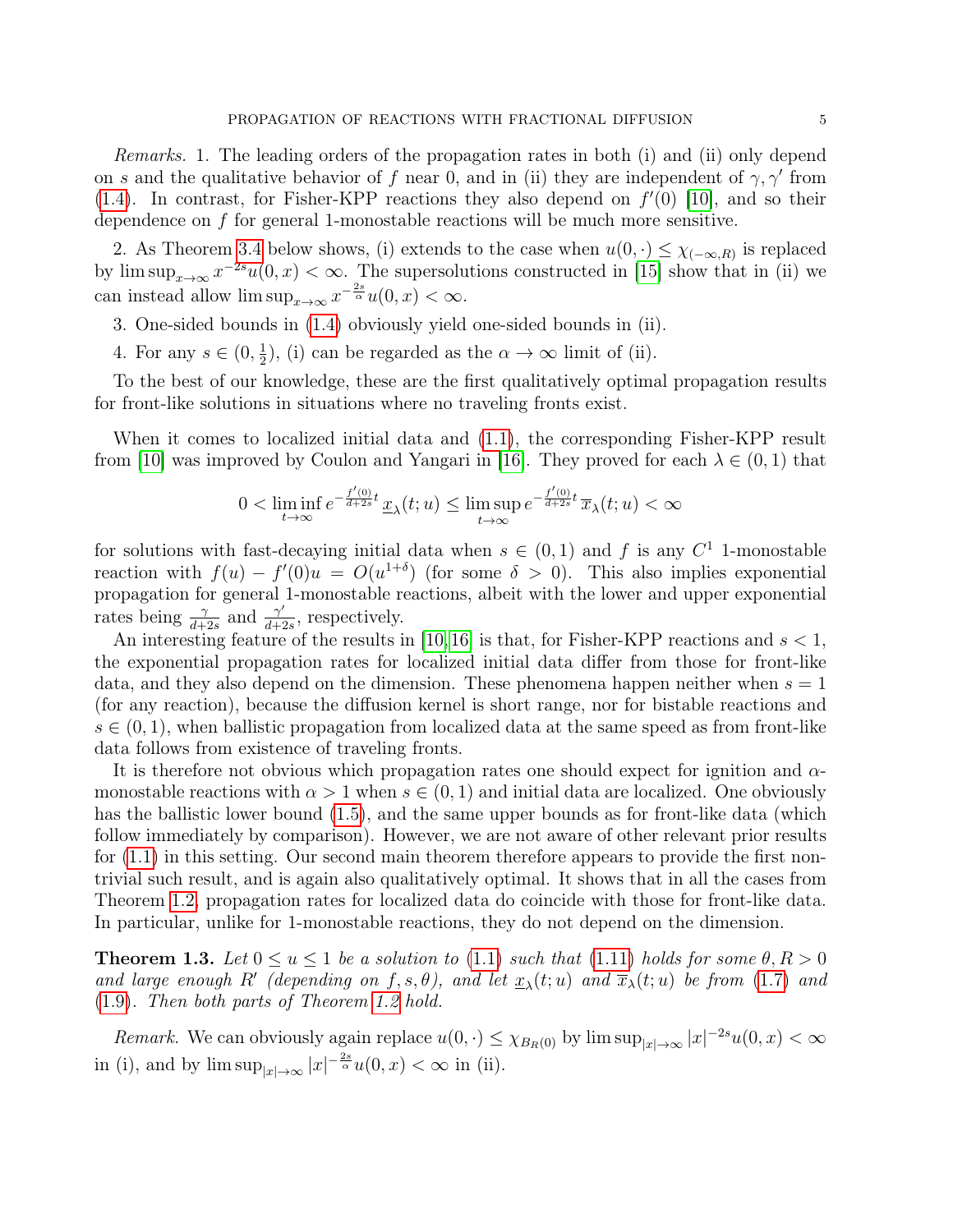The proofs of Theorems [1.2](#page-3-1) and [1.3](#page-4-0) rest on finding appropriate sub- and supersolutions Φ satisfying  $\underline{x}_{\lambda}(t; \Phi) = O(t^{\beta}) = \overline{x}_{\lambda}(t; \Phi)$ , with  $\beta = \frac{1}{2\beta}$  $\frac{1}{2s}$  for ignition reactions and  $\beta = \frac{\alpha}{2s(\alpha-1)}$  for α-monostable reactions. Since these will accelerate in time, one cannot use the traveling front ansatz  $\Phi(t, x) \sim \varphi(x-ct)$  in their construction, because then their transition regions (where they decrease from values close to 1 to those close to 0) would only travel with constant speed c. One might instead hope to have  $\Phi(t, x) \sim \varphi(x - ct^{\beta})$ , which does travel with the right speed  $O(t^{\beta-1})$ . However, it turns out that the acceleration of propagation also forces sub- and supersolutions to have transition regions that stretch in time (see also [\[21\]](#page-26-17)).

We will therefore construct localized subsolutions of the form  $\Phi(t,x) \sim \varphi(ct^{-\frac{1}{2s}}x)$  in the proof of Theorems [1.2\(](#page-3-1)i) and [1.3\(](#page-4-0)i). Such functions propagate with speeds  $O(t^{\frac{1}{2s}-1})$  but also "flatten" in space, having transition regions of widths  $O(t^{\frac{1}{2s}})$  (so the latter stretch with roughly the same speeds  $O(t^{\frac{1}{2s}-1})$ . This will be sufficient for subsolutions, but we will have to employ a much more complicated construction for front-like supersolutions. Their propagation speeds will again be  $O(t^{\frac{1}{2s}-1})$ , but we will need their stretching speeds to also depend on the value of  $\Phi$ , and they will in fact grow from  $O(t^{\frac{1}{2s}-2})$  where  $\Phi \geq \theta_0$  to  $O(t^{\frac{1}{2s}-1})$  where  $\Phi \sim 0$ . Of course, this stretching will then accumulate over time to transition regions between different values of  $\Phi$  having lengths from  $O(t^{\frac{1}{2s}-1})$  to  $O(t^{\frac{1}{2s}})$ , meaning that these supersolutions will be flattened in a spatially non-uniform manner. This approach, which seems to be necessary in the hunt for qualitatively optimal supersolutions in the ignition case (and hence optimal upper bounds in Theorems  $1.2(i)$  and  $1.3(i)$ , makes this effort significantly more challenging and explains the complexity in our construction in Section [3](#page-10-1) below.

This type of construction appears to be new, as all previous ones that we are aware of involve spatially uniform stretching rates. In particular, the supersolutions for  $\alpha$ -monostable reactions with  $\alpha > 1$  constructed in [\[15\]](#page-26-15), which propagate with optimal speeds  $O(t^{\frac{\alpha}{2s(\alpha-1)}-1})$ , have transition regions that stretch with speeds  $O(t^{\frac{\alpha}{2s(\alpha-1)}-2})$ . The subsolutions we construct below in this case will have the same propagation and stretching speeds. However, unlike for ignition reactions, we are only able to achieve these optimal speeds with localized but not compactly supported subsolutions. This, and the fact that we need to find them in all dimensions  $d \geq 1$ , further complicate this part of our work.

Finally, we note that smoothing properties of the fractional parabolic dynamic of [\(1.1\)](#page-0-0) mean that the sense in which our functions solve the PDE is not consequential here. While we consider below mild solutions with uniformly continuous initial data, Theorem [2.5](#page-9-0) shows that these immediately become classical. This is also true for bounded weak solutions, via an argument as in the proof of Theorem [2.5](#page-9-0) (based on the regularity results in [\[17,](#page-26-18) [27\]](#page-27-5)), so these three notions of solutions coincide here. This means that our propagation results hold as well for not necessarily uniformly continuous initial data, due to the comparison principle. Since we were not able to locate a suitable version of the latter in the literature, we prove it in Theorem [2.4](#page-7-0) below (which is hence of independent interest). We in fact state it for distributional sub- and supersolutions (see Definition [2.3\)](#page-7-1) because the supersolutions we construct here will only be Lipschitz continuous.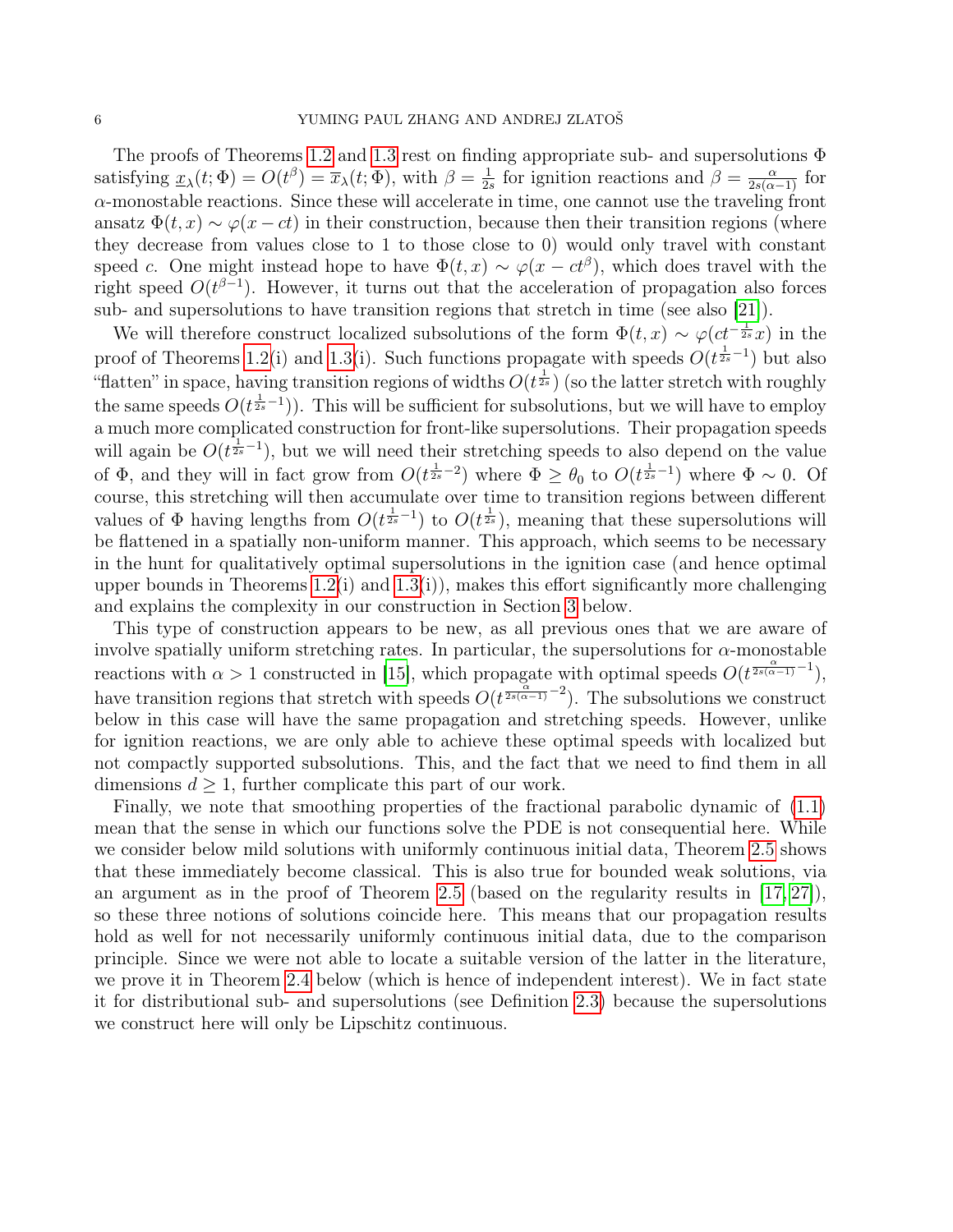We also highlight here Lemma [2.6](#page-10-0) below, which constructs compactly supported stationary subsolutions to [\(1.1\)](#page-0-0). These then provide initially compactly supported time-increasing solutions, which can be very convenient in the analysis of long-time dynamics of solutions (and specifically, construction of subsolutions in Section [4\)](#page-15-0). We are not aware of such a result for [\(1.1\)](#page-0-0) with  $s \in (0,1)$  prior to our work, although its  $s = 1$  version is well known, and in [\[9\]](#page-26-19) it was also obtained for diffusion operators with integrable kernels.

Remark. While we were finishing the writing of this paper, we were informed by Bouin, Coville, and Legendre that they were independently working on the preprints [\[7,](#page-26-20)[8\]](#page-26-5) at the same time. The main results in these are essentially the first inequalities in our Theorem  $1.2(i,ii)$ , that is, optimal lower bounds for front-like initial data (both papers consider more general diffusion kernels in one dimension, with  $x^{-1-2s}$  decay at  $\pm \infty$ ). Unlike our constructions in Sections [4](#page-15-0) and [5](#page-16-0) below, the subsolutions constructed in [\[7,](#page-26-20) [8\]](#page-26-5) are front-like, so they may not lead to localized initial data results such as Theorem [1.3,](#page-4-0) even for  $d = 1$ . This distinction is non-trivial because the diffusion kernels are long range for all  $s \in (0,1)$ . Hence these results and [\[15\]](#page-26-15) allow the authors to obtain an optimal propagation rate for monostable reactions and front-like solutions, which corresponds to our Theorem [1.2\(](#page-3-1)ii).

Organization of the Paper and Acknowledgements. In Section [2](#page-6-0) we collect various preliminary results, including a comparison principle for [\(1.1\)](#page-0-0). We then prove parts (i) of Theorems [1.2](#page-3-1) and [1.3](#page-4-0) in Sections [3](#page-10-1) and [4,](#page-15-0) and parts (ii) in Section [5](#page-16-0) (these three sections are completely independent and can be read in any order).

AZ acknowledges partial support by NSF grant DMS-1900943 and by a Simons Fellowship.

## 2. Well-posedness and a Comparison Principle

<span id="page-6-0"></span>In this section we collect some basic well-posedness and regularity results for [\(1.1\)](#page-0-0). We also prove two important (and to the best of our knowledge new) results here. The first is a comparison principle, Theorem [2.4,](#page-7-0) which removes certain restrictive hypotheses from previous results (see the paragraph before Definition [2.3\)](#page-7-1). The second is Lemma [2.6,](#page-10-0) which constructs initially compactly supported time-increasing solutions to [\(1.1\)](#page-0-0) for ignition (and therefore also for  $\alpha$ -monostable) reactions and all  $s \in (0,1)$ .

We start with the notion of mild solutions, defined via Duhamel's formula (see [\[10,](#page-26-2)32]). We use  $C_{b,u}(X)$  to denote the space of bounded uniformly continuous functions on X (with the supremum norm), and  $S_t$  to denote the semigroup generated by  $(-\Delta)^s$  on  $\mathbb{R}^d$ .

<span id="page-6-1"></span>**Definition 2.1.** We say that  $u \in C([0, T); C_{b,u}(\mathbb{R}^d))$  is a *mild solution* to [\(1.1\)](#page-0-0) (and that it is global if  $T = \infty$ ) if for each  $t \in [0, T)$  we have

$$
u(t,\cdot) = S_t[u(0,\cdot)] + \int_0^t S_{t-\tau}[f(u(\tau,\cdot))]d\tau.
$$

Remark. Notice that if  $u \in C([T_0, T_1]; C_{b,u}(\mathbb{R}^d))$  for some  $T_0 < T_1$ , then it is also uniformly continuous in time on  $[T_0, T_1]$  and it follows that in fact  $u \in C_{b,u}([T_0, T_1] \times \mathbb{R}^d)$ .

We now have the following global well-posedness result.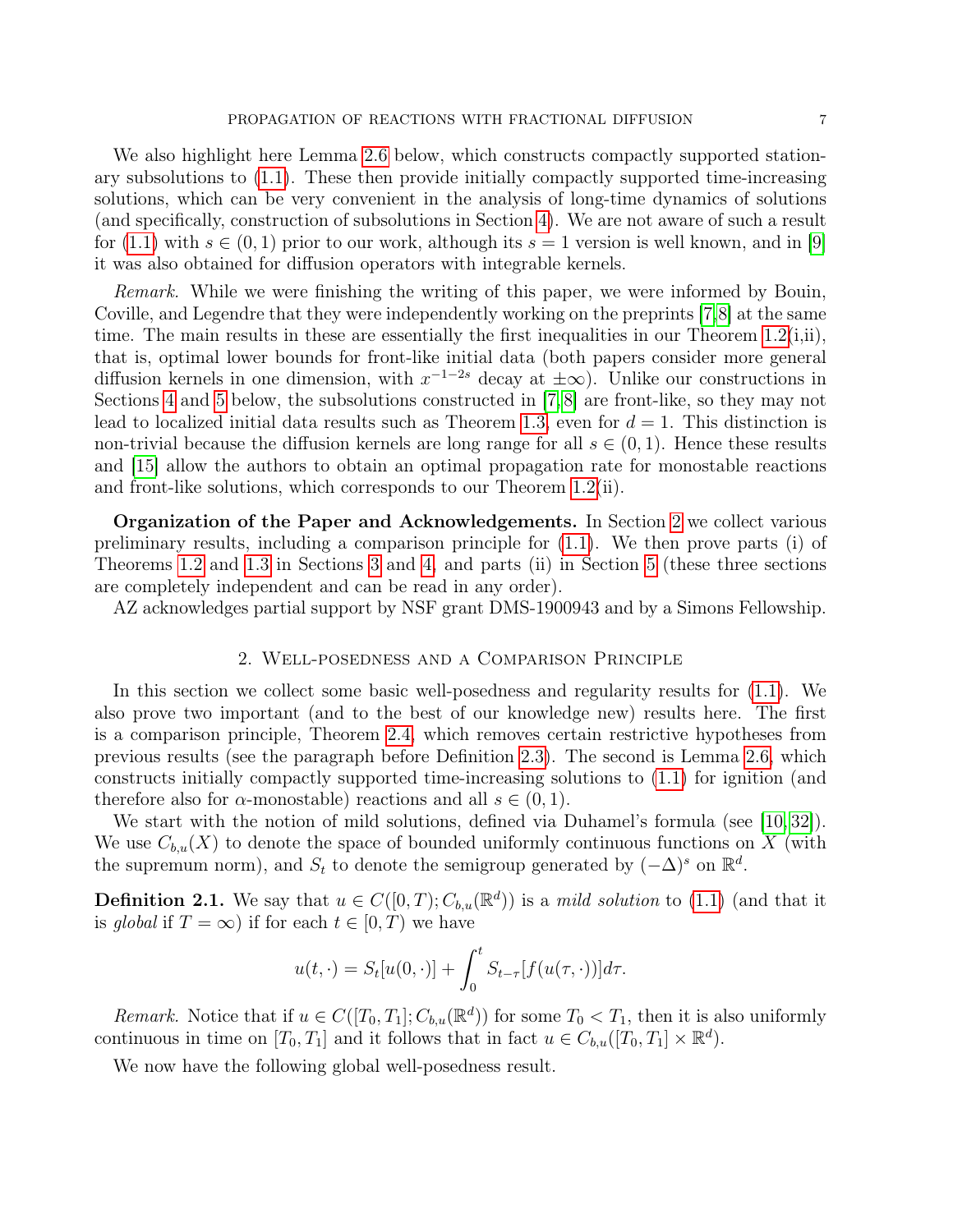<span id="page-7-2"></span>**Theorem 2.2.** If  $s \in (0,1)$  and f is Lipschitz continuous, then for any  $u_0 \in C_{b,u}(\mathbb{R}^d)$ , there is a unique global mild solution u to [\(1.1\)](#page-0-0) with  $u(0, \cdot) = u_0$ .

Remark. Theorem [2.2](#page-7-2) can be proved via a standard fixed point argument using that

$$
N[u](t,\cdot) := S_t[u(0,\cdot)] + \int_0^t S_{t-\tau}[f(u(\tau,\cdot))]d\tau
$$

defines a contraction mapping N on the subspace of  $u \in C([0, T]; C_{b,u}(\mathbb{R}^d))$  with  $u(0, \cdot) = u_0$ when  $T$  is sufficiently small, see for instance [\[10,](#page-26-2)[29\]](#page-27-7) (both these papers concern more general diffusion operators than  $(-\Delta)^s$ ). We note that although  $f' \in C_{b,u}(\mathbb{R})$  is assumed in [\[10,](#page-26-2) Sections 2.3 and 2.4, this can easily be relaxed to  $f$  being Lipschitz (we prefer to consider here this case instead of  $f \in C^1([0,1])$ . We also mention that a viscosity-solutions-based approach to well-posedness, via maximum principles for general non-local nonlinear PDEs and Perron's method, was used in [\[11,](#page-26-21) [13,](#page-26-22) [25\]](#page-27-8).

We next turn to a comparison principle for [\(1.1\)](#page-0-0), and the related definition of sub- and supersolutions. We were not able to use in this work comparison principles that we found in the literature, as these do not quite apply to the Lipschitz continuous sub- and supersolutions we construct below (mild solutions have better regularity, see Theorem [2.5\)](#page-9-0). For instance [\[10,](#page-26-2) Proposition 2.8] only applies to classical sub- and supersolutions that satisfy an extra hypothesis on their order as  $|x| \to \infty$  at all times  $t \geq 0$ , while [\[10,](#page-26-2) Proposition 2.11] only applies to mild solutions to  $u_t + (-\Delta)^s u = h(t, x)$  with uniformly continuous h. We therefore prove here a comparison principle without extra hypotheses and in the more general distributional sense, which then also applies to mild solutions due to Remark 2 below.

<span id="page-7-1"></span>**Definition 2.3.** We say that  $u \in C((T_0,T_1); C_{b,u}(\mathbb{R}^d))$  is a subsolution (supersolution) to [\(1.1\)](#page-0-0) if for each  $0 \leq \varphi \in C_c^{\infty}((T_0, T_1) \times \mathbb{R}^d)$  we have

$$
\int_{T_0}^{T_1} \int_{\mathbb{R}^d} \left[ -u(t,x)\varphi_t(t,x) + u(t,x)(-\Delta)^s \varphi(t,x) - f(u(t,x))\varphi(t,x) \right] dx dt \le 0 \quad (\ge 0).
$$

*Remarks.* 1. Note that when  $s \in (0, \frac{1}{2})$  $\frac{1}{2}$ , any bounded Lipschitz continuous function u has bounded  $(-\Delta)^s u$ ; and if it satisfies  $u_t + (-\Delta)^s u - f(u) \leq 0$  (≥ 0) for a.e.  $(t, x)$ , then it is clearly a subsolution (supersolution) to [\(1.1\)](#page-0-0).

2. It is easy to show that a mild solution  $u$  to  $(1.1)$  on time interval  $[0, T)$  is both a sub- and a supersolution on time interval  $(0, T)$ . Indeed, let  $u_{\varepsilon} := \phi_{\varepsilon} * u$ , with  $\phi_{\varepsilon}$  a smooth space-time mollifier as in the following proof. Then  $u_{\varepsilon}$  is a classical solution to  $u_t + (-\Delta)^s u = f_{\varepsilon}(t, x)$ on time interval  $(T_0 + \varepsilon, T_1 - \varepsilon)$ , where  $f_{\varepsilon} := \phi_{\varepsilon} * (f \circ u)$ . Since  $u_{\varepsilon} \to u$ , and  $f_{\varepsilon} \to f \circ u$ uniformly on  $[t_0, t_1] \times \mathbb{R}^d$  for any  $[t_0, t_1] \subseteq (T_0, T_1)$  (see the remark after Definition [2.1\)](#page-6-1), this yields the claim.

<span id="page-7-0"></span>**Theorem 2.4.** Let  $s \in (0,1)$  and f be Lipschitz continuous. If  $u, v \in C([0,T); C_{b,u}(\mathbb{R}^d))$  are, respectively, a subsolution and a supersolution to  $(1.1)$  on time interval  $(0,T)$  and satisfy  $u(0, \cdot) \le v(0, \cdot)$  on  $\mathbb{R}^d$ , then  $u \le v$  on  $[0, T) \times \mathbb{R}^d$ .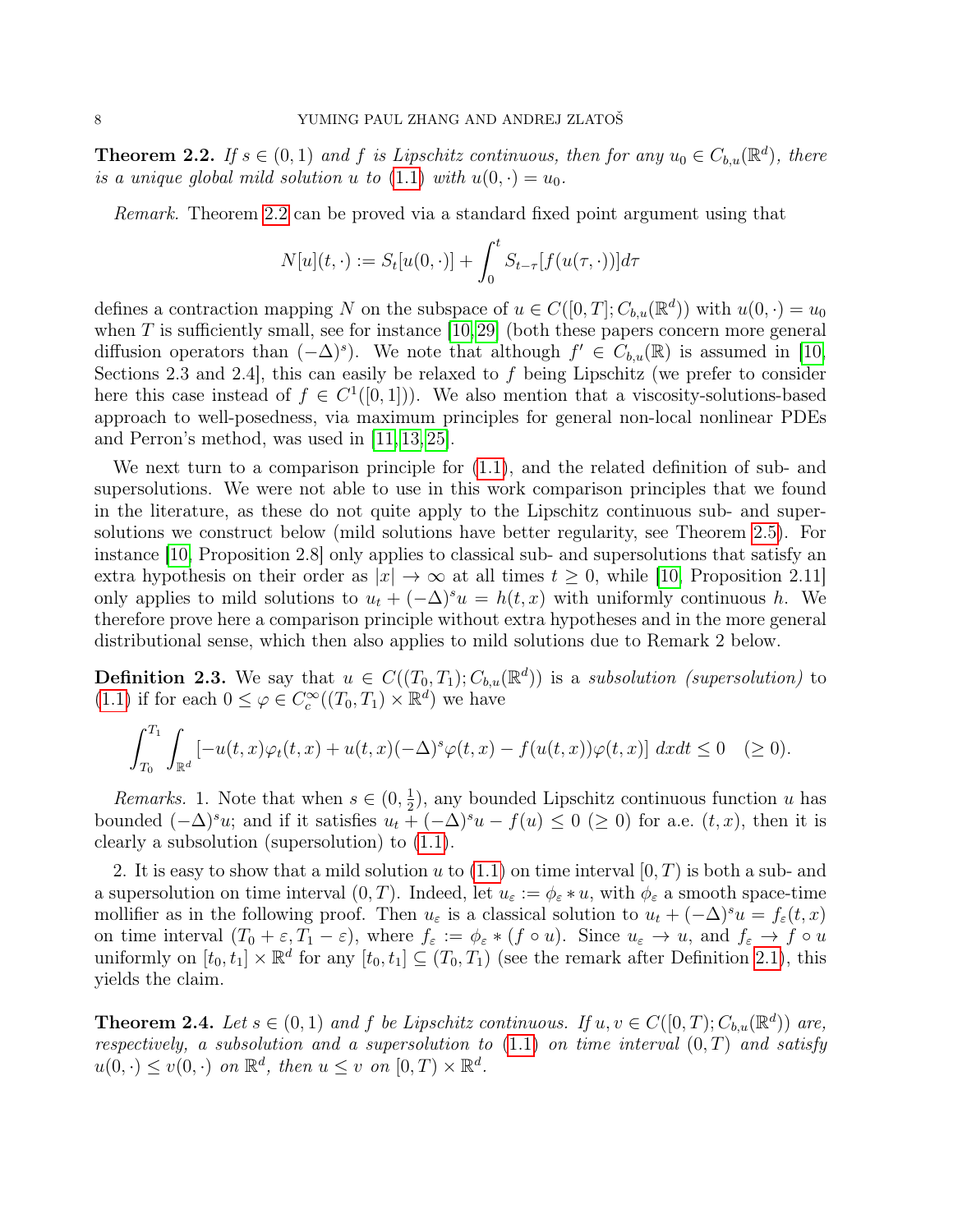*Proof.* It suffices to prove that  $u \leq v$  on  $[0, T'] \times \mathbb{R}^d$  for any  $T' < T$ , so we can assume that  $T < \infty$  and  $u, v \in C([0, T]; C_{b,u}(\mathbb{R}^d))$ . Let  $K := \max\{||f'||_{\infty}, ||u||_{\infty}, ||v||_{\infty}\}$ , and then let

$$
\tilde{u}(t,x) := e^{Kt}u(t,x), \qquad \tilde{v}(t,x) := e^{Kt}v(t,x), \qquad g(t,u) := Ku + e^{Kt}f(e^{-Kt}u).
$$

Then  $\tilde{u}$  and  $\tilde{v}$  are, respectively, a subsolution and a supersolution to [\(1.1\)](#page-0-0) with  $f(u)$  replaced by  $g(t, u)$ , on time interval  $(0, T)$ . Moreover,  $\max\{\|\tilde{u}\|_{\infty}, \|\tilde{v}\|_{\infty}\}\leq Ke^{KT}$ , and if we let  $S := [0, T] \times [-K e^{KT}, K e^{KT}]$ , then for all  $(t, u) \in S$  we have

<span id="page-8-0"></span>
$$
0 \le g_u(t, u) \le 2K \qquad \text{and} \qquad |g_t(t, u)| \le K e^{KT} ||f||_{[-K, K]} ||_{\infty} + K^3 =: K'. \tag{2.1}
$$

Finally, we have  $\tilde{u}(0, \cdot) \leq \tilde{v}(0, \cdot)$ , and proving  $u \leq v$  is equivalent to proving  $\tilde{u} \leq \tilde{v}$ . We will therefore slightly abuse notation, and write below  $u, v$  instead of  $\tilde{u}, \tilde{v}$ .

For any small  $\varepsilon \in (0,1)$ , fix a smooth mollifier  $\phi_{\varepsilon} \geq 0$  with supp  $\phi_{\varepsilon} \subseteq B_{\varepsilon}(0) \subseteq \mathbb{R}^{d+1}$  and  $\int_{\mathbb{R}^{d+1}} \phi_{\varepsilon}(t, x) d(t, x) = 1$ . Then for  $(t, x) \in [0, T - 2\varepsilon] \times \mathbb{R}^d$  let

$$
u_{\varepsilon}(t,x) := (\phi_{\varepsilon} * u)(t + \varepsilon, x)
$$
 and  $v_{\varepsilon}(t,x) := (\phi_{\varepsilon} * v)(t + \varepsilon, x)$ 

(the  $\varepsilon$ -shifts in time allow us to define  $u_{\varepsilon}, v_{\varepsilon}$  at  $t = 0$ ). The remark after Definition [2.1](#page-6-1) shows that there is  $\omega_{\varepsilon} \geq 0$  such that  $\lim_{\varepsilon \to 0^+} \omega_{\varepsilon} = 0$  and

<span id="page-8-1"></span>
$$
\sup_{\substack{(t,x),(\tau,y)\in[0,T]\times\mathbb{R}^d,\\ \max\{|t-\tau|,|x-y|\}\le 2\varepsilon}} \max\{|u(t,x)-u(\tau,y)|,|v(t,x)-v(\tau,y)|\}\le \omega_{\varepsilon}.\tag{2.2}
$$

Then on  $[0, T - 2\varepsilon] \times \mathbb{R}^d$  we have

<span id="page-8-2"></span>
$$
\max\{|u_{\varepsilon} - u|, |v_{\varepsilon} - v|\} \le \omega_{\varepsilon}.\tag{2.3}
$$

Now consider any  $(t, x) \in [0, T - 2\varepsilon] \times \mathbb{R}^d$ . If there is  $(t', x') \in B_{\varepsilon}(t + \varepsilon, x)$  such that  $u(t',x') \leq v(t',x')$ , then it follows from [\(2.1\)](#page-8-0) and [\(2.2\)](#page-8-1) that

$$
(\phi_{\varepsilon} * [g(\cdot, u(\cdot, \cdot)) - g(\cdot, v(\cdot, \cdot))]) (t + \varepsilon, x)
$$
  
\n
$$
\leq g(t', u(t', x')) - g(t', v(t', x')) + 4\varepsilon ||g_t|_{S}||_{\infty} + 2\omega_{\varepsilon} ||g_u|_{S}||_{\infty}
$$
  
\n
$$
\leq 4\varepsilon K' + 4K\omega_{\varepsilon}.
$$

If instead  $u \geq v$  on  $B_{\varepsilon}(t+\varepsilon, x)$ , then  $g_u \leq 2K$  yields

$$
(\phi_{\varepsilon} * [g(\cdot, u(\cdot, \cdot)) - g(\cdot, v(\cdot, \cdot))]) (t + \varepsilon, x) \le 2K(\phi_{\varepsilon} * (u - v))(t + \varepsilon, x) \le 2K(u_{\varepsilon}(t, x) - v_{\varepsilon}(t, x)).
$$

From these estimates, and from  $u$  and  $v$  being, respectively, a sub- and a supersolution, we get for  $w_{\varepsilon} := u_{\varepsilon} - v_{\varepsilon}$  and  $\omega'_{\varepsilon} := 4\varepsilon K' + 4K\omega_{\varepsilon} \; (\to 0 \text{ as } \varepsilon \to 0)$  that

$$
h_{\varepsilon} := (w_{\varepsilon})_t + (-\Delta)^s w_{\varepsilon} \le (\phi_{\varepsilon} * [g(\cdot, u(\cdot, \cdot)) - g(\cdot, v(\cdot, \cdot))]) \cdot (0 + \varepsilon, \cdot) \le \max\{2Kw_{\varepsilon}, \omega_{\varepsilon}'\}.
$$

Duhamel's principle for smooth solutions to the linear PDE

$$
w_t + (-\Delta)^s w = h(t, x)
$$

 $(see [10, 29, 32]) now yields$  $(see [10, 29, 32]) now yields$  $(see [10, 29, 32]) now yields$  $(see [10, 29, 32]) now yields$  $(see [10, 29, 32]) now yields$ 

$$
w_{\varepsilon}(t,x) \leq S_t[w_{\varepsilon}(0,\cdot)](x) + \int_0^t S_{t-\tau}[\max\{2Kw_{\varepsilon}(\tau,\cdot),\omega_{\varepsilon}'\}](x) d\tau
$$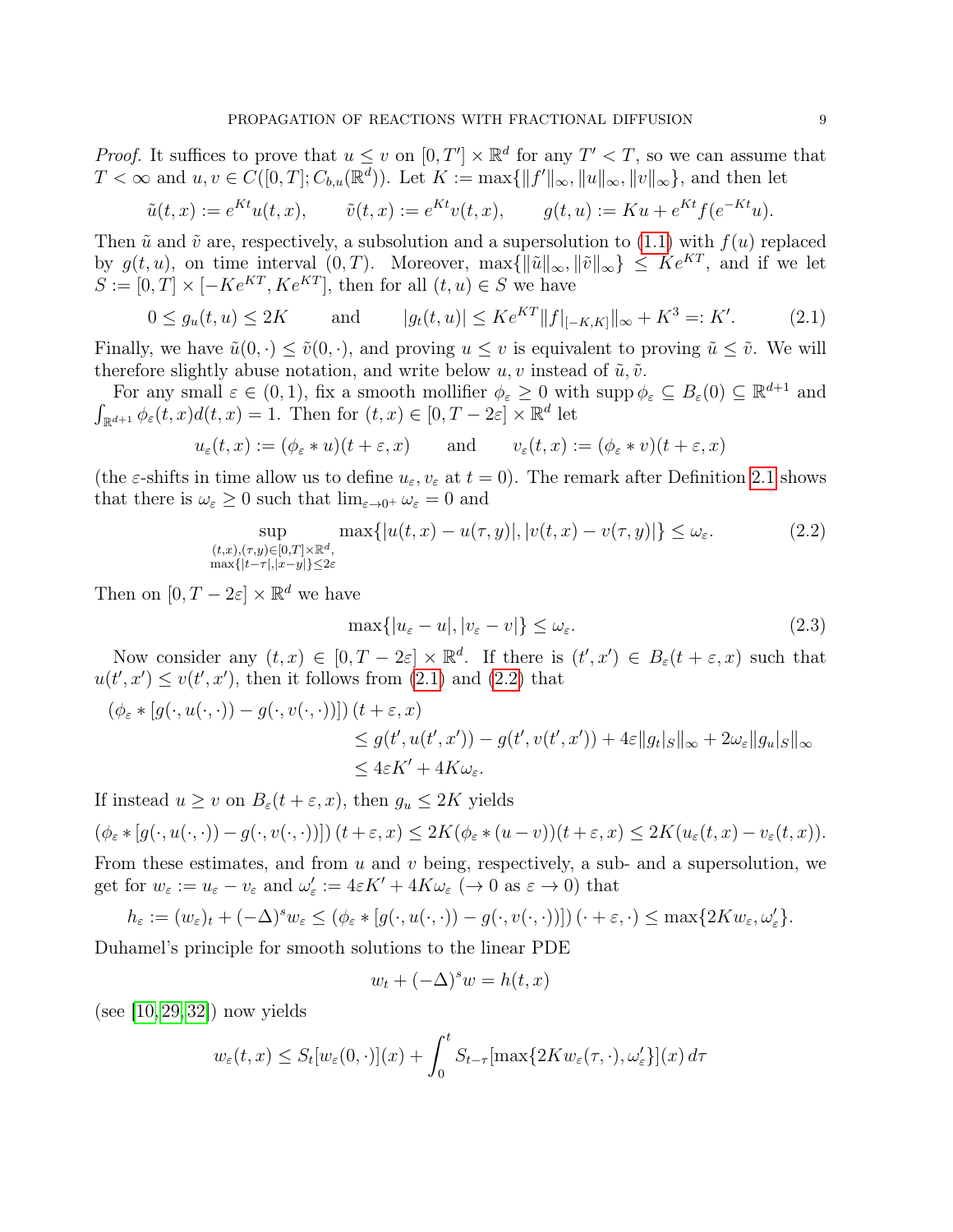for all  $(t, x) \in [0, T - 2\varepsilon] \times \mathbb{R}^d$ . Since  $S_t$  preserves order and  $S_t[1] \equiv 1$ , we have  $S_t[w_\varepsilon(0, \cdot)] \leq$  $2\omega_{\varepsilon}$  on  $\mathbb{R}^d$  (by  $u(0, \cdot) \leq v(0, \cdot)$  and  $(2.3)$ ), and if we let  $\xi(t) := \max\{\sup_{x \in \mathbb{R}^d} w_{\varepsilon}(t, x), 0\}$ , then

$$
\xi(t) \le 2\omega_{\varepsilon} + T\omega_{\varepsilon}' + \int_0^t 2K\xi(\tau) d\tau
$$

for each  $t \in [0, T - 2\varepsilon]$ . Grönwall's inequality now yields

$$
\xi(t) \le (2\omega_{\varepsilon} + T\omega_{\varepsilon}') e^{2KT}
$$

for  $t \in [0, T - 2\varepsilon]$ , hence

$$
\limsup_{\varepsilon \to 0} \sup_{(t,x)\in [0,T-2\varepsilon]\times \mathbb{R}^d} w_{\varepsilon}(t,x) = 0.
$$

This shows that  $u \le v$  on  $[0, T] \times \mathbb{R}^d$ , finishing the proof.

Similarly to parabolic PDE with classical diffusion, the dynamics of [\(1.1\)](#page-0-0) provides certain smoothing, which is the basis of relevant regularity results. The following theorem, in which we suppress dependence of all constants on  $d$  in the notation, is consequence of results from  $[17, 27]$  $[17, 27]$  (we also refer the reader to  $[12, 13, 26]$  $[12, 13, 26]$  $[12, 13, 26]$  for the viscosity solutions setting).

<span id="page-9-0"></span>**Theorem 2.5.** Let  $s \in (0,1)$  and f be Lipschitz continuous, and let  $u \in C([0,T); C_{b,u}(\mathbb{R}^d))$ be a bounded mild solution to [\(1.1\)](#page-0-0). There is  $\sigma = \sigma(s) > 0$  such that for any  $\tau \in (0, T)$  there is  $C = C(s, f, ||u||_{\infty}, \tau) > 0$  such that

$$
||u||_{C^{1+\sigma/2s,2s+\sigma}([\tau,T)\times\mathbb{R}^d)} \leq C.
$$

In particular,  $u$  is a classical solution to  $(1.1)$ .

*Proof.* For any  $\varepsilon \in (0, \frac{\tau}{4})$  $\frac{\tau}{4}$ , let  $\phi_{\varepsilon}$  be the space-time mollifier from the proof of Theorem [2.4.](#page-7-0) If  $f_{\varepsilon} := \phi_{\varepsilon} * (f \circ u)$ , then  $u_{\varepsilon} := \phi_{\varepsilon} * u$  satisfies in the classical sense the linear PDE

<span id="page-9-1"></span>
$$
(u_{\varepsilon})_t + (-\Delta)^s u_{\varepsilon} = f_{\varepsilon}(t, x)
$$
\n(2.4)

on  $(\frac{\tau}{4})$  $\frac{\tau}{4}, T - \varepsilon \rangle \times \mathbb{R}^d$ . Since  $||u||_{\infty} < \infty$ , we have

$$
\max\{\|u_{\varepsilon}\|_{\infty},\|f_{\varepsilon}\|_{\infty}\}\leq C_{1}:=|f(0)|+(1+\|f^{\prime}\|_{\infty})(1+\|u\|_{\infty}).
$$

The interior Hölder estimate [\[27,](#page-27-5) Theorem 1.1] now yields  $\sigma = \sigma(s) \in (0, \min\{1, 2s\})$  and  $C_2 = C_2(s, C_1, \tau) > 0$  such that

$$
||u_{\varepsilon}||_{C^{\sigma/2s,\sigma}([\tau/2,T-\varepsilon)\times\mathbb{R}^d)} \leq C_2.
$$

Since  $u_{\varepsilon} \to u$  uniformly on  $\left[\frac{\tau}{2}\right]$  $\frac{\tau}{2}$ ,  $T - \delta$  ×  $\mathbb{R}^d$  for any  $\delta > 0$  by the remark after Definition [2.1,](#page-6-1) taking  $\varepsilon \to 0$  shows that

$$
||u||_{C^{\sigma/2s,\sigma}([\tau/2,T)\times\mathbb{R}^d)} \leq C_2.
$$

This and Lipschitz continuity of f yield  $C_3 = C_3(C_1, C_2) > 0$  such that

$$
||f_{\varepsilon}||_{C^{\sigma/2s,\sigma}([\tau/2,T-\varepsilon)\times\mathbb{R}^d)} \leq C_3
$$

for all  $\varepsilon \in (0, \frac{\pi}{4})$  $\frac{\tau}{4}$ ). It now follows from [\(2.4\)](#page-9-1) and [\[17,](#page-26-18) Theorem 1.1] that  $||u_{\varepsilon}||_{C^{1+\sigma/2s,2s+\sigma}([T,T-\varepsilon)\times\mathbb{R}^d)} \leq C_4$ 

for these  $\varepsilon$ , with  $C_4 = C_4(s, C_1, C_2, \tau) > 0$ . Taking  $\varepsilon \to 0$  finishes the proof.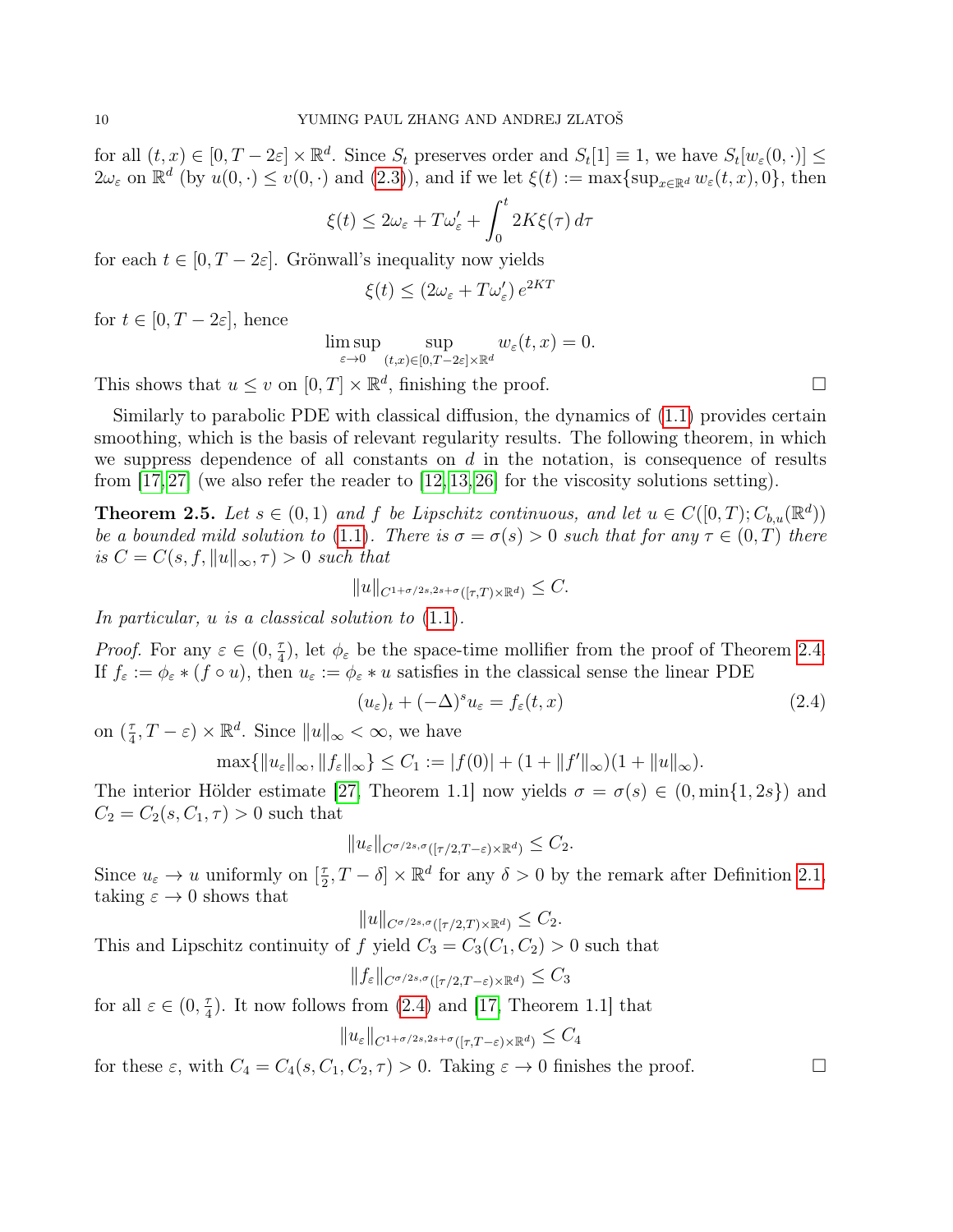Finally, to obtain the lower bounds in Theorems [1.2](#page-3-1) and [1.3,](#page-4-0) we will need to use certain non-trivial initial data  $u_0 : \mathbb{R}^d \to [0, 1]$  satisfying

<span id="page-10-8"></span>
$$
-(-\Delta)^{s}u_0 + f(u_0) \ge 0
$$
\n(2.5)

(note that the comparison principle then shows that solutions to [\(1.1\)](#page-0-0) with such initial data are time-increasing). The following lemma, whose proof we postpone to the appendix, provides such functions for ignition reactions (see the remark below for monostable reactions).

<span id="page-10-0"></span>**Lemma 2.6.** Let f be an ignition reaction with ignition temperature  $\theta_0 \in (0,1)$ , and let  $s \in (0,1)$ . For  $\theta \in (\theta_0,1)$ , there are  $R_{\theta} \geq 1$  and a non-increasing smooth function  $u_{\theta}$  on  $\mathbb R$ (both depending also on  $s, f, d$ ) such that

<span id="page-10-7"></span><span id="page-10-6"></span><span id="page-10-5"></span><span id="page-10-4"></span><span id="page-10-3"></span>
$$
\theta \chi_{(-\infty,0]} \le u_{\theta} \le \theta \chi_{(-\infty,R_{\theta}]},\tag{2.6}
$$

$$
\inf_{x \in \mathbb{R}} \left[ -(-\partial_{xx})^s u_\theta(x) + f(u_\theta(x)) \right] \ge 0,
$$
\n(2.7)

$$
\inf_{x \le R_{\theta}} \left[ -(-\partial_{xx})^s u_{\theta}(x) + f(u_{\theta}(x)) \right] > 0, \tag{2.8}
$$

and the function  $\bar{u}_{\theta}(x) := u_{\theta}(|x|)$  on  $\mathbb{R}^d$  satisfies

$$
\inf_{x \in \mathbb{R}^d} \left[ -(-\Delta)^s \bar{u}_\theta(x) + f(\bar{u}_\theta(x)) \right] \ge 0,\tag{2.9}
$$

$$
\inf_{|x| \le R_{\theta}} \left[ -(-\Delta)^{s} \bar{u}_{\theta}(x) + f(\bar{u}_{\theta}(x)) \right] > 0. \tag{2.10}
$$

Moreover, if  $0 \le u \le 1$  is a global mild solution to  $(1.1)$  and  $u(0, \cdot) \ge \bar{u}_{\theta}$  for some  $x_0 \in \mathbb{R}^d$ , then  $u(t, \cdot) \to 1$  locally uniformly on  $\mathbb{R}^d$  as  $t \to \infty$ .

Remark. Since for each monostable reaction f and each  $\theta \in (0,1)$ , there is an ignition reaction  $g \leq f$  with ignition temperature smaller than  $\theta$ , the lemma extends to such  $f, \theta$ .

### 3. Supersolutions for Ignition Reactions

<span id="page-10-1"></span>In this section we prove the upper bound in Theorem  $1.2(i)$ , which then automatically provides the same bound in Theorem  $1.3(i)$  via the comparison principle. The main step is construction of a family of supersolutions  $\Phi$  to [\(1.2\)](#page-0-1) that satisfy  $\overline{x}_{\lambda}(t; \Phi) = O(t^{\frac{1}{2s}})$ .

We start with a simple fractional Laplacian estimate. For  $A_1 < A_2$  and  $\theta \in (0,1)$ , let

$$
\psi_{A_1, A_2, \theta}(x) := \begin{cases} 1 & \text{if } x \le A_1, \\ 1 - (1 - \theta) \frac{x - A_1}{A_2 - A_1} & \text{if } x \in (A_1, A_2], \\ \theta & \text{if } x > A_2. \end{cases}
$$

<span id="page-10-2"></span>Note that  $s < \frac{1}{2}$  and Lipschitz continuity of  $\psi_{A_1,A_2,\theta}$  show that  $(-\partial_{xx})^s \psi_{A_1,A_2,\theta}$  is bounded. **Lemma 3.1.** Let  $s \in (0, \frac{1}{2})$  $(\frac{1}{2})$ ,  $C_{\alpha} := \max\{\frac{c_s}{2s(1-\alpha)}\}$  $\frac{c_s}{2s(1-2s)}$ , 1},  $A_1 < A_2$ , and  $\theta \in (0,1)$ . If  $\varphi \leq \psi_{A_1,A_2,\theta}$ and  $\varphi(x) = \psi_{A_1,A_2,\theta}(x)$  for some  $x \in \mathbb{R}$ , then

$$
(-\partial_{xx})^s \varphi(x) \geq -C_s(1-\theta)(A_2 - A_1)^{-2s}.
$$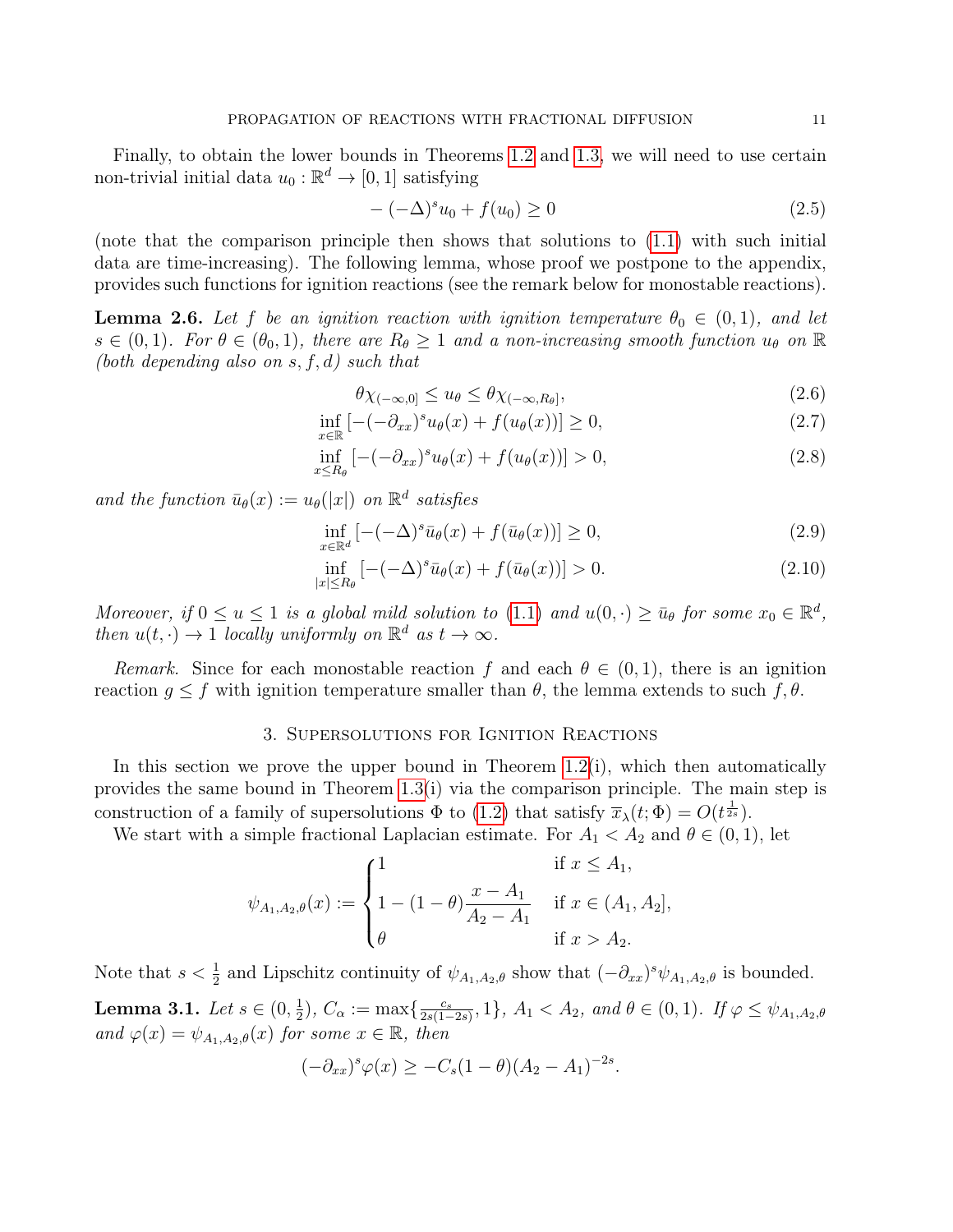*Proof.* By [\(1.3\)](#page-0-2), it suffices to assume that  $\varphi \equiv \psi_{A_1,A_2,\theta}$ . Then

$$
\varphi(x) - \varphi(x+h) \ge \varphi(A_2) - \varphi(A_2 + h)
$$

for each  $h \in \mathbb{R}$ , so it suffices to assume that  $x = A_2$ . Now a direct computation yields

$$
(-\partial_{xx})^s \varphi(A_2) = -c_s(1-\theta) \int_{-\infty}^{A_1-A_2} |h|^{-1-2s} dh - \frac{c_s(1-\theta)}{A_2-A_1} \int_{A_1-A_2}^0 |h|^{-2s} dh
$$
  
=  $-c_s(1-\theta) ((2s)^{-1} + (1-2s)^{-1}) (A_2-A_1)^{-2s}$ ,  
finishing the proof.

We will now construct an infinite family of supersolutions to [\(1.2\)](#page-0-1) indexed by  $k \in \mathbb{N}$  (see [\(3.6\)](#page-12-0) below), each defined on a finite time interval of length  $e^{e^{O(k)}}$  and obtained by gluing together  $k + 3$  separate pieces (all but one of them linear in space). See the introduction for a discussion of the reasons for such a complicated construction.

Let us take any  $k \in \mathbb{N}$ , and for any  $n \in \mathbb{N}_k := \{0, 1, ..., k\}$  let

$$
\alpha_n^k := \sum_{j=1}^n (k - n + j)(2s)^{j-1}
$$
 and  $\beta_n^k := 2^{-\alpha_n^k}$ ,

where  $\sum_{j=1}^{0} a_j := 0$  (so  $\alpha_0^k = 0$  and  $\beta_0^k = 1$ ). We then have  $\alpha_k^k \leq \sum_{j=1}^{\infty} j(2s)^{j-1} = \frac{1}{(1-2s)^{j-1}}$  $\frac{1}{(1-2s)^2}$ , so  $\beta_k^k \geq 2^{-\frac{1}{(1-2s)^2}}$ .  $(3.1)$ 

(In fact,  $\alpha_{k-n}^k$  is increasing in k for each fixed  $n \geq 0$  and converges to  $\frac{1}{(1-2s)^2} + \frac{n}{1-2s}$  $\frac{n}{1-2s}$ .) Also, from  $\alpha_n^k \geq k - n + 1$  we have

<span id="page-11-4"></span><span id="page-11-2"></span>
$$
\sum_{n=1}^{k} \beta_n^k \le 1,\tag{3.2}
$$

and a simple computation yields

<span id="page-11-3"></span>
$$
\beta_n^k = 2^{-k+n-1} (\beta_{n-1}^k)^{2s}.
$$
\n(3.3)

We also have the following simple lemma.

<span id="page-11-1"></span>**Lemma 3.2.** If 
$$
t \ge 2^{\frac{k}{1-2s}}
$$
, then for any  $n \in \mathbb{N}_k \setminus \{0\}$ ,  

$$
\beta_n^k t^{\frac{1}{2s} - (2s)^n} \ge 2\beta_{n-1}^k t^{\frac{1}{2s} - (2s)^{n-1}}.
$$
 (3.4)

Proof. A direct computation shows that [\(3.4\)](#page-11-0) is equivalent to

<span id="page-11-0"></span>
$$
t^{(2s)^{n-1}-(2s)^n}\geq 2^{k(2s)^{n-1}-\sum_{j=1}^{n-1}(2s)^{j-1}}.
$$

This is equivalent to

 $t^{1-2s} \geq 2^{k-((2s)^{1-n}-1)/(1-2s)},$ 

which clearly holds by the hypothesis.  $\Box$ 

In the rest of this section, and in the next section, we will assume the following.

(I) Let f be an ignition reaction with ignition temperature  $\theta_0 \in (0,1)$ , and let  $s \in (0, \frac{1}{2})$  $(\frac{1}{2})$ .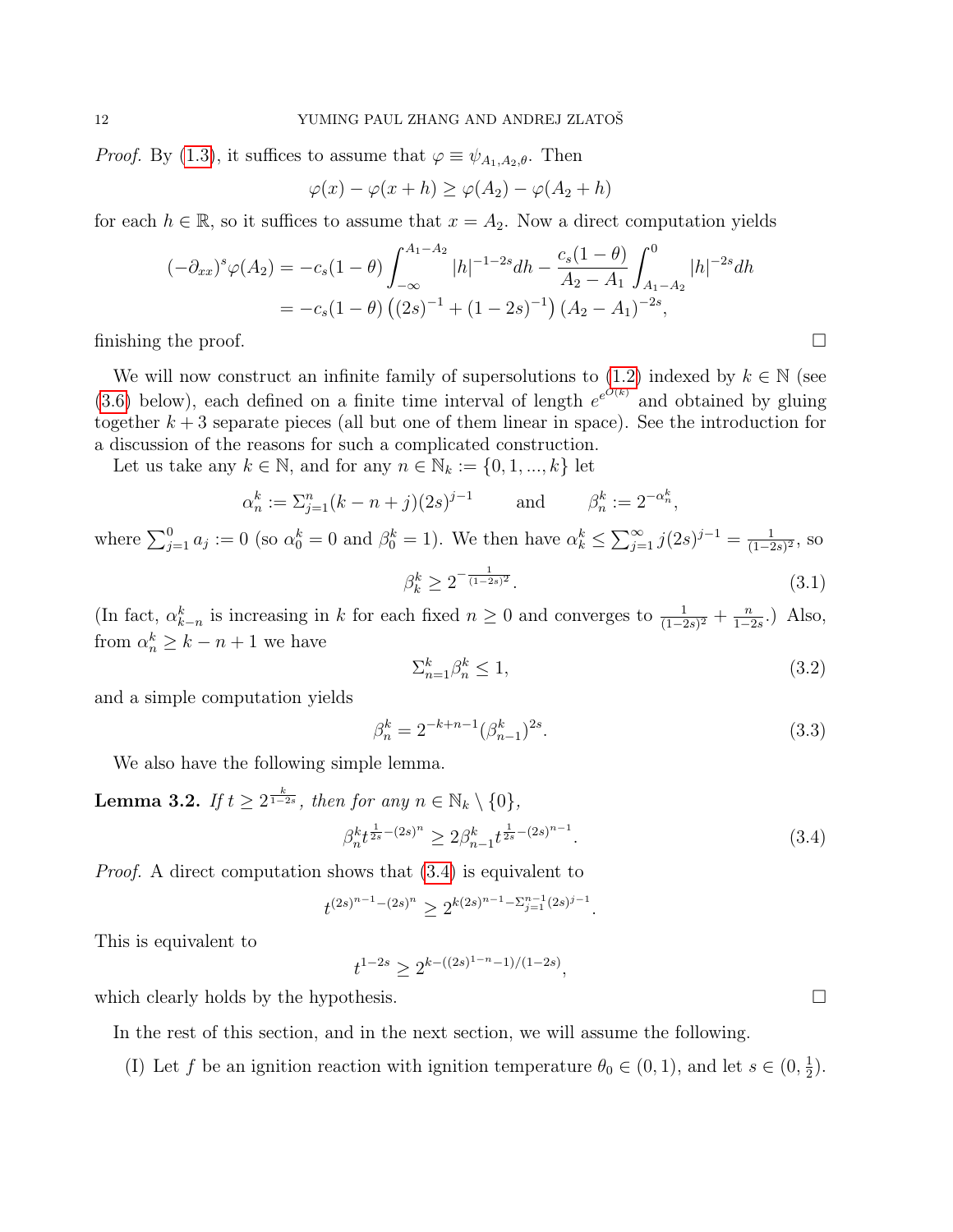Let us now define  $\theta_* := \frac{\theta_0}{2}$ . For  $n \in \mathbb{N}_k$  we let

$$
\theta_n^k := (1 - 2^{-k+n-1})\theta_*
$$
 and  $\theta_{-1}^k := 1$ ,

and then for  $t \geq 1$ 

$$
l_n^k(t) := \sum_{j=0}^n \beta_j^k t^{\frac{1}{2s} - (2s)^j} \qquad \text{and} \qquad l_{-1}^k(t) := 0
$$

as well as

$$
L_n^k(t, x) := \theta_{n-1}^k - (\theta_{n-1}^k - \theta_n^k) \frac{x - l_{n-1}^k(t)}{l_n^k(t) - l_{n-1}^k(t)}.
$$

Therefore, the function

$$
\hat{L}^k(t, x) := L_n^k(t, x) \qquad \text{when } x \in (l_{n-1}^k(t), l_n^k(t)] \text{ for some } n \in \mathbb{N}_k
$$

is continuous on its domain  $\{(t, x) \in \mathbb{R}^2 \mid t \ge 1 \text{ and } x \in (0, l^k_k(t)]\}$ , and piecewise linear in x for each fixed  $t \geq 1$ .

Finally, with  $C_s$  from Lemma [3.1,](#page-10-2) let

<span id="page-12-2"></span>
$$
c_* := \max\left\{C_s + 2\|f\|_{\infty}, (C_s\gamma_0)^{\frac{1}{s}}, (C_s\gamma_0\gamma_1^{2s})^2\right\},\tag{3.5}
$$

where

$$
\gamma_0 := (4\theta_*^{-1})^{\frac{1}{s}} \quad \text{and} \quad \gamma_1 := 2^{1 + \frac{1}{(1-2s)^2}},
$$

and define the Lipschitz continuous function

−

<span id="page-12-0"></span>
$$
\Phi^{k}(t,x) := \begin{cases} 1 & x \leq c_{*}t^{\frac{1}{2s}}, \\ \hat{L}^{k}(t,x - c_{*}t^{\frac{1}{2s}}) & x \in (c_{*}t^{\frac{1}{2s}}, c_{*}t^{\frac{1}{2s}} + l_{k}^{k}(t)], \\ \left[ (\theta_{k}^{k})^{-\frac{1}{2s}} + c_{*}^{-\frac{1}{2}}t^{-\frac{1}{2s}} \left( x - c_{*}t^{\frac{1}{2s}} - l_{k}^{k}(t) \right) \right]^{-2s} & x > c_{*}t^{\frac{1}{2s}} + l_{k}^{k}(t). \end{cases}
$$
(3.6)

We now show that  $\Phi^k$  is a supersolution to [\(1.2\)](#page-0-1) on some (long for large k) time interval.

**Theorem 3.3.** Let f and s satisfy (I), and let  $\Phi^k$  be from [\(3.6\)](#page-12-0) for each  $k \in \mathbb{N}$ . Then  $\Phi^k$  is a supersolution to [\(1.2\)](#page-0-1) on the time interval  $(2^{\frac{k}{1-2s}}, 2^{(2s)^{-k}})$ .

*Proof.* We write  $\Phi = \Phi^k$  for simplicity. Let  $T_k := 2^{(2s)^{-k}}$  and fix any  $t \in [2^{\frac{k}{1-2s}}, T_k]$ . At any  $x < c_* t^{\frac{1}{2s}}$  we clearly have  $\Phi_t = 0 \leq (-\partial_{xx})^s \Phi$ , and so  $\Phi_t + (-\partial_{xx})^s \Phi - f(\Phi) \geq 0$  because  $f(1) = 0$ . By Remark 1 after Definition [2.3,](#page-7-1) it suffices to extend this claim to a.e.  $x > c_* t^{\frac{1}{2s}}$ .

Next we claim that  $\Phi(t, \cdot)$  is convex on  $[c_*t^{\frac{1}{2s}}, \infty)$ . The slope of  $L_n^k(t, \cdot)$  for  $n \in \mathbb{N}_k \setminus \{0\}$  is

$$
-\frac{\theta_{n-1}^k - \theta_n^k}{l_n^k(t) - l_{n-1}^k(t)} = -\frac{2^{-k+n-2}\theta_*}{\beta_n^k t^{\frac{1}{2s} - (2s)^n}},
$$

while for  $n = 0$  it is  $-(1 - \theta_0^k)t^{1 - \frac{1}{2s}}$ . Since  $t \geq 2^{\frac{k}{1-2s}}$  and  $t^{1-2s} \geq 1 \geq \frac{\theta_*}{2(1-s)}$  $\frac{\theta_*}{2(1-\theta_*)}$ , Lemma [3.2](#page-11-1) shows that  $\Phi(t, \cdot)$  is convex on  $[c_*t^{\frac{1}{2s}}, c_*t^{\frac{1}{2s}} + l_k^k(t)]$ . It is clearly also convex on  $[c_*t^{\frac{1}{2s}} + l_k^k(t), \infty)$ , so we only need to check one-sided derivatives at  $y := c_* t^{\frac{1}{2s}} + l_k^k(t)$ . We have

<span id="page-12-1"></span>
$$
\lim_{x \to y+} \Phi_x(t, x) = -2s(\theta_k^k)^{1 + \frac{1}{2s}} c_*^{-\frac{1}{2}} t^{-\frac{1}{2s}} = -2s(2^{-1}\theta_*)^{1 + \frac{1}{2s}} c_*^{-\frac{1}{2}} t^{-\frac{1}{2s}},\tag{3.7}
$$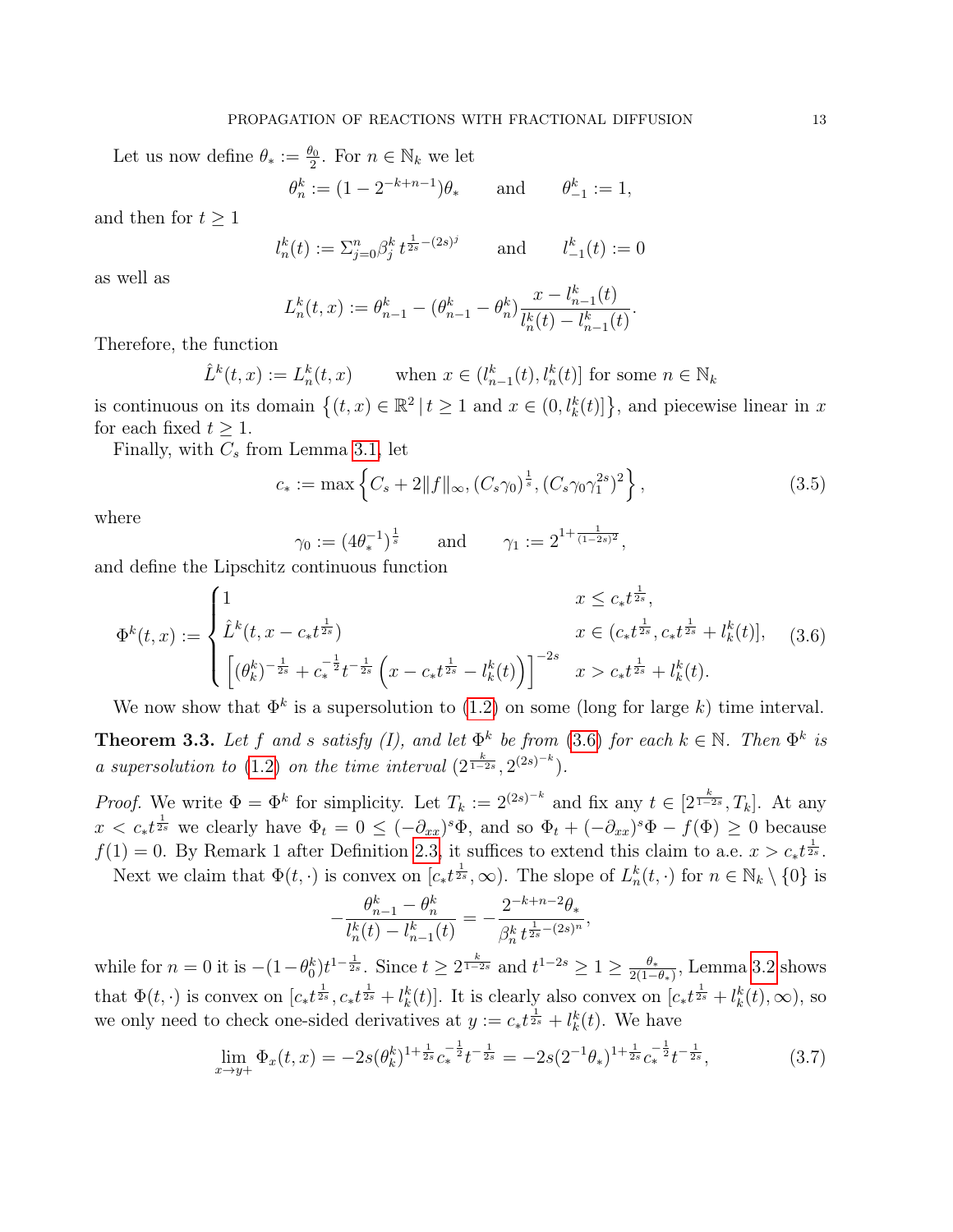as well as (using also [\(3.2\)](#page-11-2))

$$
\lim_{x \to y-} \Phi_x(t, x) = -\frac{\theta_{k-1}^k - \theta_k^k}{l_k^k(t) - l_{k-1}^k(t)} = -\frac{\theta_*}{4} (\beta_k^k)^{-1} t^{-\frac{1}{2s} + (2s)^k} \le -\frac{\theta_*}{4} t^{-\frac{1}{2s}},
$$

which is no more than [\(3.7\)](#page-12-1) because  $s < \frac{1}{2}$  and so  $c_* \geq 1 \geq 16s^2(2^{-1}\theta_*)^{\frac{1}{s}}$ . The claim follows.

Next consider any  $x \in (c_*t^{\frac{1}{2s}}, c_*t^{\frac{1}{2s}} + l_0^k(t))$ . It follows from the definition of  $\Phi$  that

$$
\Phi_t(t,x) = (1 - \theta_0^k)(c_* + (1 - 2s)(2s)^{-1}xt^{-\frac{1}{2s}}) \ge c_*(1 - \theta_0^k).
$$

Lemma [3.1](#page-10-2) with  $A_1 := c_* t^{\frac{1}{2s}}$ ,  $A_2 := c_* t^{\frac{1}{2s}} + l_0^k(t)$ ,  $\theta := \theta_0^k$ , together with  $c_* \geq C_s + 2||f||_{\infty}$ , show that at such  $x$  we have

$$
\Phi_t + (-\partial_{xx})^s \Phi - f(\Phi) \ge c_*(1 - \theta_0^k) - C_s (1 - \theta_0^k) t^{-1+2s} - ||f||_{\infty} \ge 0.
$$

Convexity of  $\Phi(t, \cdot)$  on  $[c_*t^{\frac{1}{2}}, \infty)$  shows that for any  $n \in \mathbb{N}_k \setminus \{0\}$  and any  $x \in (c_*t^{\frac{1}{2s}} +$  $l_{n-1}^{k}(t), c_* t^{\frac{1}{2s}} + l_n^{k}(t)$  we have

$$
\Phi(t,\cdot) \leq \psi_{c_*t^{1/2s},x,\Phi(t,x)}
$$

on R, and thus Lemma [3.1](#page-10-2) and the definition of  $l_{n-1}^k(t)$  yield

<span id="page-13-0"></span>
$$
(-\partial_{xx})^s \Phi(t,x) \ge -C_s (1-\theta_n^k)(x-c_*t^{\frac{1}{2s}})^{-2s} \ge -C_s (\beta_{n-1}^k)^{-2s} t^{-1+(2s)^n}.
$$
 (3.8)

Since  $l_{n-1}^k(t)$  is increasing in  $t \geq 1$  and  $\beta_n^k \leq 1$  by [\(3.2\)](#page-11-2), we obtain

$$
\Phi_t(t,x) = \frac{d}{dt} L_n^k(t, x - c_* t^{\frac{1}{2s}})
$$
\n
$$
\geq 2^{-k+n-2} \theta_* (\beta_n^k)^{-1} \left[ -t^{-\frac{1}{2s} + (2s)^n} \partial_t(-c_* t^{\frac{1}{2s}}) - (x - c_* t^{\frac{1}{2s}} - l_{n-1}^k(t)) \partial_t(t^{-\frac{1}{2s} + (2s)^n}) \right]
$$
\n
$$
\geq 2^{-k+n-2} \theta_* (\beta_n^k)^{-1} c_* (2s)^{-1} t^{-1 + (2s)^n}.
$$

From this, [\(3.8\)](#page-13-0), [\(3.3\)](#page-11-3), and  $c_* \geq \frac{4sC_s}{\theta_*}$  $\frac{sC_s}{\theta_*}$  (due to  $c_* \ge (C_s \gamma_0)^{\frac{1}{s}}$  and  $C_s \ge 1$ ), we obtain  $\Phi_t$  +  $(-\partial_{xx})^s \Phi \geq 0$  at the x in question (notice that  $f(\Phi(t,x)) = 0$  for all  $x \geq c_* t^{\frac{1}{2s}} + l_0^k(t)$ ).

Finally we need to consider any  $x > c_* t^{\frac{1}{2s}} + l_k^k(t)$ , and this is the region where we will use that  $t \leq T_k$ . Since  $l_k^k(t)$  is increasing in  $t \geq 1$ , with  $y_{t,x} := x - c_* t^{\frac{1}{2s}} - l_k^k(t)$  we have

$$
\Phi_t(t,x) \ge \left[ (\theta_k^k)^{-\frac{1}{2s}} + c_*^{-\frac{1}{2}} t^{-\frac{1}{2s}} y_{t,x} \right]^{-1-2s} \left( c_*^{-\frac{1}{2}} t^{-\frac{1}{2s}-1} y_{t,x} + c_*^{\frac{1}{2}} t^{-1} \right).
$$

Thus if  $c_*^{-\frac{1}{2}}t^{-\frac{1}{2s}}y_{t,x} \leq 1$ , then  $(\theta_k^k)^{-\frac{1}{2s}} + 1 \leq 2(\frac{\theta_*}{2})^{-\frac{1}{2s}}$  and so by  $s < \frac{1}{2}$  we have

<span id="page-13-3"></span>
$$
\Phi_t(t,x) \ge 2^{-\frac{(1+2s)^2}{2s}} \theta_*^{\frac{1+2s}{2s}} c_*^{\frac{1}{2}} t^{-1} \ge \gamma_0^{-1} c_*^{\frac{1}{2}} t^{-1}.
$$
\n(3.9)

And if  $c_*^{-\frac{1}{2}} t^{-\frac{1}{2s}} y_{t,x} \geq 1$ , we obtain

<span id="page-13-1"></span>
$$
\Phi_t(t,x) \ge \left[ (\theta_k^k)^{-\frac{1}{2s}} + 1 \right]^{-1-2s} \left( c_*^{-\frac{1}{2}} t^{-\frac{1}{2s}} y_{t,x} \right)^{-1-2s} c_*^{-\frac{1}{2}} t^{-\frac{1}{2s}-1} y_{t,x} \ge \gamma_0^{-1} c_*^s y_{t,x}^{-2s}.
$$
 (3.10)

Since  $\Phi(t, \cdot)$  is convex on  $[c_*t^{\frac{1}{2s}}, \infty)$ , Lemma [3.1](#page-10-2) shows that

<span id="page-13-2"></span>
$$
(-\partial_{xx})^s \Phi(t, x) \ge -C_s (x - c_* t^{\frac{1}{2s}})^{-2s}.
$$
\n(3.11)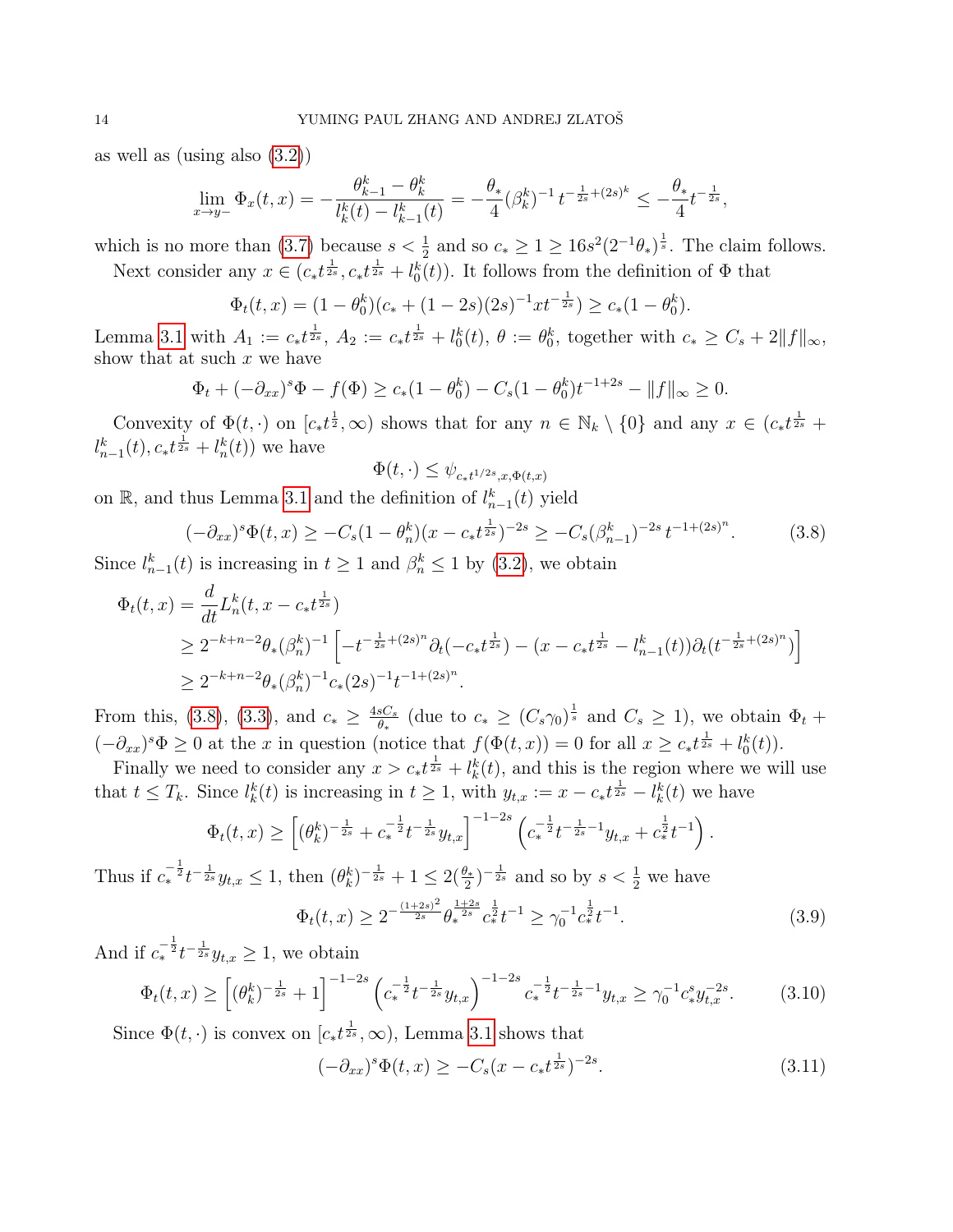Therefore, at all  $x > c_* t^{\frac{1}{2s}} + l_k^k(t)$  such that  $c_*^{-\frac{1}{2}} t^{-\frac{1}{2s}} y_{t,x} \geq 1$  we have  $\Phi_t + (-\partial_{xx})^s \Phi \ge (\gamma_0^{-1} c_*^s - C_s) y_{t,x}^{-2s} \ge 0$ 

by (3.10) and (3.5). If instead 
$$
c_*^{-\frac{1}{2}}t^{-\frac{1}{2s}}y_{t,x} \leq 1
$$
, we note that  $t \leq T_k$  implies  $t^{(2s)^k} \leq 2$ , so

$$
l_k^k(t) \geq \beta_k^k \, t^{\frac{1}{2s} - (2s)^k} \geq 2^{-\frac{1}{(1-2s)^2} - 1} t^{\frac{1}{2s}} = \gamma_1^{-1} t^{\frac{1}{2s}}
$$

by  $(3.1)$ . Hence  $(3.11)$  yields

$$
(-\partial_{xx})^s \Phi(t,x) \ge -C_s l_k^k(t)^{-2s} \ge -C_s \gamma_1^{2s} t^{-1},
$$

and then [\(3.9\)](#page-13-3) and [\(3.5\)](#page-12-2) again show that  $\Phi_t + (-\partial_{xx})^s \Phi \geq 0$  at such x. Therefore,  $\Phi$  is indeed a supersolution to [\(1.2\)](#page-0-1) on the time interval  $(2^{\frac{k}{1-2s}}, T_k)$ .

We can now use the constructed supersolutions to obtain an upper bound for general solutions to [\(1.2\)](#page-0-1).

<span id="page-14-0"></span>**Theorem 3.4.** Let f and s satisfy (I), and let  $0 \le u \le 1$  solve [\(1.2\)](#page-0-1). If

$$
u(0, x) \le Ax^{-2s}
$$

for some  $A \ge 1$  and all  $x > 0$ , then for each  $\lambda \in (0,1)$  there is  $C_{\lambda,A} > 0$  (depending also on s, f) such that for all  $t \geq 0$  we have

$$
\overline{x}_{\lambda}(t;u) \leq C_{\lambda,A}(1+t)^{\frac{1}{2s}}.
$$

Remark. It is easy to see from this that one also has  $\overline{x}_{\lambda}(t; u) \leq C_{\lambda} t^{\frac{1}{2s}}$  for  $t \geq \tau_{\lambda, A}$ , with some  $\tau_{\lambda,A} = \tau_{\lambda,A}(s,f)$  but  $C_{\lambda} = C_{\lambda}(s,f)$  independent of A.

*Proof.* Let  $k_0$  be the smallest positive integer such that  $(2s)^{-k} \geq \frac{k+1}{1-2s} + 1$  for all  $k \geq k_0$ . Then we have

<span id="page-14-1"></span>
$$
\bigcup_{k \ge k_0} \left[ 2^{\frac{k}{1-2s}}, 2^{(2s)^{-k}} - 2^{\frac{k}{1-2s}} \right] = \left[ 2^{\frac{k_0}{1-2s}}, \infty \right). \tag{3.12}
$$

Next let  $k_1 \geq k_0$  be such that

$$
2^{\frac{k_1}{1-2s}} \left( 2^{\frac{1}{2s}} \theta_*^{-\frac{1}{2s}} c_*^{-1} + c_*^{-\frac{1}{2}} \right)^{-2s} \geq A.
$$

It follows from [\(3.12\)](#page-14-1) that for any  $T \geq 2^{\frac{k_1}{1-2s}}$ , there is  $k \geq k_1$  such that

$$
2^{\frac{k}{1-2s}} \le T \le 2^{(2s)^{-k}} - 2^{\frac{k}{1-2s}}.
$$

Fix this T and k, and let  $\Phi^k$  be from [\(3.6\)](#page-12-0). Then  $\Phi^k(2^{\frac{k}{1-2s}},\cdot) \equiv 1$  on  $(-\infty, c_* 2^{\frac{k}{(1-2s)2s}}]$ , while  $\Phi^k$  being non-increasing and  $\theta_k^k = \frac{\theta_*}{2}$  $\frac{\partial_x}{\partial x}$  show that for  $x > c_* 2^{\frac{k}{(1-2s)2s}}$  we have

$$
\Phi^k(2^{\frac{k}{1-2s}},x) \ge \Phi^k(2^{\frac{k}{1-2s}},x+l_k^k(2^{\frac{k}{1-2s}})) \ge \left(2^{\frac{1}{2s}}\theta_*^{-\frac{1}{2s}} + c_*^{-\frac{1}{2}}2^{-\frac{k}{(1-2s)2s}}x\right)^{-2s} \ge Ax^{-2s}.
$$

Therefore we have  $\Phi^k(2^{\frac{k}{1-2s}},\cdot) \geq u(0,\cdot)$  on R. So if we let  $\varphi(t,\cdot) := \Phi^k(t+2^{\frac{k}{1-2s}},\cdot)$ , then  $\varphi$  is a supersolution to [\(1.2\)](#page-0-1) on the time interval  $[0, T]$  with  $\varphi(0, \cdot) \geq u(0, \cdot)$ . It now follows from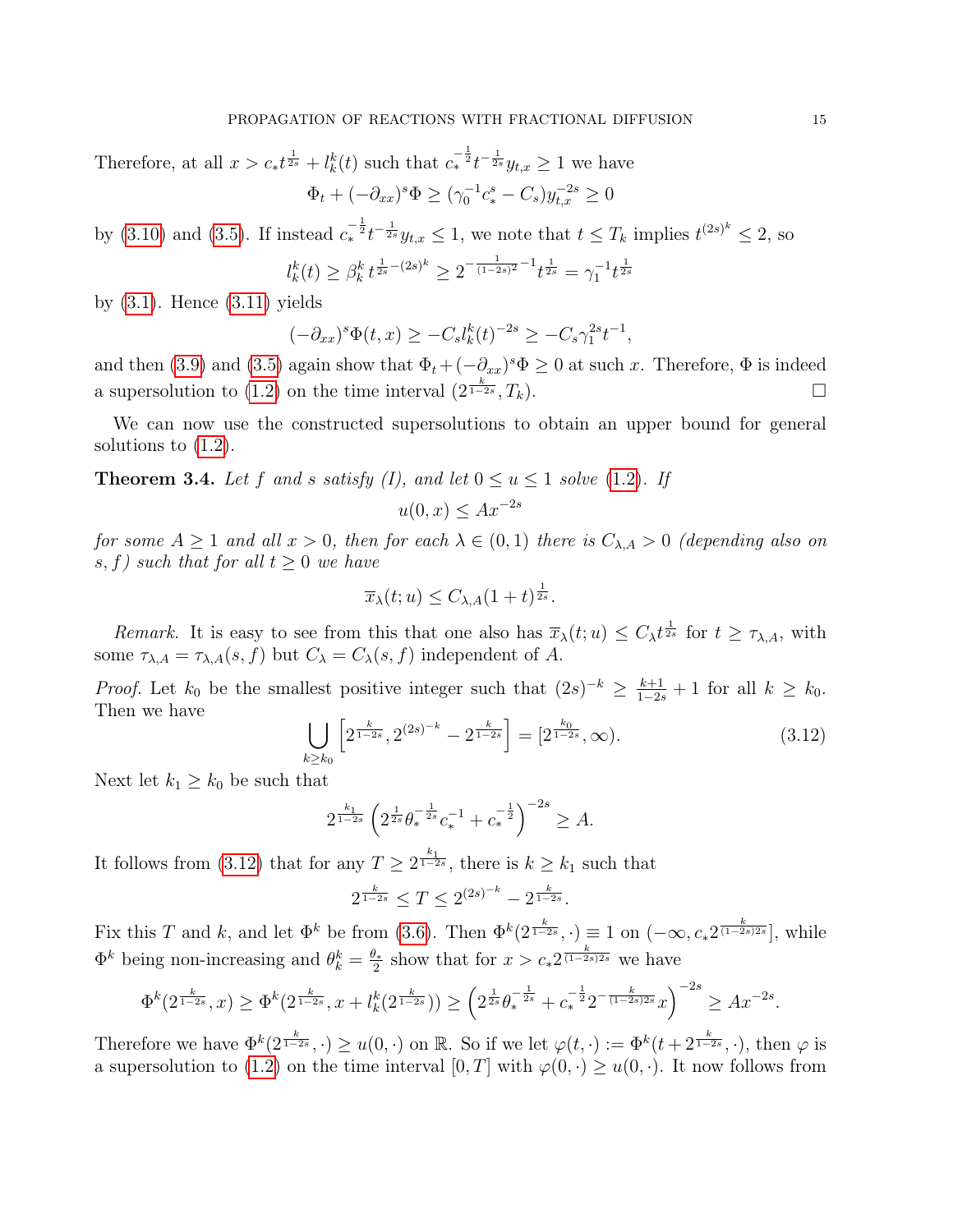the comparison principle (Theorem [2.4;](#page-7-0) see also Remark 2 after Definition [2.3\)](#page-7-1) that  $u \leq \phi$ on  $[0, T] \times \mathbb{R}$ .

Since  $l_k^k(t) \leq 2t^{\frac{1}{2s}}$  by [\(3.2\)](#page-11-2), from [\(3.6\)](#page-12-0) we obtain for any  $\lambda \in (0, \frac{\theta_*}{2})$  $\frac{1}{2}$ ,

$$
\overline{x}_{\lambda}(t; \Phi^k) \leq c_* t^{\frac{1}{2s}} + l_k^k(t) + \left(\lambda^{-\frac{1}{2s}} - (\theta_k^k)^{-\frac{1}{2s}}\right) c_*^{\frac{1}{2}} t^{\frac{1}{2s}} \leq \left(c_* + 2 + \sqrt{c_*} \lambda^{-\frac{1}{2s}}\right) t^{\frac{1}{2s}}
$$

for all  $t \geq 1$ . This and  $T \geq 2^{\frac{k}{1-2s}}$  show that for all  $t \in [0, T]$  we have

$$
\overline{x}_{\lambda}(T; u) \leq \overline{x}_{\lambda}(T + 2^{\frac{k}{1-2s}}; \Phi^k) \leq \left(c_* + 2 + \sqrt{c_*} \lambda^{-\frac{1}{2s}}\right) 2^{\frac{1}{2s}} T^{\frac{1}{2s}}.
$$

Since  $T \geq 2^{\frac{k_1}{1-2s}}$  was arbitrary, the result now clearly follows for any  $\lambda \in (0,1)$ , with  $C_{\lambda,A}$ depending also on s,  $K, \theta_0$  (since  $c_*$  and  $k_0$  depend on them).

## 4. Subsolutions for Ignition Reactions

<span id="page-15-0"></span>In this section we prove the lower bound in Theorem  $1.3(i)$ , which then automatically provides the same bound in Theorem [1.2\(](#page-3-1)i) via the comparison principle. We do so by constructing appropriate subsolutions to [\(1.1\)](#page-0-0) in the following counterpart to Theorem [3.4.](#page-14-0)

<span id="page-15-2"></span>**Theorem 4.1.** Let f and s satisfy (I), and let  $0 \le u \le 1$  solve [\(1.1\)](#page-0-0). If

$$
u(0,\cdot) \geq \theta \chi_{B_{R_{\theta}}(0)}
$$

for some  $\theta > \theta_0$  and  $R_\theta$  from Lemma [2.6,](#page-10-0) then for each  $\lambda \in (0,1)$  there are  $C_\lambda, \tau_{\lambda,\theta} > 0$ (depending also on s, f, d) such that for all  $t \geq \tau_{\lambda,\theta}$  we have

$$
\underline{x}_{\lambda}(t;u) \geq C_{\lambda} t^{\frac{1}{2s}}.
$$

Proof. The comparison principle and Lemma [2.6](#page-10-0) show that it suffices to prove the result with  $C_{\lambda}$  also depending on  $\theta$ , which we will do.

Let  $u_{\theta}, \bar{u}_{\theta}$  be from Lemma [2.6,](#page-10-0) and let  $L := ||u'_{\theta}||_{\infty} < \infty$  and supp  $u_{\theta} = (-\infty, a]$  (so  $a \in (0, R_{\theta})$ . By [\(2.10\)](#page-10-3), there is  $\varepsilon > 0$  such that for all  $x \le a$  we have

<span id="page-15-1"></span>
$$
(-\Delta)^{s} \bar{u}_{\theta}(x) - f(\bar{u}_{\theta}(x)) \leq -\varepsilon. \tag{4.1}
$$

Next let

$$
b := ((2s\varepsilon)^{-1}La)^{\frac{1}{2s}} \quad \text{and} \quad \Psi(t, x) := \bar{u}_{\theta}(bt^{-\frac{1}{2s}}x).
$$

Since  $\Psi(t, \cdot) \geq 0$  vanishes on  $B_{b^{-1}at^{1/2s}}(0)$  for each  $t > 0$ , we have

$$
\Psi_t(t,\cdot)+(-\Delta)^s\Psi(t,\cdot)-f(\Psi(t,\cdot))\leq 0
$$

there. From [\(4.1\)](#page-15-1) and  $f \ge 0$  we obtain for any  $t \ge b^{2s}$  and  $|x| \le b^{-1}at^{\frac{1}{2s}},$ 

$$
\Psi_t(t, x) + (-\Delta)^s \Psi(t, x) - f(\Psi(t, x))
$$
\n
$$
\leq (2s)^{-1} b t^{-\frac{1}{2s} - 1} |x| \|u'_{\theta}\|_{\infty} + b^{2s} t^{-1} \left[ (-\Delta)^s \bar{u}_{\theta} (bt^{-\frac{1}{2s}} x) - f\left(\bar{u}_{\theta} (bt^{-\frac{1}{2s}} x)\right) \right]
$$
\n
$$
\leq \left( (2s)^{-1} L a - b^{2s} \varepsilon \right) t^{-1},
$$

which is  $\leq 0$  by the definition of b. Hence  $\Psi$  is a subsolution to [\(1.1\)](#page-0-0) on time interval  $(b^{2s}, \infty)$ .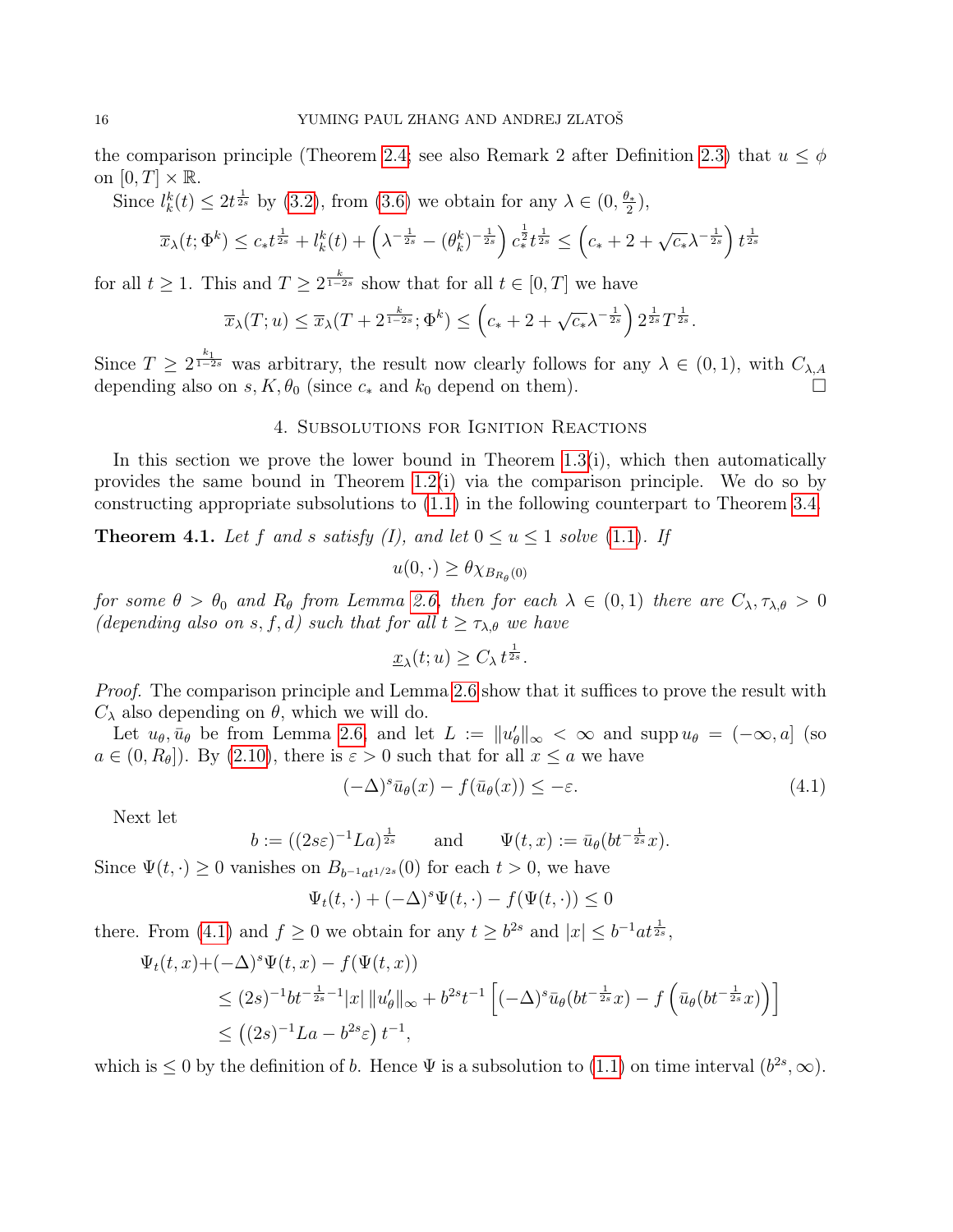Since clearly  $u(0, \cdot) \ge \bar{u}_{\theta} = \Psi(b^{2s}, \cdot)$ , the comparison principle (Theorem [2.4\)](#page-7-0) yields  $u(t, \cdot) \geq \Psi(t + b^{2s}, \cdot)$ 

for all  $t \geq 0$ . Hence for each  $\lambda \in (0, \theta)$  and  $t \geq 0$  we have

<span id="page-16-1"></span>
$$
\underline{x}_{\lambda}(t; u) \ge \underline{x}_{\lambda}(t; \Psi(\cdot + b^{2s}, \cdot)) = C_{\lambda, \theta} b^{-1} (t + b^{2s})^{\frac{1}{2s}}, \tag{4.2}
$$

where  $C_{\lambda,\theta} \in (0, R_{\theta})$  is such that  $u_{\theta}(C_{\lambda,\theta}) = \lambda$ . The claim now follows for each  $\lambda \in (0, \theta)$ . Moreover, it follows from [\(4.2\)](#page-16-1) that there are  $\tau', C' > 0$  such that for all  $t \geq \tau'$  we have

$$
\inf_{|x|\leq C't^{1/2s}}u(t,x)\geq \frac{\theta+\theta_0}{2}
$$

Then the last claim in Lemma [2.6](#page-10-0) shows that for any  $\lambda \in [\theta, 1]$  there is  $\tau > 0$  such that

$$
\inf_{|x| \le C't^{1/2s}} u(t+\tau, x) \ge \lambda
$$

for all  $t \geq \tau'$ . It follows that for all  $t \geq \tau + \tau'$  we have

$$
\underline{x}_{\lambda}(t; u) \ge C'(t - \tau)^{\frac{1}{2s}}
$$

<span id="page-16-0"></span>(with  $C', \tau', \tau$  depending on  $s, f, d, \lambda, \theta$ ), which proves the claim for  $\lambda \in [\theta, 1)$ .

## 5. Subsolutions for Monostable Reactions

In this section we prove Theorems [1.2\(](#page-3-1)ii) and [1.3\(](#page-4-0)ii), so we will assume the following.

(M) Let f be an  $\alpha$ -monostable reaction for some  $\alpha > 1$ , and let  $s \in (0, \frac{\alpha}{2(\alpha-1)})$ .

The relevant upper bound on  $\overline{x}_{\lambda}(t; u)$  for front-like data was already obtained in [\[15\]](#page-26-15) (for α-monostable reactions  $\tilde{f}$  that are also  $C^1$  and have  $\tilde{f}'(1) < 0$ , but there always exists such  $\tilde{f} \geq f$ , so the same bound for f follows by the comparison principle). This immediately provides the bounds in Theorems [1.2\(](#page-3-1)ii) and [1.3\(](#page-4-0)ii) via the comparison principle.

Hence it remains to show that for any  $\lambda \in (0,1)$  and all large t we have

<span id="page-16-3"></span>
$$
\underline{x}_{\lambda}(t;u) \geq Ct^{\frac{\alpha}{2s(\alpha-1)}}.\tag{5.1}
$$

It suffices to do this in the setting of Theorem [1.3\(](#page-4-0)ii), because then the same bound in Theorem [1.2\(](#page-3-1)ii) follows via the comparison principle. We will do this by constructing appropriate subsolutions to [\(1.1\)](#page-0-0).

Let  $\alpha, \theta_0, \gamma$  be from Definition [1.1\(](#page-1-0)ii) for f, and let

$$
\beta := (d+2s)(\alpha - 1) \quad \text{and} \quad \kappa := \frac{\beta \alpha}{2s(\alpha - 1)} \quad (> \beta)
$$

(with the inequality due to  $(M)$ ). Fix any  $\theta \in (0,1)$ , let

$$
\theta_1 := \min \left\{ \theta_0, \frac{\theta}{2} \right\}
$$
 and  $\theta_2 := \frac{1+\theta}{2}$ .

Then let

<span id="page-16-2"></span>
$$
\nu := \alpha - 1 \quad \text{and} \quad \tau := \min\left\{\tau_0, \, \frac{c_*}{2^{(d+2s)/\beta}C_*\theta_1}\right\},\tag{5.2}
$$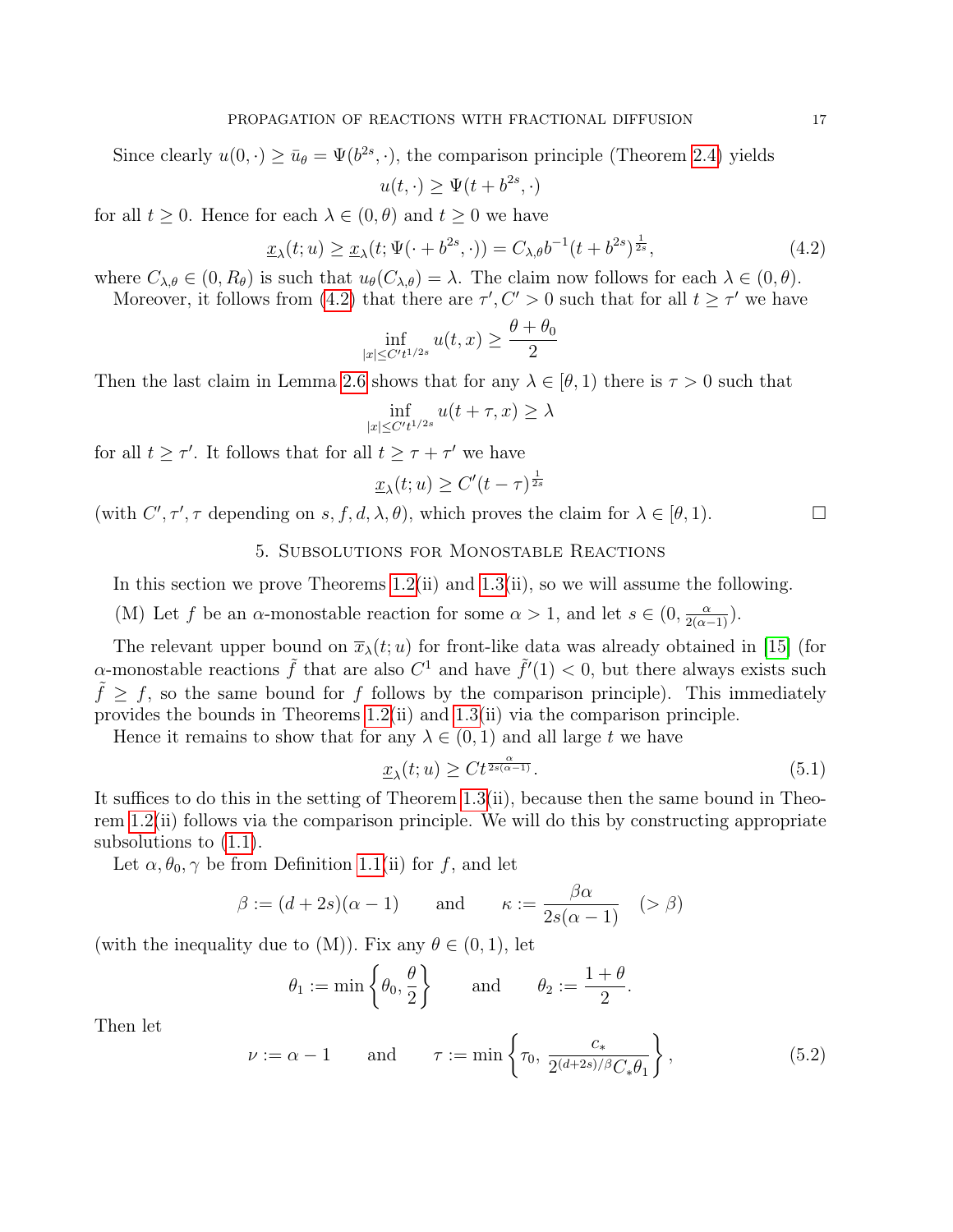where  $\tau_0, c_*, C_*$  are from Lemma [5.1](#page-17-0) below with  $\beta, \nu, \theta_1$  as above (so  $\tau_0, c_*, C_*$  are independent from  $a, b$  in the lemma). Next let

$$
\delta := \inf_{u \in [\tau \theta_1, \theta]} f(u) > 0,
$$

define

<span id="page-17-3"></span>
$$
a_3 := \min\left\{1, \frac{(\alpha - 1)\gamma}{2\kappa - 1}, \frac{(\alpha - 1)\delta}{4\kappa\theta_2^{\alpha}}\right\},\tag{5.3}
$$

and then

<span id="page-17-2"></span>
$$
a_1 := \left(\frac{(\alpha - 1)c_*}{2^{1 + (d+2s)/\beta}(2\kappa - 1)}\right)^{\frac{\beta}{2s}} a_3^{\frac{d}{2s}} \quad \text{and} \quad a_2 := a_1 a_3. \tag{5.4}
$$

Now let  $\phi_{\theta} : [0, 1] \rightarrow [0, \theta]$  be smooth and such that

$$
\phi_{\theta}(y) = y \text{ on } [0, \theta_1] \quad \text{and} \quad \phi_{\theta}(y) = \theta \text{ on } [\theta_2, 1], \tag{5.5}
$$

as well as for some  $C_{\theta} > 0$  we have

<span id="page-17-1"></span>
$$
0 \le \phi_{\theta}' \le 1 \quad \text{and} \quad -C_{\theta} \le \phi_{\theta}'' \le 0. \tag{5.6}
$$

Finally define

$$
\psi_{\theta}(t,r) := (a_1^{-1}t^{1-\kappa}(r^{\beta} - a_2t^{\kappa}))^{-\frac{1}{\alpha-1}}.
$$
\n(5.7)

for  $t > 0$  and  $r > (a_2 t^{\kappa})^{\frac{1}{\beta}}$ , and then let

$$
\Psi_{\theta}(t,x) := \begin{cases} \phi_{\theta}(\psi_{\theta}(t,|x|)) & |x| \ge (\theta_2^{1-\alpha} a_1 t^{\kappa-1} + a_2 t^{\kappa})^{\frac{1}{\beta}}, \\ \theta & \text{otherwise.} \end{cases}
$$

For any  $u \in (0, \theta_2]$  let also

$$
X_t(u) := (u^{1-\alpha}a_1t^{\kappa-1} + a_2t^{\kappa})^{\frac{1}{\beta}}
$$

(hence  $\psi_{\theta}(t, X_t(u)) = u$ ). This construction shows that  $\Psi_{\theta}$  is a smooth function. We will now show that it is also a subsolution to [\(1.1\)](#page-0-0) at all large times. We note that since we may have  $s > \frac{1}{2}$  here, this would be difficult if graphs of  $\Psi_{\theta}(t, \cdot)$  (as functions of x) had "concave" corners, which is the reason for the introduction of the function  $\phi_{\theta}$  above.

We start with a technical lemma, whose proof is easy when  $d = 1$ , but somewhat more involved when  $d > 1$ . We postpone the proof to the appendix.

<span id="page-17-0"></span>**Lemma 5.1.** Let  $\theta_1 \in (0,1]$  and  $\beta > \nu > 0$  be such that  $\frac{\beta}{\nu} \geq d-2$ . Let  $0 < a \leq 1 \leq b$ , let  $X(u) := (a^{-1}(u^{-\nu} + b))^{\frac{1}{\beta}}$  for  $u > 0$ , and let  $\varphi : \mathbb{R}^d \to [0, 1]$  be smooth and such that

$$
\varphi(x) = (a|x|^{\beta} - b)^{-\frac{1}{\nu}} \quad \text{when } |x| \ge X(\theta_1)
$$

as well as  $\varphi(x) \geq \theta_1$  when  $|x| \leq X(\theta_1)$ . Then for any  $s \in (0,1)$ , there are  $c_*, C_* > 0$  and  $\tau_0 \in (0, \frac{1}{4})$  $\frac{1}{4}$ ] (depending only on s,  $\beta$ ,  $\nu$ ,  $\theta_1$ , d) such that for all  $|x| \geq X(\tau_0 \theta_1)$  we have

$$
(-\Delta)^s \varphi(x) \le -c_* X(\theta_1)^d |x|^{-d-2s} + C_* |x|^{-2s} \varphi(x).
$$

We are now ready to construct a localized subsolution for  $(1.1)$  with monostable f.

<span id="page-17-4"></span>**Theorem 5.2.** Let f and s satisfy (M). Then for any  $\theta \in (0,1)$ , there is  $T_{\theta} \geq 1$  such that  $\Psi_{\theta}$  above is a subsolution to [\(1.1\)](#page-0-0) on the time interval  $[T_{\theta},\infty)$ .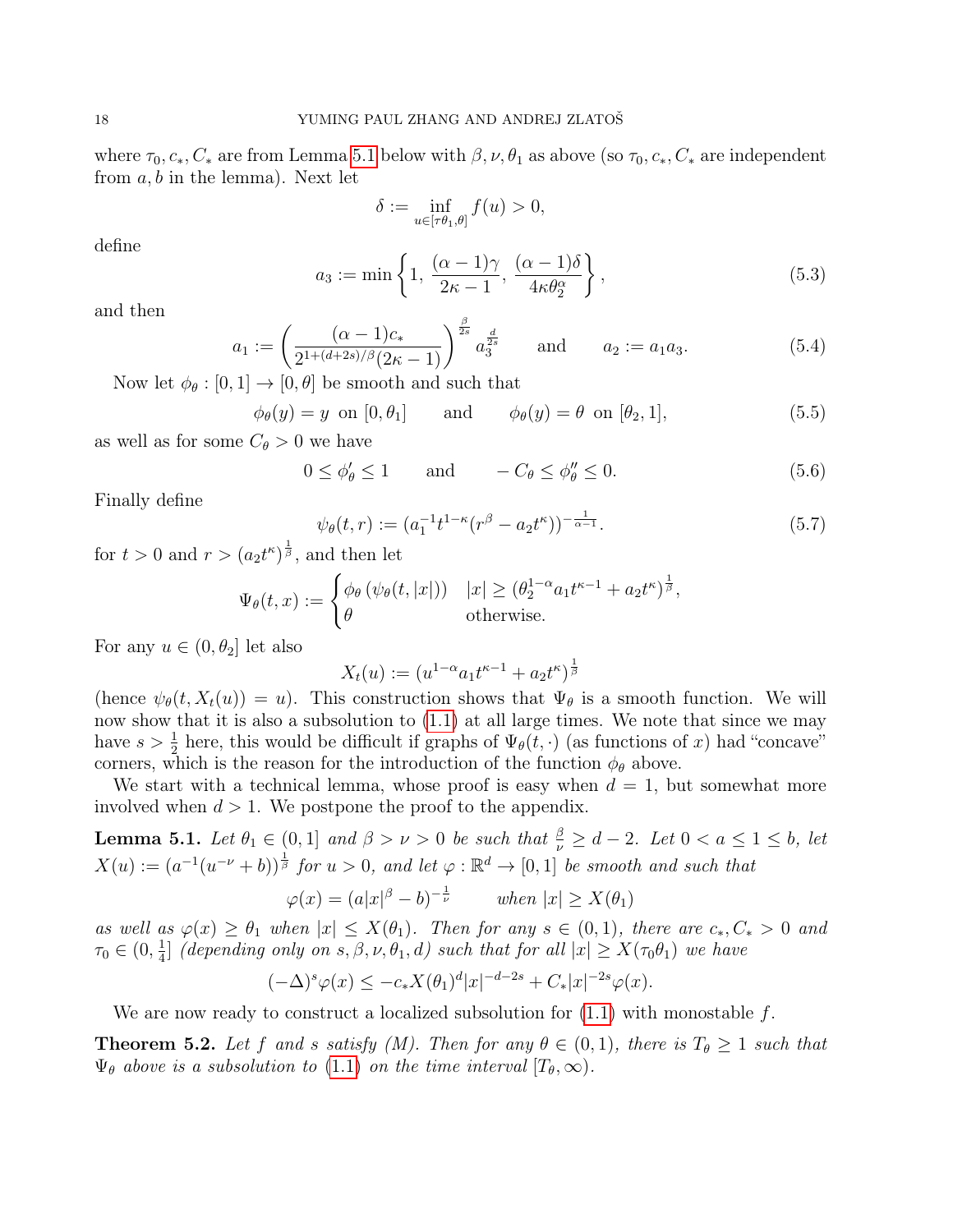*Proof.* We drop  $\theta$  from  $\phi_{\theta}, \psi_{\theta}, \Psi_{\theta}, T_{\theta}, C_{\theta}$  in the proof. The desired T we obtain here will depend on the various constants in the above setup, and we will always assume that  $t \geq T \geq 1$ .

Let us start with estimating  $|\psi_r|$  from above. Since  $\psi_{rr} > 0 > \psi_r$ , we see that for all  $r \geq X_t(\theta_2)$  we have

$$
|\psi_r(t,r)| \leq -\psi_r(t, X_t(\theta_2)) = \frac{\beta}{\alpha - 1} a_1^{-1} t^{1-\kappa} \theta_2^{\alpha} X_t(\theta_2)^{\beta - 1}
$$

When  $\beta < 1$ , from  $\theta_2 < 1$  and  $a_1 \ge a_2$  we obtain

$$
-\psi_r(t,X_t(\theta_2))\leq \frac{\beta}{\alpha-1}a_1^{-1}t^{1-\kappa}(a_2t^{\kappa})^{\frac{\beta-1}{\beta}}\leq \frac{\beta}{\alpha-1}a_2^{-\frac{1}{\beta}}t^{\frac{\beta-\kappa}{\beta}}.
$$

When  $\beta \geq 1$ , we again use  $\theta_2 < 1$  to get

 $\theta_2^{\alpha} X_t(\theta_2)^{\beta-1} = \theta_2^{\frac{\alpha-1+\beta}{\beta}}(a_1t^{\kappa-1}+\theta_2^{\alpha-1}a_2t^{\kappa})^{\frac{\beta-1}{\beta}} \le (a_1t^{\kappa-1}+a_2t^{\kappa})^{\frac{\beta-1}{\beta}} \le (a_1t^{\kappa-1})^{\frac{\beta-1}{\beta}}+ (a_2t^{\kappa})^{\frac{\beta-1}{\beta}},$ so then  $a_2 \leq a_1$  and  $t \geq 1$  yield

$$
-\psi_r(t, X_t(\theta_2)) \leq \frac{\beta}{\alpha - 1} \left( a_1^{-\frac{1}{\beta}} t^{\frac{1 - \kappa}{\beta}} + a_1^{-1} a_2^{\frac{\beta - 1}{\beta}} t^{\frac{\beta - \kappa}{\beta}} \right) \leq \frac{2\beta}{\alpha - 1} a_2^{-\frac{1}{\beta}} t^{\frac{\beta - \kappa}{\beta}}.
$$

It follows that if T is such that  $\frac{2\beta}{\alpha-1}a_2^{-\frac{1}{\beta}}T^{\frac{\beta-\kappa}{\beta}} \leq 1$  (recall that  $\kappa > \beta$ ) and  $X_T(\theta_2) \geq 1$ , then [\(5.6\)](#page-17-1) and  $\psi_{rr} > 0$  yield for any  $e \in \mathbb{S}^{d-1}$  and  $\rho_t := \frac{2\beta}{\alpha - 1}$  $\frac{2\beta}{\alpha-1}a_2^{-\frac{1}{\beta}}t^{\frac{\beta-\kappa}{\beta}} \leq 1,$ 

$$
D_{ee}^{2}\Psi(t,x) = \frac{(x \cdot e)^{2}}{|x|^{2}}\phi''(\psi(t,|x|))|\psi_{r}(t,|x|)|^{2} + \frac{(x \cdot e)^{2}}{|x|^{2}}\phi'(\psi(t,|x|))\psi_{rr}(t,|x|)
$$
  
+ 
$$
\phi'(\psi(t,|x|))\psi_{r}(t,|x|)\frac{|x|^{2} - (x \cdot e)^{2}}{|x|^{3}} \geq -C\rho_{t}^{2} - \rho_{t} \geq -(C+1)\rho_{t},
$$

where we also used that  $\phi'(\psi(t,|x|)) = 0$  when  $|x| \leq 1$  (due to  $X_t(\theta_2) \geq 1$ ). From this,  $\theta < 1$ , and  $s \in (0, 1)$  we obtain (with  $\omega_d$  be the surface area of  $\mathbb{S}^{d-1}$ )

<span id="page-18-0"></span>
$$
\sup_{x \in \mathbb{R}^d} (-\Delta)^s \Psi(t, x) \le \frac{c_{s,d}}{2} \int_{|h| \le \rho_t^{-1/2}} \frac{2\Psi(t, x) - \Psi(t, x + h) - \Psi(t, x - h)}{|h|^{d+2s}} dh + c_{s,d} \int_{|h| > \rho_t^{-1/2}} \frac{\Psi(t, x) - \Psi(t, x + h)}{|h|^{d+2s}} dh \le \frac{c_{s,d}}{2} \int_{|h| \le \rho_t^{-1/2}} \frac{(C+1)\rho_t}{|h|^{d-2+2s}} dh + c_{s,d} \int_{|h| > \rho_t^{-1/2}} \frac{\theta}{|h|^{d+2s}} dh \le \frac{c_{s,d} \omega_d (C+1)\rho_t^s}{2s(1-s)} =: C'\rho_t^s.
$$
\n(5.8)

We will need another estimate for  $(t, x)$  such that  $\Psi(t, x)$  is small. When  $\Psi(t, x) \leq \tau \theta_1$ (then  $\Psi(t, x) = \psi(t, x)$  because  $\tau \leq \tau_0 \leq 1$ ), we can apply Lemma [5.1](#page-17-0) with  $\varphi(\cdot) = \Psi(t, \cdot)$  and  $\beta, \nu, \theta_1$  as above, provided T is large enough so that  $a := a_1^{-1}t^{1-\kappa} < 1$  and  $b := a_2a_1^{-1}t \geq 1$ . So when  $\Psi(t, x) \leq \tau \theta_1$ , then we have

<span id="page-18-1"></span>
$$
(-\Delta)^{s} \Psi(t, x) \leq -c_{*}|x|^{-d-2s} X_{t}(\theta_{1})^{d} + C_{*}|x|^{-2s} \psi(t, x).
$$
\n(5.9)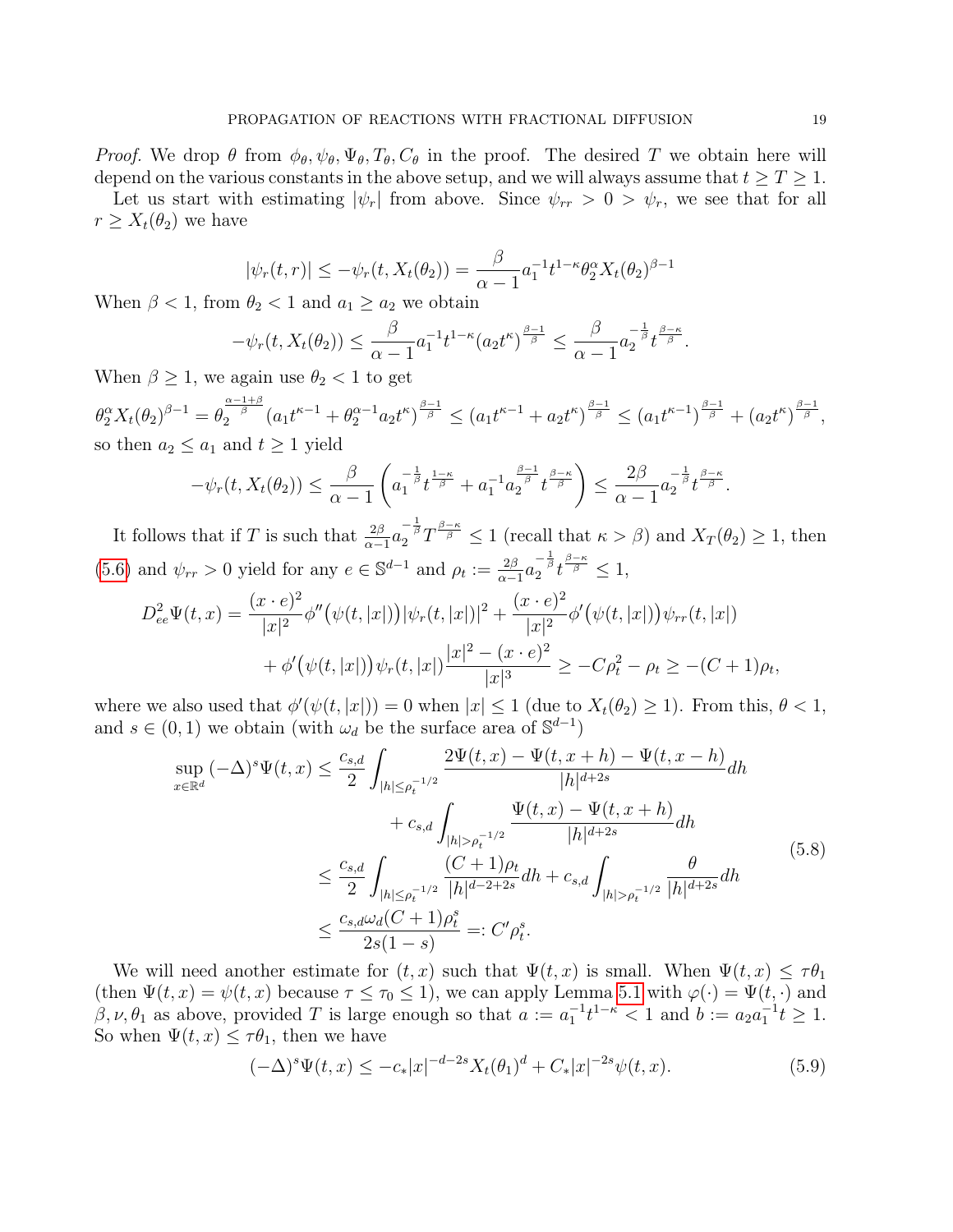Finally, we also note that  $\Psi_t(t, x) = 0$  when  $|x| \leq X_t(\theta_2)$ , while for  $|x| > X_t(\theta_2)$  we have

<span id="page-19-0"></span>
$$
\Psi_t(t,x) = \phi'(\psi(t,x)) \frac{\psi(t,x)^{\alpha} a_1^{-1}}{\alpha - 1} \left( (\kappa - 1) t^{-\kappa} |x|^{\beta} + a_2 \right)
$$
\n
$$
\leq \frac{\psi(t,x)^{\alpha} a_1^{-1}}{\alpha - 1} \left( (\kappa - 1) a_1 t^{-1} \psi(t,x)^{1-\alpha} + \kappa a_2 \right)
$$
\n
$$
= \frac{\kappa - 1}{\alpha - 1} \frac{\psi(t,x)}{t} + \frac{a_2 \kappa}{a_1 (\alpha - 1)} \psi(t,x)^{\alpha}.
$$
\n(5.10)

We are now ready to show that  $\Psi_t + (-\Delta)^s \Psi - f(\Psi) \leq 0$  at all  $(t, x)$  with  $t \geq T$  (if T is large enough). When  $|x| \leq X_t(\theta_2)$ , then  $(5.8)$  and  $f(\Psi(t,x)) = f(\theta) \geq \delta$  show that this follows from  $C' \rho_t^s \leq \delta$ , which holds if T is large. Since [\(5.4\)](#page-17-2) and [\(5.3\)](#page-17-3) also yield

$$
\max\left\{\frac{\kappa-1}{\alpha-1}\frac{\theta_2}{t}, \frac{a_2\kappa}{a_1(\alpha-1)}\theta_2^{\alpha}, C'\rho_t^s\right\} \le \frac{\delta}{3}
$$

if T is large, and since for  $|x| \in (X_t(\theta_2), X_t(\tau \theta_1)]$  we still have  $f(\Psi(t,x)) \ge \delta$ , it follows from  $(5.8)$  and  $(5.10)$  that for these x we again have

$$
\Psi_t(t,x) + (-\Delta)^s \Psi(t,x) - f(\Psi(t,x)) \le \frac{\kappa - 1}{\alpha - 1} \frac{\theta_2}{t} + \frac{a_2 \kappa}{a_1(\alpha - 1)} \theta_2^{\alpha} + C' \rho_t^s - \delta \le 0.
$$

It therefore remains to consider  $|x| > X_t(\tau \theta_1)$  (when  $\Psi(t, x) = \psi(t, x)$  because  $\tau \leq 1$ ). If also  $t \Psi(t, x)^{\alpha-1} \leq \frac{a_1}{a_2}$  $\frac{a_1}{a_2}$ , it follows from [\(5.9\)](#page-18-1), [\(5.10\)](#page-19-0),  $|x| = (\psi(t,x)^{1-\alpha}a_1t^{\kappa-1} + a_2t^{\kappa})^{-\frac{1}{\beta}}$ , and  $X_t(\theta_1) \geq (a_2 t^{\kappa})^{\frac{1}{\beta}}$  that (we drop  $(t, x)$  from the notation for simplicity)

$$
\Psi_t + (-\Delta)^s \Psi - f(\Psi) \leq \frac{\kappa - 1}{\alpha - 1} \frac{\psi}{t} + \frac{a_2 \kappa}{a_1 (\alpha - 1)} \psi^{\alpha} - c_* |x|^{-d-2s} X_t(\theta_1)^d + C_* |x|^{-2s} \psi
$$
  

$$
\leq \frac{2\kappa - 1}{\alpha - 1} \frac{\psi}{t} - c_* (2\psi^{1-\alpha} a_1 t^{\kappa - 1})^{-\frac{d+2s}{\beta}} (a_2 t^{\kappa})^{\frac{d}{\beta}} + C_* (\psi^{1-\alpha} a_1 t^{\kappa - 1})^{-\frac{2s}{\beta}} \psi
$$
  

$$
= \frac{2\kappa - 1}{\alpha - 1} \frac{\psi}{t} - c_* (2a_1)^{-\frac{d+2s}{\beta}} a_2^{\frac{d}{\beta}} \frac{\psi}{t} + C_* a_1^{-\frac{2s}{\beta}} t^{-\frac{(\kappa - 1)2s}{\beta}} \psi^{1 + \frac{(\alpha - 1)2s}{\beta}}.
$$

Using again  $t\psi^{\alpha-1} \leq \frac{a_1}{a_2}$  $\frac{a_1}{a_2}$ , we obtain

$$
t^{-\frac{(\kappa-1)2s}{\beta}}\psi^{1+\frac{(\alpha-1)2s}{\beta}} = t^{\frac{2s}{\beta}}\psi^{\frac{(\alpha-1)2s}{\beta}}t^{-\frac{\alpha}{\alpha-1}}\psi \leq (a_1a_2^{-1})^{\frac{2s}{\beta}}t^{-\frac{1}{\alpha-1}}\frac{\psi}{t}.
$$

Therefore  $\Psi_t + (-\Delta)^s \Psi - f(\Psi) \leq 0$  by [\(5.4\)](#page-17-2) if T is large enough.

When instead  $|x| > X_t(\tau \theta_1)$  and  $t \Psi(t, x)^{\alpha-1} > \frac{a_1}{a_2}$  $\frac{a_1}{a_2}$ , then

$$
(a_2t^{\kappa})^{\frac{1}{\beta}} \le |x| = (\psi(t,x)^{1-\alpha}a_1t^{\kappa-1} + a_2t^{\kappa})^{-\frac{1}{\beta}} \le (2a_2t^{\kappa})^{\frac{1}{\beta}},
$$

so [\(5.9\)](#page-18-1),  $X_t(\theta_1) \geq (a_2 t^{\kappa})^{\frac{1}{\beta}}$ ,  $\psi(t, x) \leq \tau \theta_1$  (due to  $|x| > X_t(\tau \theta_1)$ ), and [\(5.2\)](#page-16-2) show that

$$
(-\Delta)^s \Psi \leq -c_*(2a_2 t^{\kappa})^{-\frac{d+2s}{\beta}} (a_2 t^{\kappa})^{\frac{d}{\beta}} + C_*(a_2 t^{\kappa})^{-\frac{2s}{\beta}} \psi \leq \left(C_* \tau \theta_1 - c_* 2^{-\frac{d+2s}{\beta}}\right) a_2^{-\frac{2s}{\beta}} t^{-\frac{2s\kappa}{\beta}} \leq 0.
$$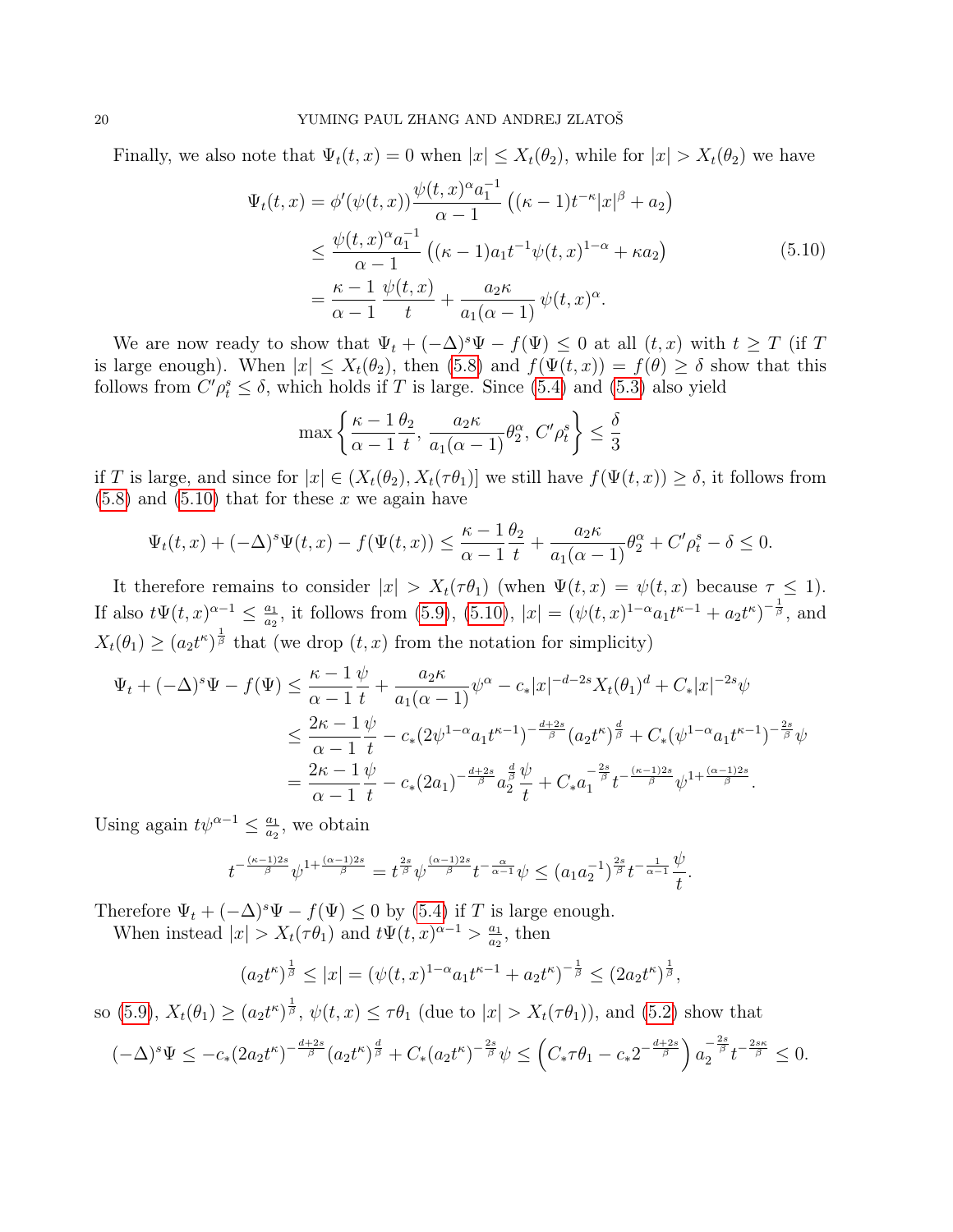This,  $(5.10), \frac{\psi(t,x)}{t} < \frac{a_2}{a_1}$  $(5.10), \frac{\psi(t,x)}{t} < \frac{a_2}{a_1}$  $\frac{a_2}{a_1}\psi(t,x)^{\alpha}$ , and (M) show that

$$
\Psi_t + (-\Delta)^s \Psi - f(\Psi) \le \frac{a_2(2\kappa - 1)}{a_1(\alpha - 1)} \psi^\alpha - \gamma \psi^\alpha
$$

which is again  $\leq 0$  due to [\(5.3\)](#page-17-3). This finishes the proof.  $\Box$ 

We can now use the constructed subsolutions to prove  $(5.1)$ .

**Theorem 5.3.** Let f and s satisfy  $(M)$ , and let  $0 \le u \le 1$  solve [\(1.1\)](#page-0-0). If

$$
u(0,\cdot) \geq \theta \chi_{B_{R_{\theta}}(0)}
$$

for some  $\theta > 0$  and  $R_{\theta}$  from Lemma [2.6,](#page-10-0) then for each  $\lambda \in (0,1)$  there are  $C_{\lambda}, \tau_{\lambda,\theta} > 0$ (depending also on s, f, d) such that for all  $t \geq \tau_{\lambda,\theta}$  we have

$$
\underline{x}_{\lambda}(t;u) \geq C_{\lambda} t^{\frac{\alpha}{2s(\alpha-1)}}.
$$

*Proof.* The comparison principle and Lemma [2.6](#page-10-0) show that it suffices to prove the result with  $C_{\lambda}$  also depending on  $\theta$ , which we will do.

Let  $\bar{u}_{\theta}$  be from Lemma [2.6](#page-10-0) (see the remark after that lemma), let  $\bar{u}$  be the solution to [\(1.1\)](#page-0-0) with initial data  $\bar{u}_{\theta}$ , and let  $t_0$  be such that  $\bar{u}(t_0, \cdot) \geq \theta \chi_{B_1(0)}$ . Since  $u_0 \geq \bar{u}_{\theta}$ , we have  $u(t_0, \cdot) \geq \bar{u}(t_0, \cdot)$  by the comparison principle (Theorem [2.4\)](#page-7-0), and then comparison principle shows that it suffices to consider  $u_0 = \bar{u}(t_0, \cdot)$  without loss. The proof of Lemma [2.6](#page-10-0) now shows that  $u$  is time increasing.

Similarly to [\[15,](#page-26-15) Theorem 3.1], since u dominates the solution to  $v_t + (-\partial_{xx})^s v = 0$  with initial data  $\theta \chi_{B_1(0)}$ , there is  $C > 0$  (depending only on s, d) such that if  $t \geq 1$  and  $|x| \geq t^{\frac{1}{2s}} + 1$ , then

$$
u(t,x) \geq C\theta \int_{B_1(x)} t^{-\frac{d}{2s}} (1+|t^{-\frac{1}{2s}}y|^{d+2s})^{-1} dy \geq \frac{C\theta \omega_d}{2d} t(|x|+1)^{-d-2s} \geq c |x|^{-d-2s},
$$

where  $\frac{\omega_d}{d}$  is the volume of  $B_1(0)$  and  $c := 2^{-d-2s-1}d^{-1}C\theta\omega_d$ .

Now let  $\Psi_{\theta}$ ,  $T_{\theta}$  be from Theorem [5.2](#page-17-4) and let  $T := 1 + c^{-1} a_1^{\frac{1}{\alpha-1}} T_{\theta}^{\frac{\kappa-1}{\alpha-1}}$ . If |x| is large enough, we then have  $u(T, x) \geq \Psi_{\theta}(T_{\theta}, x)$ , which then yields  $u(t, x) \geq \Psi_{\theta}(T_{\theta}, x)$  for all these x and all  $t \geq T$  because u increases in time. But we also have  $u(t, x) \geq \Psi_{\theta}(T_{\theta}, x)$  for all the other x and some t by the last claim in Lemma [2.6.](#page-10-0) Hence there is  $T' \geq T$  such that  $u(T', \cdot) \geq \Psi_{\theta}(T_{\theta}, \cdot)$ . Comparison principle now yields

$$
u(t+T',\cdot) \geq \Psi_{\theta}(t+T_{\theta},\cdot)
$$

for all  $t \geq 0$ , so for any  $\lambda \in (0, \theta)$  and  $t \geq T'$  we have

$$
\underline{x}_{\lambda}(t; u) \ge \underline{x}_{\lambda}(t - T' + T_{\theta}; \Psi_{\theta}) \ge C_{\lambda, \theta}(t - T' + T_{\theta})^{\frac{\alpha}{2s(\alpha - 1)}}
$$

for some time-independent  $C_{\lambda,\theta} > 0$ . This proves the claim for each  $\lambda \in (0,\theta)$ , and for  $\lambda \in (\theta, 1)$  it now follows as at the end of the proof of Theorem [4.1.](#page-15-2)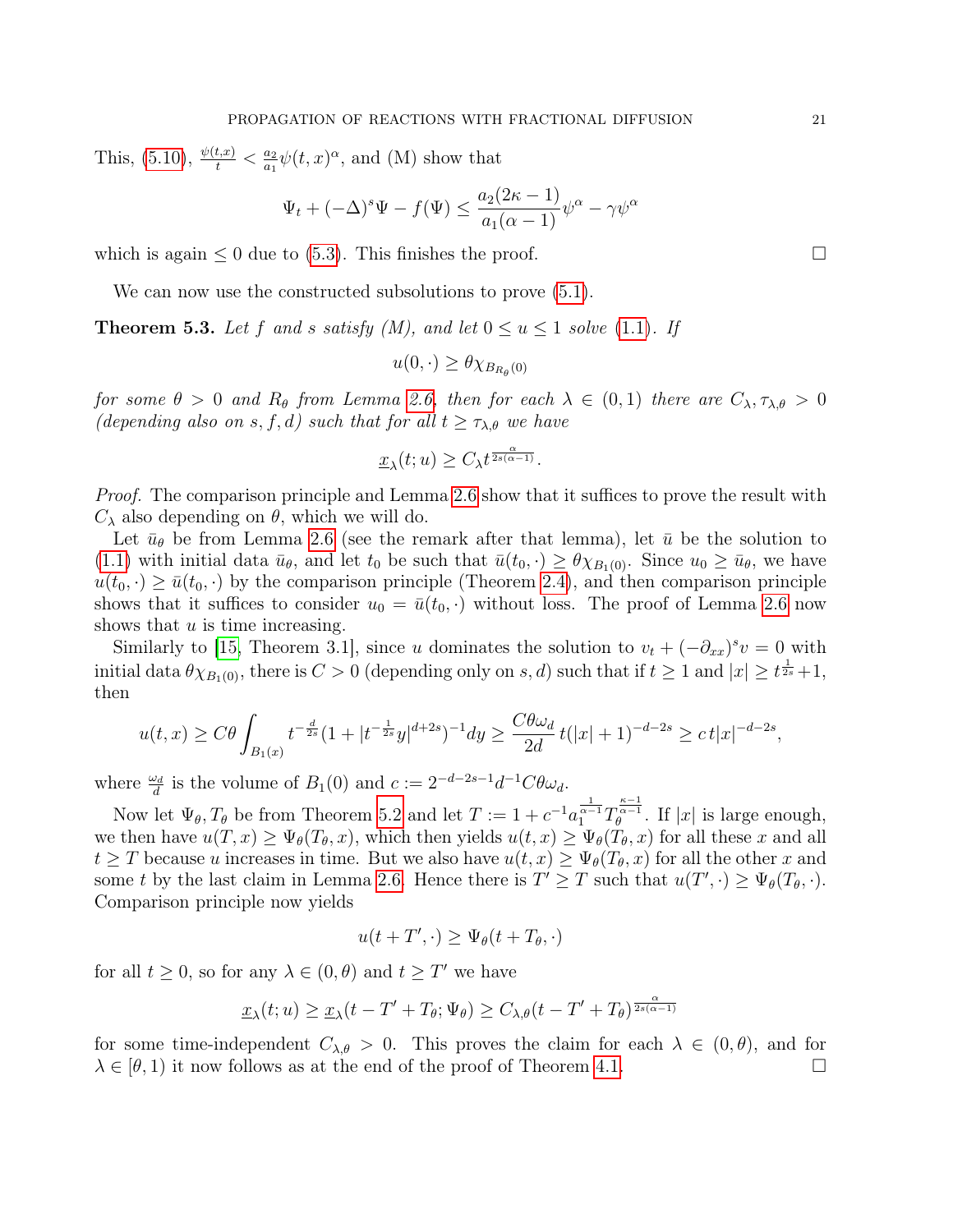#### 22 YUMING PAUL ZHANG AND ANDREJ ZLATOŠ

### Appendix A. Proof of Lemma [2.6](#page-10-0)

We will first show that it suffices to obtain existence of  $R_{\theta}$ ,  $u_{\theta}$  satisfying [\(2.6\)](#page-10-4) and [\(2.8\)](#page-10-5) (note that [\(2.7\)](#page-10-6) then follows from  $u_{\theta} = 0$  on  $(R_{\theta}, \infty)$ ). Let us assume this is the case, and for any  $R \geq 0$  and all  $x \in \mathbb{R}$  let  $v_R(x) := u_\theta(|x| - 2R)$ . Then  $v_R \equiv 0$  on  $B_{2R+R_\theta}(0)$ <sup>c</sup>, so on this set we have  $-(-\Delta)^s v_R \geq 0$ . Since  $v_R = u_\theta(|\cdot| - 2R)$  on  $B_R(x)$  when  $|x| \in [R, 2R + R_\theta]$ (so as  $R \to \infty$ , uniformly in these x we have local uniform (in y) convergence of  $v_R(y + x)$ to  $u_{\theta}(y \cdot \frac{x}{|x|} + |x| - 2R)$  in  $C^2$ , and  $v_R \equiv \theta$  on  $B_R(x)$  when  $|x| \le R$ , the strict inequality in  $(2.8)$  and  $f(\theta) > 0$  guarantee that for any large enough R we have

$$
\inf_{|x| \le 2R + R_{\theta}} \left[ -(-\Delta)^s v_R(x) + f(v_R(x)) \right] > 0.
$$

(Recall also that  $c_{s,d} = c_{s,1}(\int_{\mathbb{R}^{d-1}} (1+h^2)^{-\frac{d}{2}-s} dh)^{-1}$ .) By symmetry this also holds with  $|x| \le R_{\theta} + R$  under the inf, so [\(2.9\)](#page-10-7) and [\(2.10\)](#page-10-3) hold for  $\bar{u}_{\theta} := v_R$  when R is large enough (and we then replace  $R_{\theta}$ ,  $u_{\theta}$  by  $2R + R_{\theta}$ ,  $u_{\theta}$ ( $\cdot$  - 2R)).

Hence to prove the first claim, it remains to find  $R_{\theta}$ ,  $u_{\theta}$  satisfying [\(2.6\)](#page-10-4) and [\(2.8\)](#page-10-5). Let us now assume that there is Lipschitz continuous, piecewise smooth (and linear on both sides of each point where it is not smooth), non-increasing  $\varphi : \mathbb{R} \to [0, \theta]$  and  $R' > 0$  such that

(1) 
$$
\varphi = \theta
$$
 on  $(-\infty, 0]$  and  $\varphi = 0$  on  $[R', \infty)$ ;

$$
(2) \ -(-\partial_{xx})^s \varphi > 0 \text{ on the set } \{x \in \mathbb{R} \mid \varphi(x) \le \theta_0'\}, \text{ where } \theta_0' := \frac{3\theta_0 + \theta}{4} \in (\theta_0, \theta));
$$

(3) 
$$
C := \sup_{x \in \mathbb{R}} \left( -\partial_{xx} \right)^s \varphi(x) < \infty.
$$

Here  $-(-\partial_{xx})^s\varphi$  is allowed to be  $\infty$  at the (finitely many) points where  $\varphi$  is not smooth (when  $s \geq \frac{1}{2}$ )  $(\frac{1}{2})$ . If  $R_{\theta} := rR'$  and  $u_{\theta}(x) := \varphi(\frac{x}{r})$  $(\frac{x}{r})$  for some  $r > 0$ , then for any x such that  $u_{\theta}(x) \leq \theta_0'$  we have

$$
-(-\partial_{xx})^s u_{\theta}(x) + f(u_{\theta}(x)) \ge -(-\partial_{xx})^s u_{\theta}(x) = -r^{-2s}(-\partial_{xx})^s \varphi(xr^{-1}) > 0.
$$

If we let  $\delta := \inf_{u \in [\theta'_0, \theta]} f(u) > 0$  and  $r := (2C/\delta)^{\frac{1}{2s}}$  (with C from (3)), then for any x such that  $u_{\theta}(x) \geq \theta_0'$  we have

$$
-(-\partial_{xx})^s u_\theta(x) + f(u_\theta(x)) \ge -Cr^{-2s} + \delta > 0.
$$

Continuity of the left-hand side in x (as a function with values in  $\mathbb{R} \cup {\infty}$ ) now yields [\(2.8\)](#page-10-5), and [\(2.6\)](#page-10-4) is obvious. Finally a mollification of  $u_{\theta}$  provides the desired smooth function thanks to the sharp inequality in [\(2.8\)](#page-10-5).

So the it remains to construct  $\varphi$ . Consider a smooth non-decreasing  $\psi : \mathbb{R} \to \mathbb{R}$  such that

<span id="page-21-0"></span>
$$
\psi(y) = y \text{ on } \left( -\infty, \frac{\theta + \theta_0'}{2} \right] \quad \text{and} \quad \psi(y) = \theta \text{ on } [\theta, \infty)
$$
\n(A.1)

(it will play the same role as  $\phi_{\theta}$  in Section [5,](#page-16-0) preventing concave corners on the graph of  $\varphi$ ). Let  $N \geq 1$  be the smallest integer such that  $\theta - \theta_0 \geq 2^{-N} \theta$ , and let us first assume that  $N=1$ . Set

$$
l_0(x) := \theta - (\theta - \theta'_0)x
$$
,  $k_1 := \frac{\theta - \theta'_0}{2}$ ,  $b_1 := \frac{\theta + \theta'_0}{2}$ ,  $l_1(x) := b_1 - k_1x$ ,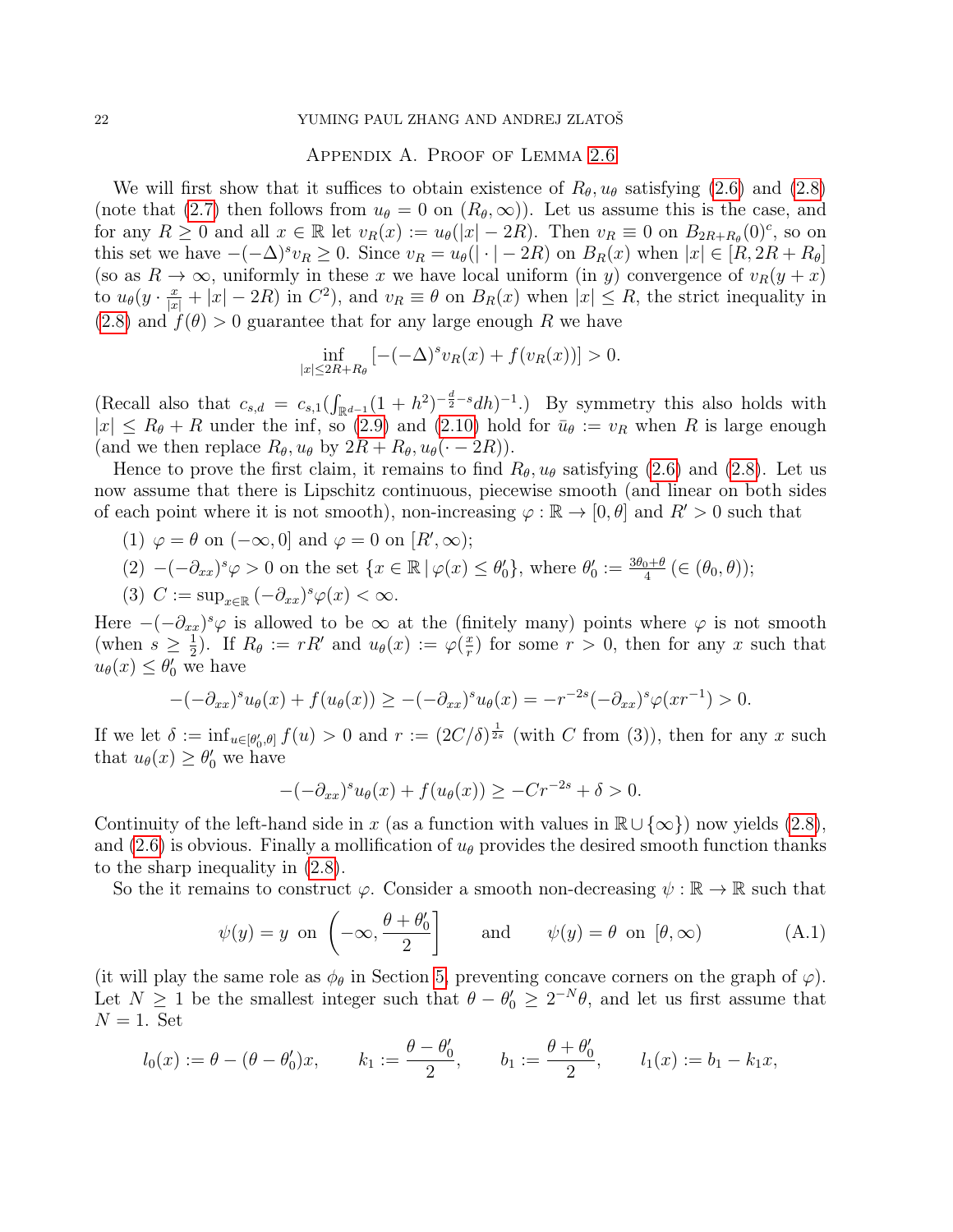and define  $\varphi_1 : \mathbb{R} \to [0, 1]$  via

$$
\varphi_1(x) := \begin{cases} \max\{\psi(l_0(x)), l_1(x), 0\} & \text{for } x \ge 0, \\ \theta & \text{for } x \le 0. \end{cases}
$$

Then  $\varphi_1$  is clearly Lipschitz continuous and non-increasing, and from  $l_1 < \psi \circ l_0$  on  $(-1, 1)$ (note that  $l_1 < \theta = \psi \circ l_0$  on  $(-1, 0]$ , while  $l_1 < \min\{l_0, \frac{\theta + \theta'_0}{2}\}\leq \psi \circ l_0$  on  $(0, 1)$ ) we have

$$
\varphi_1 = \psi \circ l_0
$$
 on  $[-1, 1]$ ,  $\varphi_1(1) = \theta'_0$ ,  $\varphi_1 = l_1$  on  $\left[1, \frac{b_1}{k_1}\right]$ ,  $\varphi_1\left(\frac{b_1}{k_1}\right) = 0$ .

Since  $\varphi_1$  is convex on  $\left[\frac{1}{2}\right]$  $(\frac{1}{2}, \infty)$ , and  $\psi$  is smooth and satisfies [\(A.1\)](#page-21-0), we have  $\sup_{x \in \mathbb{R}} (\varphi_1)_{xx}(x) >$  $-\infty$ . Hence a computation similar to [\(5.8\)](#page-18-0) proves (3) for  $\varphi_1$ .

From  $N=1$  we see that  $\theta'_0 \leq \frac{\theta}{2}$  $\frac{\theta}{2}$ , and so  $l_1(1) \leq \frac{\theta}{2}$  $\frac{\theta}{2}$  and  $\frac{b_1}{k_1} \leq 3$ . Hence for any  $x \in [1, \frac{b_1}{k_1}]$  $\frac{b_1}{k_1}$ we have  $2x+1 \geq \frac{b_1}{b_2}$  $\frac{b_1}{k_1}$  and  $l_1(x) \leq \frac{\theta}{2}$  $\frac{\theta}{2}$ , which together with  $\varphi_1 > l_1$  on  $(-1, 1)$  and  $l_1 \ge \theta$  on  $(-\infty, -1]$  yields

$$
-(-\partial_{xx})^s \varphi_1(x) = c_s \int_0^\infty \frac{\varphi_1(x+h) + \varphi_1(x-h) - 2\varphi_1(x)}{h^{1+2s}} dh
$$
  
>  $c_s \int_0^{x+1} \frac{l_1(x+h) + l_1(x-h) - 2l_1(x)}{h^{1+2s}} dh + c_s \int_{x+1}^\infty \frac{\theta - 2l_1(x)}{h^{1+2s}} dh \ge 0.$ 

For  $x \geq \frac{b_1}{k_1}$  $\frac{b_1}{k_1}$ , we obviously have  $-(-\partial_{xx})^s \varphi_1(x) > 0$  because  $\varphi_1(x) = 0 \leq \varphi_1$ . Therefore  $-(-\partial_{xx})^s \varphi_1 > 0$  on  $[1, \infty)$ , hence  $(1)$ - $(3)$  follows with  $\varphi := \varphi_1$  and  $R' := \frac{b_1}{k_1}$ .

Next assume that  $N \ge 2$ , and let  $\psi$ ,  $k_1$ ,  $b_1$ ,  $l_0$ ,  $l_1$  be as above. Since now  $\theta'_0 - (2\theta'_0 - \theta) \le$  $\theta - (2\theta'_0 - \theta)$  $\frac{\theta_0 - \theta_j}{2}$  (in fact, equality holds here), the above argument applies to the function

$$
\tilde{\varphi}_1(x) := \begin{cases} \max\{\psi(l_0(x)), l_1(x), 2\theta'_0 - \theta\} & \text{for } x \ge 0, \\ \theta & \text{for } x \le 0, \end{cases}
$$

which is equal to  $\varphi_1$  above on  $(-\infty, 3]$  and to  $2\theta'_0 - \theta$  on  $[3, \infty)$  (because  $l_1(3) = 2\theta'_0 - \theta > 0$ ). Hence  $-(-\partial_{xx})^s \tilde{\varphi}_1 > 0$  on  $[1,\infty)$ . We will now change  $\varphi_1$  to  $l_2(x) := b_2 - k_2x$  on  $[x_2, \frac{b_2}{k_2}]$  $\frac{b_2}{k_2}$ , where

$$
x_2 := 3
$$
,  $b_2 := k_2 x_2 + 2\theta'_0 - \theta$ ,

and  $k_2 \in (0, k_1)$  is to be determined (notice that  $l_2(x_2) = 2\theta'_0 - \theta = l_1(x_2)$ , and hence  $k_2 < k_1$ shows that  $b_2 = l_2(0) < l_1(0) < \theta$ . So we let

$$
\varphi_2(x) := \begin{cases} \max\{\psi(l_0(x)), l_1(x), l_2(x), 0\} & \text{for } x \ge 0, \\ \theta & \text{for } x \le 0. \end{cases}
$$

Since  $\varphi_2 \to \tilde{\varphi}_1$  locally uniformly on R as  $k_2 \to 0$ , there is  $k_2 \in (0, k_1)$  such that  $-(-\partial_{xx})^s \varphi_2 >$ 0 on [1,  $x_2$ ]. Fix one such  $k_2$  and the corresponding  $\varphi_2$  (which again satisfies (3) as above).

If now  $N = 2$ , consider any  $x \in [x_2, \frac{b_2}{k_2}]$  $\frac{b_2}{k_2}$ . From  $l_2(\frac{b_2-\theta}{k_2})$  $\frac{2e^{-\theta}}{k_2}$ ) =  $\theta$  and  $l_2(x_2) = 2\theta'_0 - \theta \leq \frac{\theta}{2}$ 2 we see that  $l_2 < \varphi_2$  on  $\left(\frac{b_2-\theta}{k_2}\right)$  $(\frac{b_2-\theta}{k_2}, x_2)$ , and  $\frac{b_2}{k_2} \leq 2x_2 + \frac{\theta-b_2}{k_2}$  $\frac{-b_2}{k_2}$ . Hence for any  $x \in [x_2, \frac{b_2}{k_2}]$  $\frac{b_2}{k_2}$  we have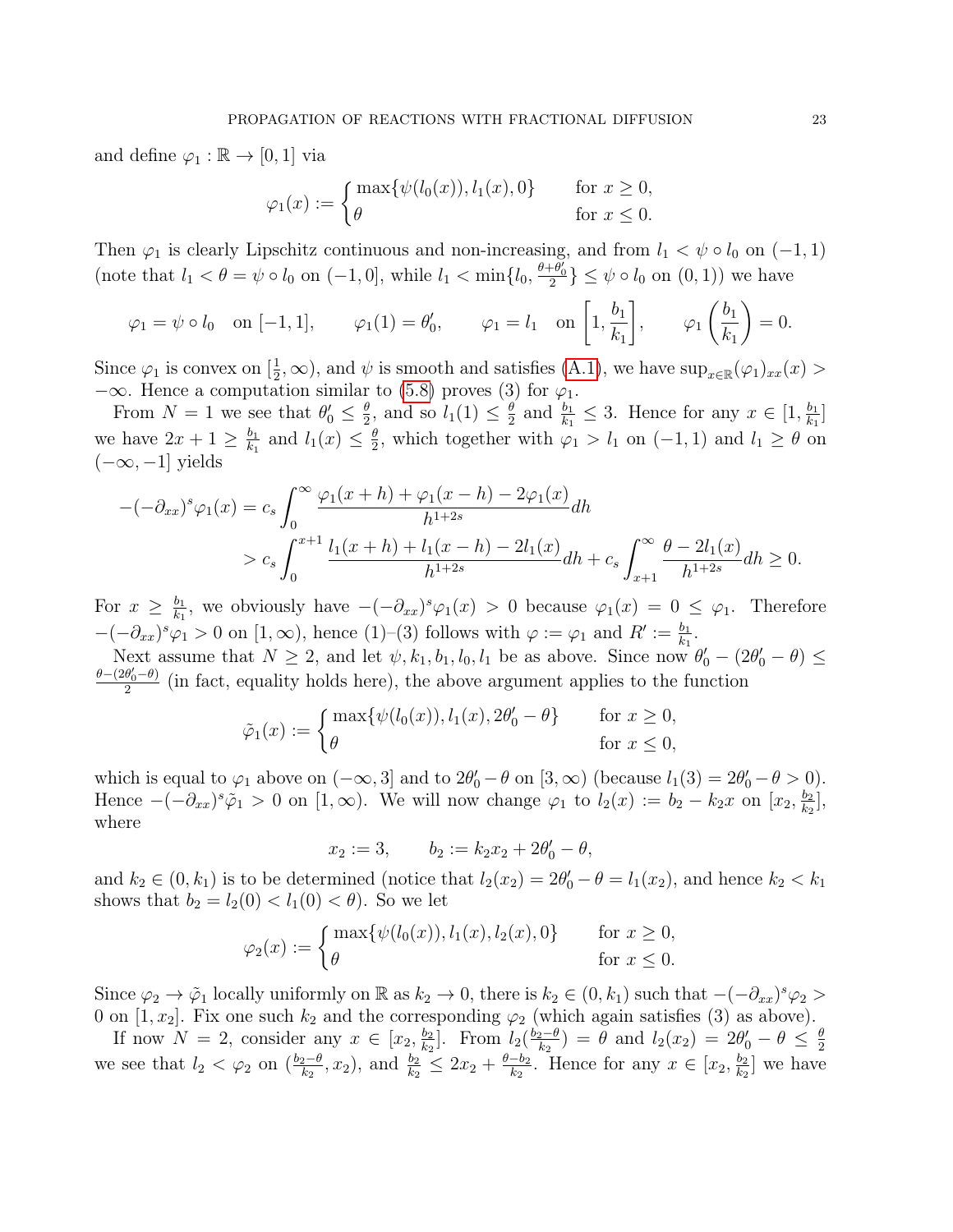$2x + \frac{\theta - b_2}{k_2}$  $\frac{-b_2}{k_2} \geq \frac{b_2}{k_2}$  $\frac{b_2}{k_2}$  and  $l_2(x) \leq \frac{\theta}{2}$  $\frac{\theta}{2}$ , and so

$$
-(-\partial_{xx})^s \varphi_2(x) = c_s \int_0^\infty \frac{\varphi_2(x+h) + \varphi_2(x-h) - 2\varphi_2(x)}{h^{1+2s}} dh
$$
  
>  $c_s \int_0^{x + \frac{\theta - b_2}{k_2}} \frac{l_2(x+h) + l_2(x-h) - 2l_2(x)}{h^{1+2s}} dh + c_s \int_{x + \frac{\theta - b_2}{k_2}}^\infty \frac{\theta - 2l_2(x)}{h^{1+2s}} dh \ge 0.$ 

(Note that this is the same argument as for  $N = 1$ , but with  $-1$  and 1 replaced by  $\frac{b_2 - \theta}{k_2}$ and  $x_2$ .) For  $x \geq \frac{b_2}{k_2}$  $\frac{b_2}{k_2}$ , we again have  $-(-\partial_{xx})^s \varphi_2(x) > 0$  because  $\varphi_2(x) = 0 ≤ \varphi_2$ . Therefore  $-(-\partial_{xx})^s \varphi_2 > 0$  on  $[1, \infty)$ , which yields  $(1)-(3)$  with  $\varphi := \varphi_2$  and  $R' := \frac{b_2}{k_2}$ .

If  $N \geq 3$ , the above argument instead applies to

$$
\tilde{\varphi}_2(x) := \begin{cases} \max\{\psi(l_0(x)), l_1(x), l_2(x), 4\theta'_0 - 3\theta\} & \text{for } x \ge 0, \\ \theta & \text{for } x \le 0, \end{cases}
$$

which is equal to  $\varphi_2$  on  $(-\infty, 2x_2 + \frac{\theta - b_2}{k_2})$  $\frac{-b_2}{k_2}$ ] and to  $4\theta_0' - 3\theta$  on  $[2x_2 + \frac{\theta - b_2}{k_2}]$  $\frac{-b_2}{k_2}$ ,  $\infty$ ) (because now  $l_2(2x_2+\frac{\theta-b_2}{k_2})$  $(\frac{-b_2}{k_2}) = 2(2\theta_0' - \theta) - \theta = 4\theta_0' - 3\theta > 0$ . Hence again  $-(-\partial_{xx})^s \tilde{\varphi}_2 > 0$  on  $[1, \infty)$ . Similarly to the case  $N \geq 2$ , we let

$$
x_3 := 2x_2 + \frac{\theta - b_2}{k_2}
$$
,  $b_3 := k_3x_3 + 4\theta'_0 - 3\theta$ ,  $l_3(x) := b_3 - k_3x$ ,

with  $k_3 \in (0, k_2)$  small enough so that

$$
\varphi_3(x) := \begin{cases} \max\{\psi(l_0(x)), l_1(x), l_2(x), l_3(x), 0\} & \text{for } x \ge 0, \\ \theta & \text{for } x \le 0. \end{cases}
$$

satisfies  $-(-\partial_{xx})^s \varphi_3 > 0$  on  $[1, x_3]$ . If  $N = 3$ , we can use  $l_3(x_3) = 4\theta'_0 - 3\theta \le \frac{\theta}{2}$  $\frac{\theta}{2}$  and  $k_3 < k_2$ to again show as above that (1)–(3) hold with  $\varphi := \varphi_3$  and  $R' := \frac{b_3}{k_3}$ .

If  $N \geq 4$ , this argument can be repeated finitely many times until we obtain a function  $\varphi_N$  and  $b_N, k_N > 0$  such that  $(1)$ – $(3)$  hold with  $\varphi := \varphi_N$  and  $R' := \frac{b_N}{k_N}$ .

Finally, let us prove the last claim. Without loss, we can assume that  $x_0 = 0$ ; the com-parison principle (Theorem [2.4\)](#page-7-0) then shows that it suffices to consider  $u(0, \cdot) = \bar{u}_{\theta}$ . We now have  $u(t, \cdot) \ge \bar{u}_{\theta} = u(0, \cdot)$  for all  $t \ge 0$  by [\(2.5\)](#page-10-8) and the comparison principle, so applying the comparison principle to u and its time shifts now shows that  $u$  is non-decreasing in time. If we let  $v(x) := \lim_{t\to\infty} u(t, x) \leq 1$ , Theorem [2.5](#page-9-0) implies that  $v \in C^{2s+\sigma}(\mathbb{R}^d)$  for some  $\sigma > 0$ , and  $-(-\Delta)^s v + f(v) = 0$  holds in the classical sense. Since  $v \ge \bar{u}_{\theta}$ , [\(2.10\)](#page-10-3) shows that  $v > \bar{u}_{\theta}$ on  $B_{R_{\theta}}(0)$ . But then  $u(\tau, \cdot) \geq \sup_{|y| \leq r} \bar{u}_{\theta}(\cdot - y)$  for some  $\tau, r > 0$ . By iterating this argument we obtain  $u(n\tau, \cdot) \geq \sup_{|y| \leq nr} \bar{u}_{\theta}(\cdot - y)$  for all  $n \in \mathbb{N}$ , so  $v \geq \theta$ . Since  $f > 0$  on  $[\theta, 1)$ , it is easy to show that the only stationary classical solution to [\(1.1\)](#page-0-0) taking values in [ $\theta$ , 1] is  $v \equiv 1$ (note that Theorem [2.5](#page-9-0) shows that all such solutions are uniformly bounded in  $C^{2s+\sigma}(\mathbb{R}^d)$ ), and the claim follows.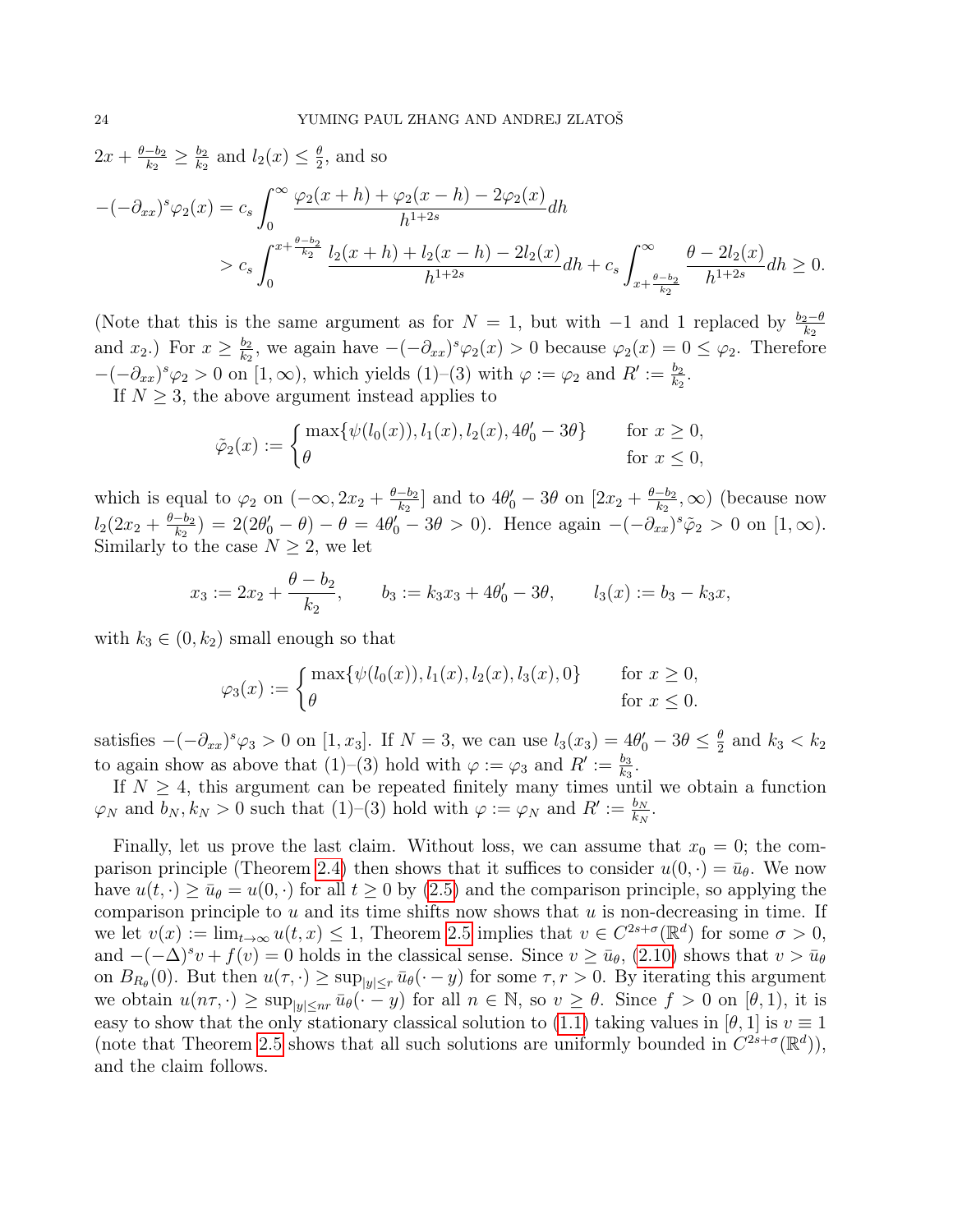### Appendix B. Proof of Lemma [5.1](#page-17-0)

Let us fix any  $x \in \mathbb{R}^d$  such that  $|x| \ge X(\tau_0 \theta_1)$ , with  $\tau_0 \in (0, \frac{1}{4})$  $\frac{1}{4}$  to be determined. Then

$$
\begin{aligned} c_{s,d}^{-1}(-\Delta)^s \varphi(x) &\leq \int_{|h| \leq |x| - X(\theta_1)} \frac{\varphi(x) - \varphi(x+h)}{|h|^{d+2s}} dh + \int_{|x| - X(\theta_1) \leq |h| \leq |x|} \frac{\varphi(x) - \tilde{\varphi}(x+h)}{|h|^{d+2s}} dh \\ &+ \int_{|h| \leq |x| \, \& \, |x+h| \leq X(\theta_1)} \frac{\varphi(x) - 2^{-1} \theta_1}{|h|^{d+2s}} dh + \int_{|h| \geq |x|} \frac{\varphi(x)}{|h|^{d+2s}} dh =: I_1 + I_2 + I_3 + I_4, \end{aligned}
$$

where  $I_1$  is a principal value integral and

$$
\tilde{\varphi}(\cdot) := \varphi(\cdot) - 2^{-1} \theta_1 \chi_{B_{X(\theta_1)}(0)}(\cdot) \ge 2^{-1} \theta_1 \chi_{B_{X(\theta_1)}(0)}(\cdot).
$$

Since  $\varphi(x) \leq \tau_0 \theta_1 \leq \frac{1}{4}$  $\frac{1}{4}\theta_1$  and  $|x| \ge X(\theta_1)$ , there is  $\mu_d > 0$  (only depending on d) such that

$$
I_3 \leq -\int_{|h| \leq |x| \, \& \, |x+h| \leq X(\theta_1)} \frac{\theta_1}{4|h|^{d+2s}} dh \leq -\mu_d X(\theta_1)^d \theta_1 |x|^{-d-2s}.
$$

We now let  $c_* := c_{s,d} \mu_d \theta_1$ , which means that it remains to show that

$$
I_1 + I_2 + I_4 \le c_{s,d}^{-1} C_* |x|^{-2s} \varphi(x),
$$

with  $C_*$  to be determined.

If now  $g(l) := (al^{\beta} - b)^{-\frac{1}{\nu}}$  for  $l > (a^{-1}b)^{\frac{1}{\beta}}$  (then  $g(|y|) := \varphi(y)$  for  $|y| \ge X(\theta_1) > (a^{-1}b)^{\frac{1}{\beta}}$ ), then using  $g(l)^{-\nu} \geq al^{\beta}$  yields

$$
g''(l) + \frac{d-1}{l}g'(l) = \nu^{-2}(1+\nu)g(l)^{1+2\nu}a^2\beta^2l^{2\beta-2} - \nu^{-1}g(l)^{1+\nu}a\beta(\beta+d-2)l^{\beta-2}
$$
  
 
$$
\geq \nu^{-2}g(l)^{1+2\nu}a^2\beta l^{2\beta-2}(\beta-\nu(d-2)).
$$

This is  $\geq 0$  due to  $\frac{\beta}{\nu} \geq d-2$ , so  $\varphi$  is subharmonic on  $\big(B_{X(\theta_1)}(0)\big)^c \supseteq B_{|x|-X(\theta_1)}(x)$ . Hence for any  $r \in (0, |x| - X(\theta_1))$  we have  $\int_{\partial B_r(x)} \varphi(y) d\sigma(y) \ge \varphi(x)$ , and so  $I_1 \le 0$ . We also have

$$
I_4 = \varphi(x) \int_{|h| \ge |x|} |h|^{d+2s} dh \le \mu'_d |x|^{-2s} \varphi(x)
$$

for some  $\mu'_d > 0$  only depending on d. It therefore remains to estimate  $I_2$ .

When  $d = 1$ , we get  $I_2 \leq 0$  because  $\varphi(x) - \tilde{\varphi}(x+h)$  is no more than  $\frac{\theta_1}{4} - \frac{\theta_1}{2} = -\frac{\theta_1}{4}$  $rac{y_1}{4}$  for  $h \in [0, X(\theta_1)]$  and no more than  $\frac{\theta_1}{4}$  for  $h \in [2x - X(\theta_1), 2x]$  (this is when  $x > 0$ ; when  $x < 0$ , these two intervals must be reflected across 0). This finishes the proof when  $d = 1$ .

We will need to work a little harder when  $d \geq 2$ . Let  $\varepsilon_1 := |x|^{-1} X(\theta_1)$  (which is  $\lt 1$ because  $|x| \ge X(\tau_0 \theta_1)$  and  $\tau := \frac{\varphi(x)}{\theta_1}$  $\frac{\beta(x)}{\theta_1} \leq \tau_0$ . Let us first consider the case when  $\varepsilon_1 > \frac{2}{3}$  $\frac{2}{3}$ , so that  $\rho_1 := 1 - \varepsilon_1 < \frac{1}{3}$  $\frac{1}{3}$  (and then  $|x| - X(\theta_1) = \rho_1|x|$ ). There is  $c_d > 0$  such that for all  $r \in [2\rho_1|x|, |x|]$  we have,

$$
\mathcal{H}^{d-1}(\left\{h \,|\, |h| = r \,\&\, |h + x| \leq X(\theta_1) \right\}) \geq c_d \mathcal{H}^{d-1}(\left\{h \,|\, |h| = r \right\}),
$$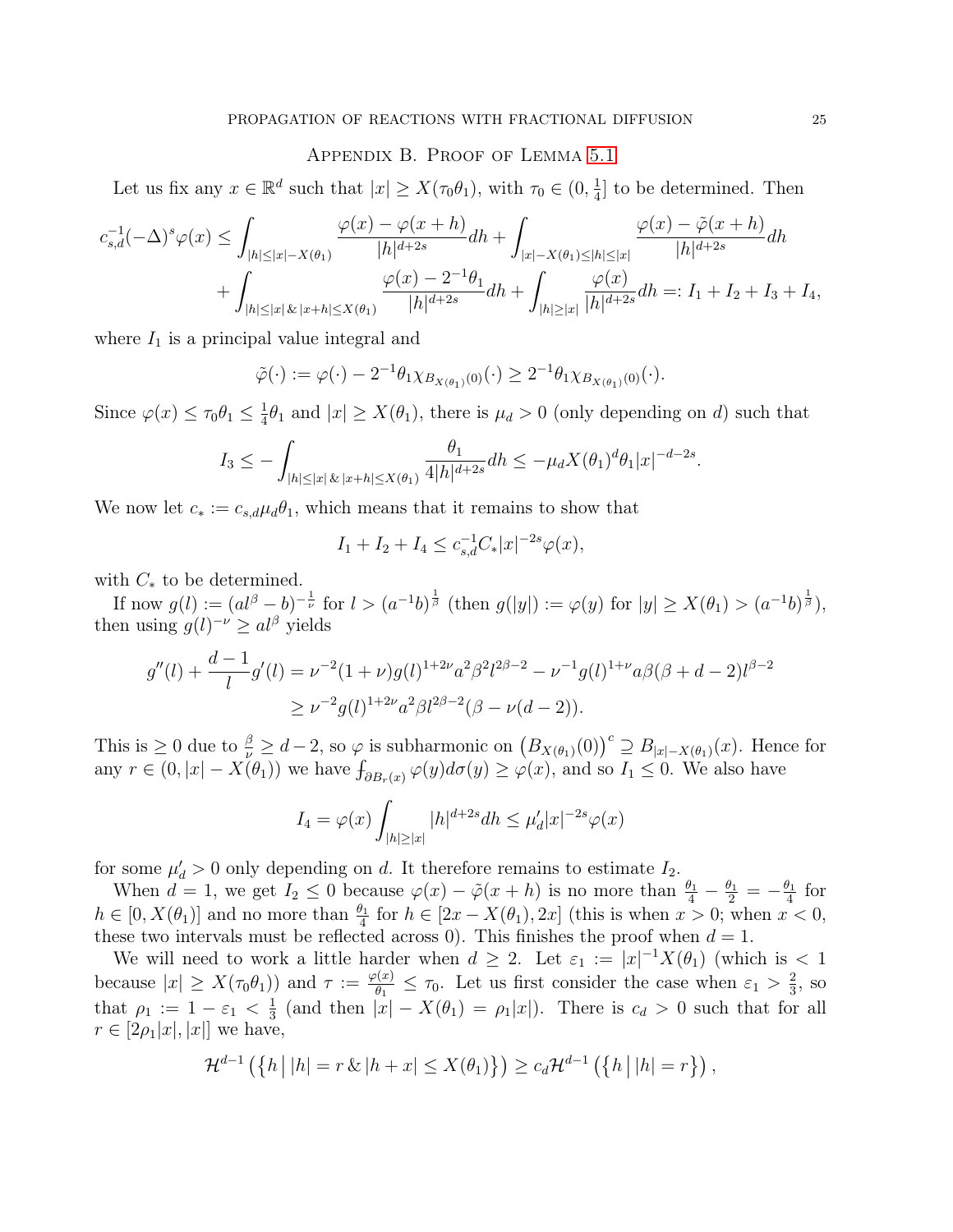with  $\mathcal{H}^{d-1}$  the  $(d-1)$ -dimensional measure. If  $\tau_0 \leq \frac{c_d}{4}$  $\frac{c_d}{4}$ , then this,  $\tilde{\varphi} \geq \frac{\theta_1}{2}$  $\frac{\partial_1}{\partial_2}$  on  $B_{X(\theta_1)}(0)$ , and  $\varphi(x) \leq \tau_0 \theta_1 \leq \frac{\theta_1}{4}$  $\frac{\partial_1}{\partial_4}$  yield (with  $\omega_d$  the surface area of  $\mathbb{S}^{d-1}$ )

$$
\int_{|h|=r} [\varphi(x) - \tilde{\varphi}(x+h)] d\sigma(h) \le \int_{|h|=r} \tau_0 \theta_1 d\sigma(h) - \int_{|h|=r\&h+x| \le X(\theta_1)} 2^{-1} \theta_1 d\sigma(h) \le 0
$$
  

$$
\le -4^{-1} c_d \omega_d \theta_1 r^{d-1}.
$$

From this we obtain (with  $\omega_d$  the surface area of  $\mathbb{S}^{d-1}$ )

$$
I_2 \leq \int_{\rho_1|x| \leq |h| \leq 3\rho_1|x|} \frac{\varphi(x) - \tilde{\varphi}(x+h)}{|h|^{d+2s}} dh
$$
  
\n
$$
\leq -\int_{2\rho_1|x|}^{3\rho_1|x|} \frac{c_d\omega_d\theta_1 r^{d-1}}{4r^{d+2s}} dr + \int_{\rho_1|x| \leq |h| \leq 2\rho_1|x|} \frac{\varphi(x)}{|h|^{d+2s}} dh
$$
  
\n
$$
\leq -\frac{c_d\omega_d\theta_1}{8s} (2^{-2s} - 3^{-2s})(\rho_1|x|)^{-2s} + \frac{\tau_0\omega_d\theta_1}{2s} (1 - 2^{-2s})(\rho_1|x|)^{-2s}
$$

which is  $\leq 0$  provided  $\tau_0 \leq \frac{c_d(4^{-s}-9^{-s})}{4(1-4^{-s})}$  $\frac{4^{(4-s-9-s)}}{4(1-4^{-s})}$ .

Finally, we are left with the case  $\varepsilon_1 \leq \frac{2}{3}$  $\frac{2}{3}$  (and so  $\rho_1 \ge \frac{1}{3}$  $\frac{1}{3}$ ). Let

$$
A_x := \{ h | |x| - X_t(\theta_1) \le |h| \le |x| \& |x + h| \ge X(\theta_1) \},
$$

and let

$$
e := |x|^{-1}x
$$
 and  $\varepsilon_2 := |x|^{-1}(a^{-1}b)^{\frac{1}{\beta}}$ .

Then  $\varepsilon_1^{\beta} - \varepsilon_2^{\beta} = |x|^{-\beta} a^{-1} \theta_1^{-\nu} \ge 0$ . By again using that  $\tilde{\varphi} \ge \frac{\theta_1}{2} \ge \varphi(x)$  on  $B_{X(\theta_1)}(0)$  and then changing variables via  $h = |x|z$ , we obtain

$$
I_2 \leq \int_{A_x} \frac{\varphi(x) - \varphi(x+h)}{|h|^{d+2s}} dh
$$
  
=  $|x|^{-2s} \int_{\rho_1 \leq |z| \leq 1} \frac{(a|x|^\beta - b)^{-\frac{1}{\nu}} - (a|e+z|^\beta |x|^\beta - b)^{-\frac{1}{\nu}}}{|z|^{d+2s}} dz$   
=  $|x|^{-2s} \varphi(x) \int_{\rho_1 \leq |z| \leq 1} \frac{(|e+z|^\beta - \varepsilon_2^\beta)^{\frac{1}{\nu}} - (1 - \varepsilon_2^\beta)^{\frac{1}{\nu}}}{(|e+z|^\beta - \varepsilon_2^\beta)^{\frac{1}{\nu}} |z|^{d+2s}} dz.$ 

So it remains to show that

$$
I_2' := \int_{\rho_1 \le |z| \le 1} \sum_{k} \frac{(|e+z|^{\beta} - \varepsilon_2^{\beta})^{\frac{1}{\nu}} - (1 - \varepsilon_2^{\beta})^{\frac{1}{\nu}}}{(|e+z|^{\beta} - \varepsilon_2^{\beta})^{\frac{1}{\nu}}|z|^{d+2s}} dz
$$

is uniformly bounded above for  $\rho_1 \in \left[\frac{1}{3}\right]$  $\frac{1}{3}$ , 1],  $0 \leq \varepsilon_2 \leq \varepsilon_1 \leq \frac{2}{3}$  $\frac{2}{3}$ , and  $e \in \mathbb{S}^{d-1}$ , by a constant depending on  $s, \beta, \nu, d$ . But when  $|e+z| \geq 1$ , the integrand is clearly bounded above by such a constant; and when  $|e + z| < 1$ , then it is negative. This therefore concludes the proof.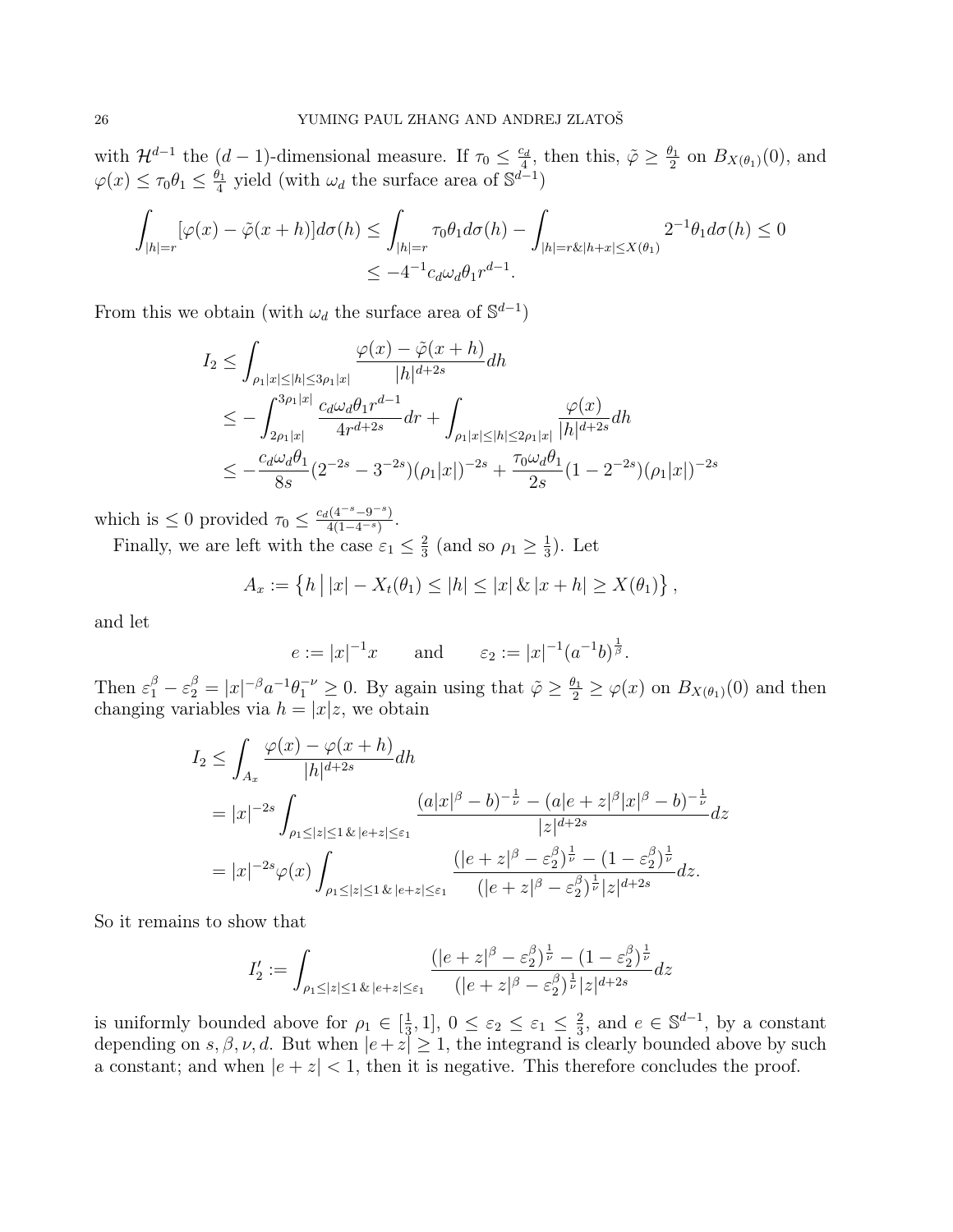#### **REFERENCES**

- <span id="page-26-11"></span>[1] F. Achleitner and C. Kuehn, Traveling waves for a bistable equation with nonlocal diffusion, Adv. Differential Equations. 20 (2015), no. 9/10, 887–936.
- <span id="page-26-4"></span>[2] M. Alfaro, and J. Coville, Propagation phenomena in monostable integro-differential equations: acceleration or not?, J. Differential Equations  $263$  (2017), no. 9, 5727–5758.
- <span id="page-26-9"></span>[3] S. M. Allen and J. W. Cahn, A microscopic theory for antiphase boundary motion and its application to antiphase domain coarsening, Acta Metall.  $27$  (1979), no. 6, 1085–1095.
- <span id="page-26-1"></span>[4] D. J. Aronson and H. F. Weinberger, Multidimensional nonlinear diffusion arising in population genetics, Advances in Math. 30 (1978), no. 1, 33–76.
- <span id="page-26-10"></span>[5] D. J. Aronson and H. F. Weinberger, Nonlinear diffusion in population genetics, combustion, and nerve pulse propagation, Partial Differential Equations and Related Topics, Lecture Notes in Mathematics, 446, 5–49, Springer Verlag, 1975.
- <span id="page-26-6"></span>[6] H. Berestycki, The influence of advection on the propagation of fronts in reaction-diffusion equations, Nonlinear PDEs in Condensed Matter and Reactive Flows, NATO Science Series C, 569, H. Berestycki and Y. Pomeau eds, Kluwer, Doordrecht, 2003.
- <span id="page-26-20"></span>[7] E. Bouin, J. Coville, and G. Legendre, Acceleration in integro-differential combustion equations, preprint.
- <span id="page-26-5"></span>[8] E. Bouin, J. Coville, and G. Legendre, Sharp exponent of acceleration in integro-differential equations with weak *Allee* effect, preprint.
- <span id="page-26-19"></span>[9] J. Brasseur, J. Coville, F. Hamel, and E. Valdinoci, *Liouville type results for a nonlocal obstacle problem.*, Proc. Lond. Math. Soc. 119 (2019), no. 2, 291–328.
- <span id="page-26-2"></span>[10] X. Cabré and J.-M. Roquejoffre, The influence of fractional diffusion in Fisher-KPP equations, Comm. Math. Phys. 320 (2013), no. 23-24, 679–722.
- <span id="page-26-21"></span>[11] L. Caffarelli, C. H. Chan, and A. Vasseur, Regularity theory for parabolic nonlinear integral operators, J. Amer. Math. Soc. 24 (2011), no. 3, 849–869.
- <span id="page-26-23"></span>[12] L. Caffarelli and L. Silvestre Regularity theory for fully nonlinear integro-differential equations, Commun. Pure Appl. Anal. 62, (2009) no. 5, 597–638.
- <span id="page-26-22"></span>[13] P. Cardaliaguet and C. Rainer, *Hölder regularity for viscosity solutions of fully nonlinear, local or non*local, Hamilton–Jacobi equations with superquadratic growth in the gradient, SIAM J. Control Optim. 49 (2011), no. 2, 555–573.
- <span id="page-26-12"></span>[14] A. Chmaj, Existence of traveling waves in the fractional bistable equation, Arch. Math. 100 (2013), 473–480.
- <span id="page-26-15"></span>[15] J. Coville, C. Gui, and M. Zhao, Propagation acceleration in reaction diffusion equations with anomalous diffusions, Nonlinearity, **34** (2021), no. 3, 1544.
- <span id="page-26-16"></span>[16] A. C. Coulon and M. Yangari, Exponential propagation for fractional reaction–diffusion cooperative systems with fast decaying initial conditions, J. Dyn. Differ. Equ.  $29$  (2017), no. 2, 799–815.
- <span id="page-26-18"></span>[17] X. Fernández-Real and X. Ros-Oton, Regularity theory for general stable operators: parabolic equations, J. Funct. Anal. 272 (2017), no. 10, 4165–4221.
- <span id="page-26-7"></span>[18] P. C. Fife, Mathematical aspects of reacting and diffusing systems, 28, Springer Verlag, 1979.
- <span id="page-26-0"></span>[19] R. Fisher, The wave of advance of advantageous genes, Ann. Eugenics 7 (1937), no. 4, 355–369.
- <span id="page-26-3"></span>[20] J. Garnier, Accelerating solutions in integro-differential equations, SIAM J. Math. Anal. 43 (2011), no. 4, 1955–1974.
- <span id="page-26-17"></span>[21] J. Garnier, F. Hamel, and L. Roques, Transition fronts and stretching phenomena for a general class of reaction-dispersion equations, Discrete Contin. Dyn. Syst. A 37 (2017), no. 2, 743–756.
- <span id="page-26-8"></span>[22] G. R. Gavalas, Nonlinear differential equations of chemically reacting systems, 17, Springer Verlag, 2013.
- <span id="page-26-14"></span>[23] C. Gui and T. Huan, Traveling wave solutions to some reaction diffusion equations with fractional Laplacians, Calc. Var. Partial Differential Equations. 54 (2015), no. 1, 251–273.
- <span id="page-26-13"></span>[24] C. Gui and M. Zhao Traveling wave solutions of Allen–Cahn equation with a fractional Laplacian, Ann. Inst. H. Poincaré Anal. Non Linéaire. 32 (2015) no. 4, 785–812.